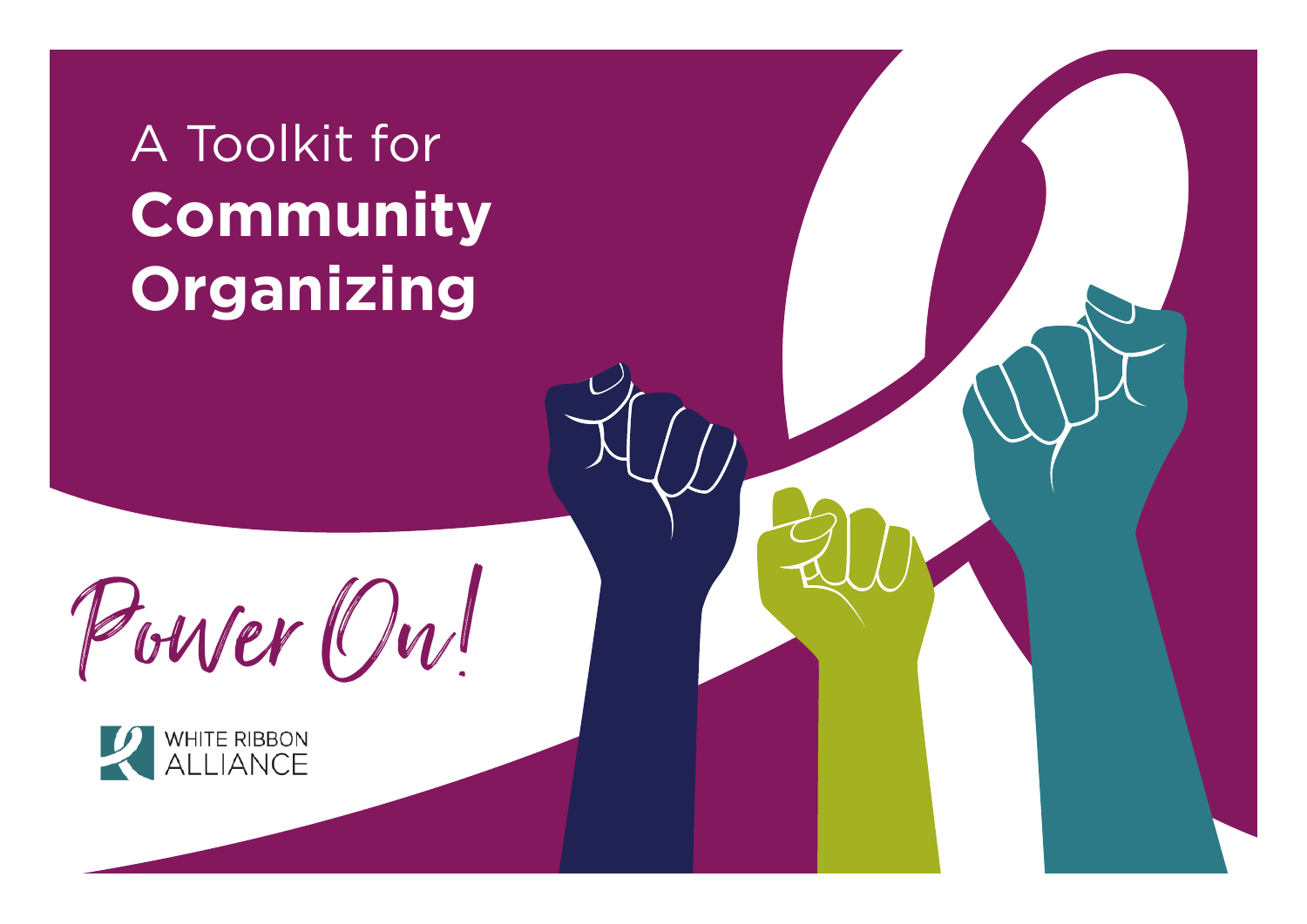#### **Acknowledgments**

*Power On: A Toolkit for Community Organizing* was developed by Amanda Livingstone, Kristy Kade, Kimberly Whipkey, Sandra Mwarania, Angela Nguku, Angel Katusia, Faridah Luyiga, Robina Biteyi, and Jen Fox.

Special thanks to Youth for Sustainable Development Network, Bungoma and Makueni Chapters for their contributions to this toolkit.

Suggested citation: White Ribbon Alliance (WRA). (2021). P*ower On: A Toolkit for Community Organizing*. Washington, D.C.: WRA.

The material in this document may be freely used for educational or noncommercial purposes, provided that the material is accompanied by an acknowledgment line.

For more information on White Ribbon Alliance, please visit [www.whiteribbonalliance.org](http://www.whiteribbonalliance.org).



#### **Contents**

| Identify community groups and key partners or resources10    |  |
|--------------------------------------------------------------|--|
| Identify and prioritize current challenges or gaps in health |  |
|                                                              |  |
|                                                              |  |

#### **[Part Three: Community Organizing Activities](#page-18-0)**..........................**17**

| Annex 2: Community Organizing Templates and Tools55 |  |
|-----------------------------------------------------|--|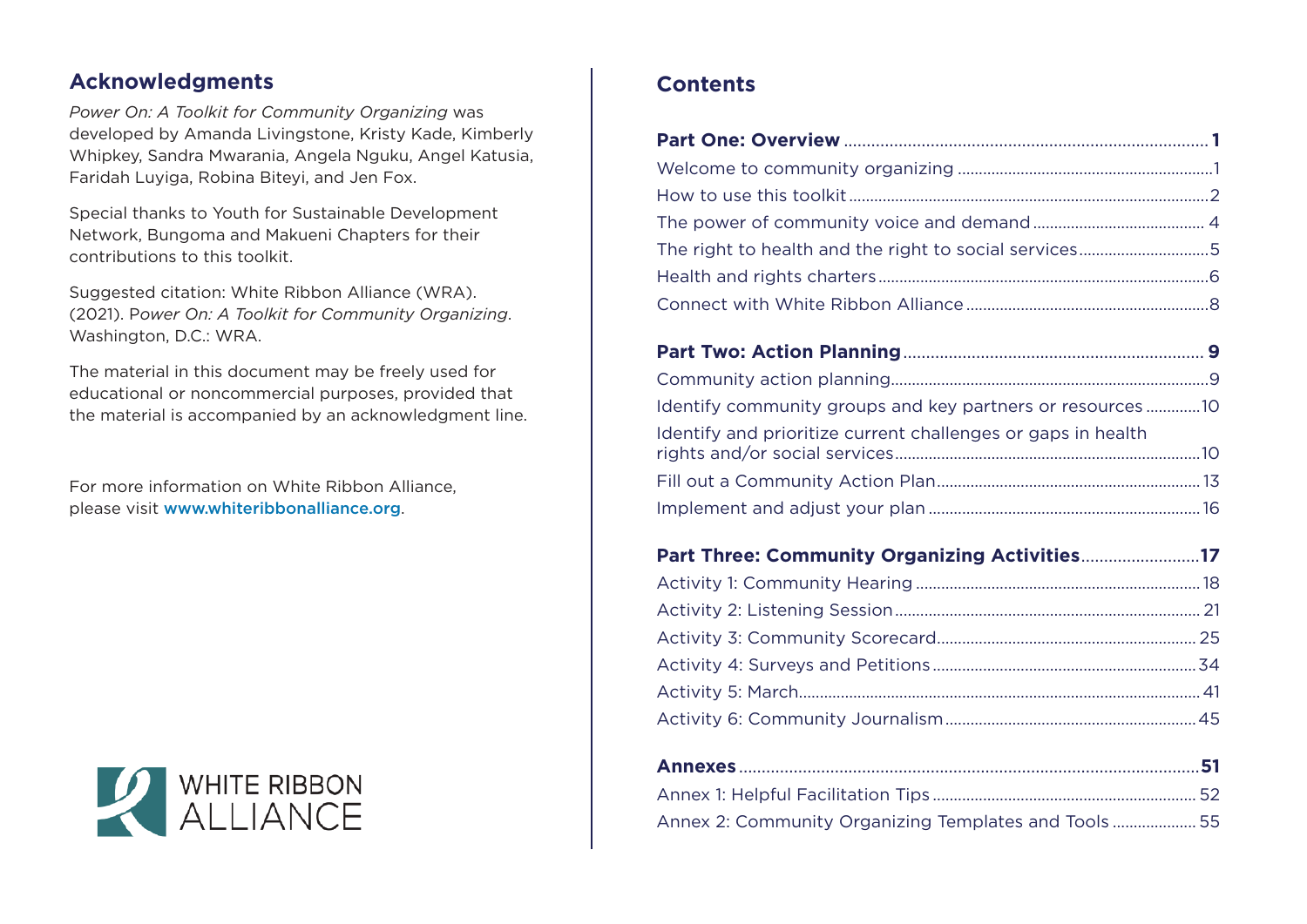## <span id="page-2-0"></span>PART ONE **Overview**



#### Community members know their lives and experiences best. Their voices and demands matter and can make a difference!

*Power On: A Toolkit for Community Organizing* explains how you can help your family, friends, neighbors, health and social service workers, and leaders come together and solve shared challenges facing the community, especially those affecting the health and rights of women and girls.

## **Welcome to community organizing**

Do you have a passion for improving your own and your community's health and rights? Are you eager to see change, but are not sure where to start? Are you motivated, compassionate, and energetic? Do you enjoy working with others? If so, this toolkit is for you!

As a community organizer, you can help your community:

- **• Identify shared concerns** about health and social services.
- **• Develop local solutions** to common challenges.
- **• Advocate togethe**r for change.
- **• Learn about guaranteed rights** to health and other services.
- **• Hold leaders accountable** for their promises.
- **• Challenge discrimination** and make sure everyone is heard and valued.
- **• Connect** with resources and opportunities.
- **• Be inspired and use your power!**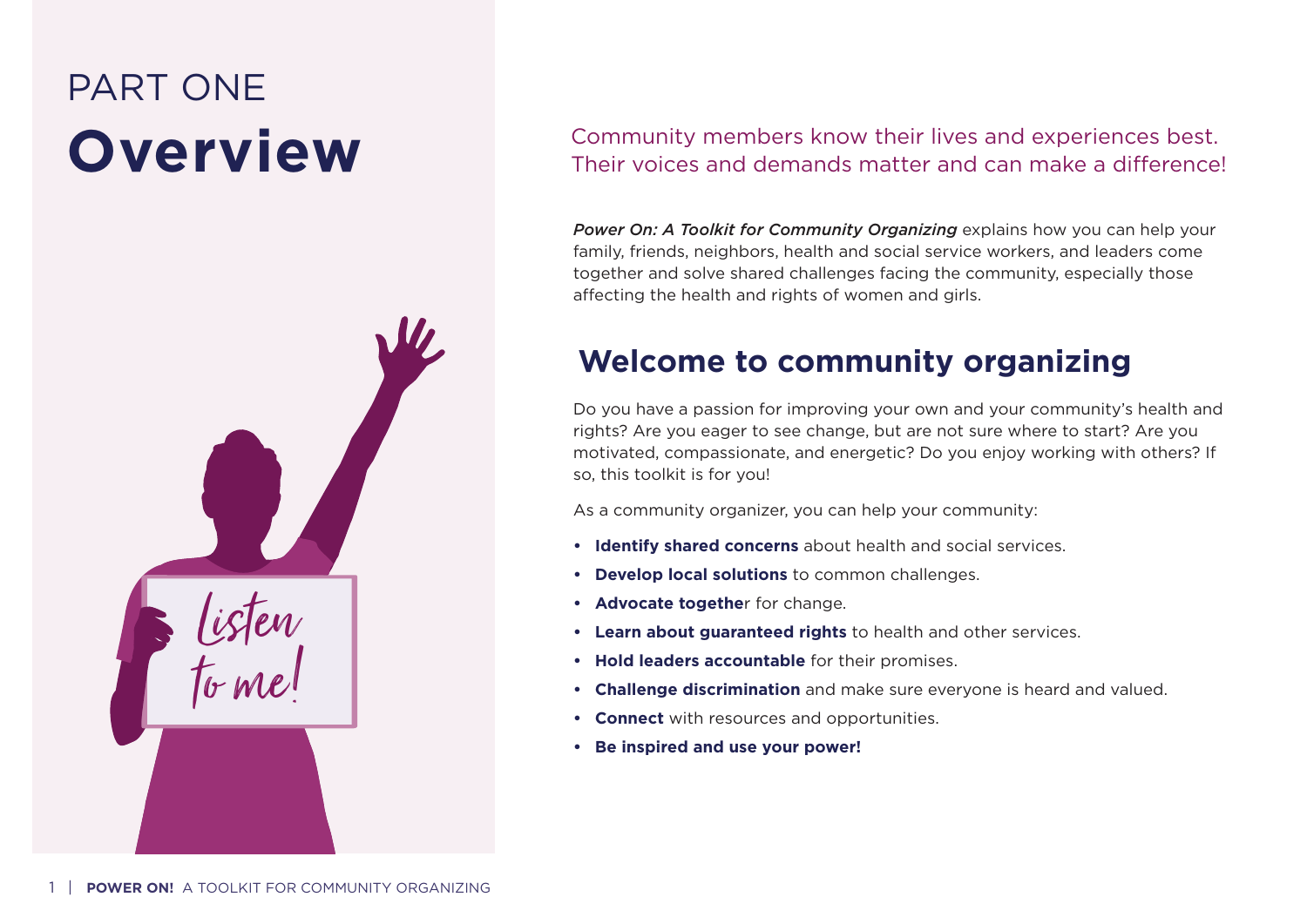## <span id="page-3-0"></span>**How to use this toolkit**

This toolkit has three parts and an annex with facilitation tips and practical tools to support your community organizing efforts. It is primarily focused on health and related rights. However, you can easily apply it to other sectors and social services.

#### PART ONE: **Overview**

Background information on the power of community voice and demand, the right to health and social services, and what communities are entitled to as part of government responsibilities and commitments.

#### PART TWO: **Action Planning**

Guidance on how to begin community organizing, including creating a Community Action Plan.

#### PART THREE: **Community Organizing Activities**

Suggestions to mobilize community members and connect with other organizers to make a change in your community and beyond.

#### **ANNEXES**

Guidance, tools, and templates for facilitating and organizing effective meetings and activities.

*Power On: A Toolkit for Community Organizing*  is a companion piece to *Power Up: White Ribbon Alliance's Program Planning Guide*. *Power Up* is a foundational resource that maps to White Ribbon Alliance's Theory of Change and equips women and girls to lead and design their own programs. *Power Up* focuses on three mutually reinforcing areas:



#### **Self-Care**

When women and girls act to maintain and improve their and their family's health and well-being.



#### **Self-Advocacy**

When women and girls express their needs and demand their rights.



#### **Self-Organize** When women and girls join with their communities to address shared challenges.

This toolkit on community organizing provides comprehensive guidance on how to put "Self-Organize" into practice. While this toolkit encourages elevating the perspectives of women and girls, it takes a wider view and can be used for and by anyone who wants to bring about change in their community.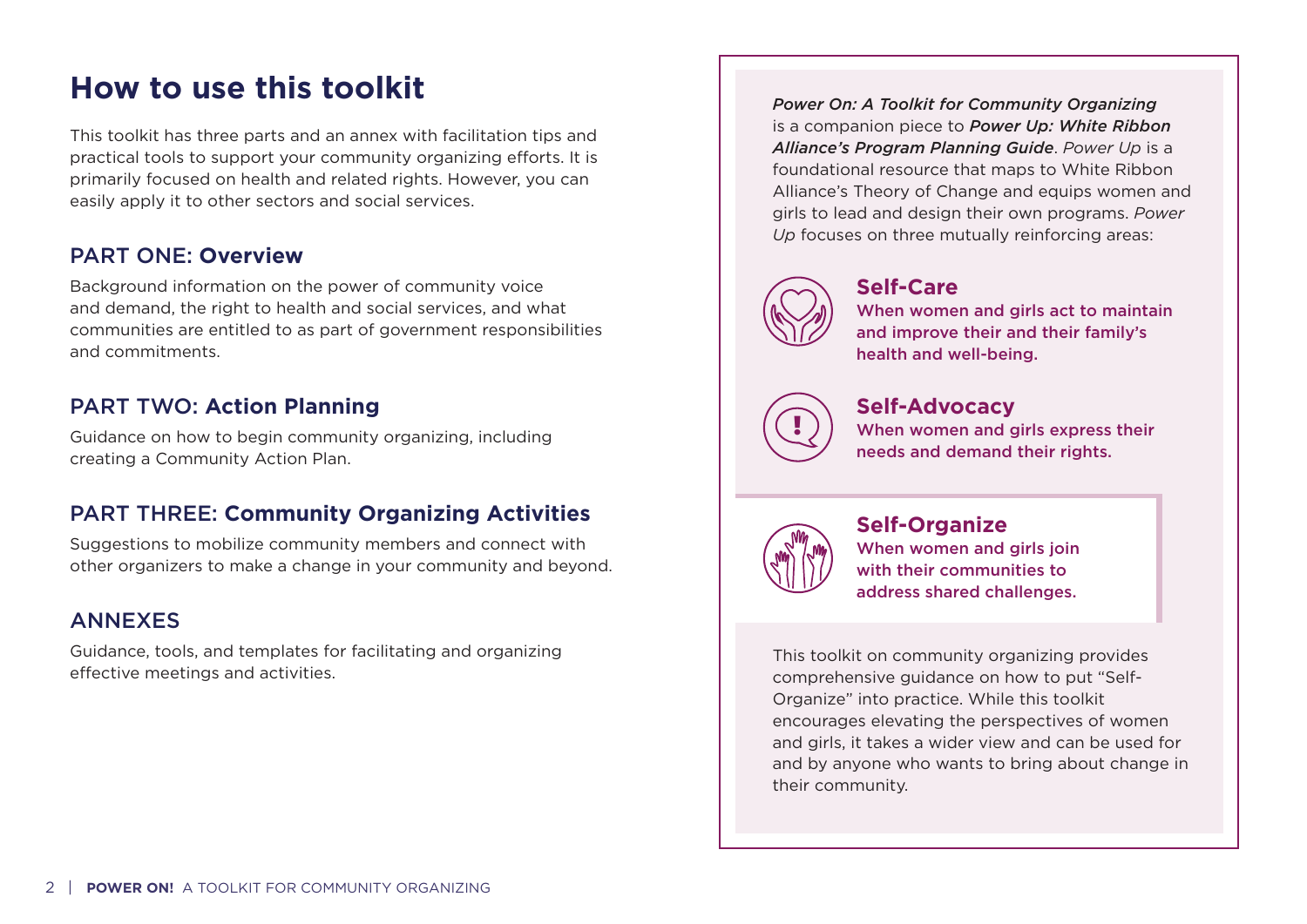#### **Before going further, a few important things to keep in mind to be a successful community organizer:**

- **1.** Throughout this guide, we will address "you" as we share information. But it is important to remember that community organizing is all about working with others. You cannot—and should not—do it alone.
- 2. Community members are the "experts" regarding their own lives and experiences. Their opinions matter as much as any organizer, health provider, aid worker, or policymaker.
- **3.** Community members, especially women and girls, can and should speak for themselves. They do not need anyone to express their views for them. They simply require opportunities and openness.
- 4. Community organizing does not happen overnight. It requires both urgency and patience.
- **5.** The status quo often remains the status quo by those in power saying when it is the "right" time to say something or when it is not "appropriate" to push for change. Change can and should be made whenever needed to improve people's health and rights.
- **6.** The information included on community organizing applies to many other topics impacting communities in addition to health and rights.
- **7.** This toolkit is meant to be short and simple so it can be used by the greatest number of people. If you would like more information on community organizing for health and rights, contact White Ribbon Alliance in your area. See the last section of [Part One: Overview](#page-2-0) for White Ribbon Alliance contact information.

#### **Health & Safety and Community Organizing**

Community organizers have an important role and responsibility in supporting the community to safely organize. Understanding and mitigating potential risks is an important part of the planning process. Different regions are contending with different circumstances, including: health concerns, such as the Covid-19 pandemic; security concerns and limitations on public gatherings; retaliation for speaking out; and suppression of self-expression and identity. Community organizers should consider relevant training and preparation such as bystander invention, de-escalation strategies, and public health planning.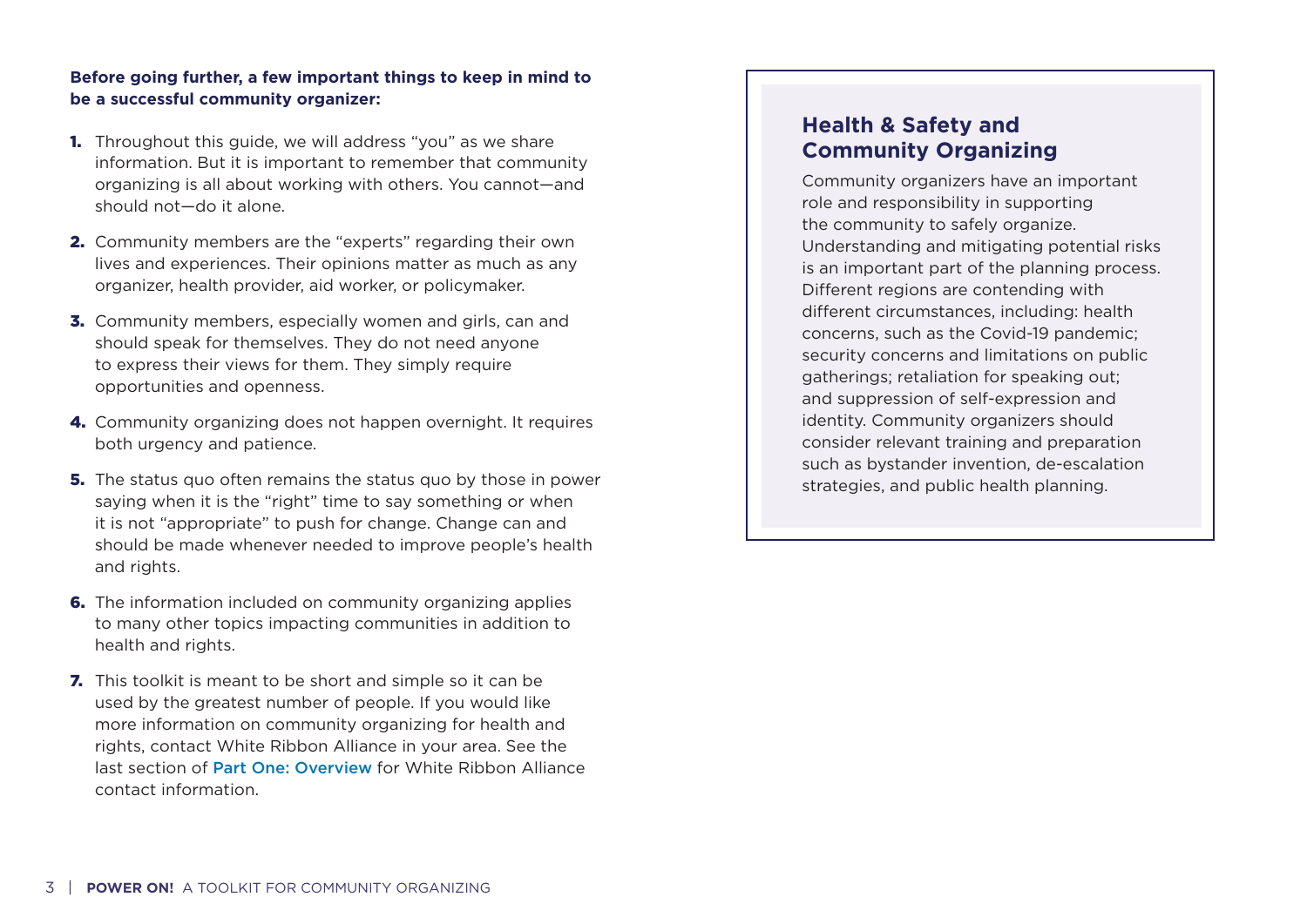## <span id="page-5-0"></span>**The power of community voice and demand**

#### This toolkit, first and foremost, is inspired by the power of people to demand and create change.

Community members know what they need (and don't need) when it comes to their health and other basic needs like food, housing, safety, and so on. They know what solutions are most likely to work. And when community members come together to prioritize issues and act, they are a powerful force for change—from making concrete improvements at a local facility to strengthening policies that will benefit the wider community.

As part of this, it is especially important for community organizers to mobilize and hear directly from a diverse range of women and girls. In many places, the perspectives of women and girls are routinely overlooked, ignored, or silenced. Women and girls often have limited representation at or are entirely excluded from decision-making tables. It is no wonder, then, that women and girls suffer disproportionately from poor health, rights abuses, and inequitable access to basic services. But it doesn't have to be this way. Community organizers can help create vital opportunities and platforms to ensure women's demands are collected and acted upon, so that women's health and living conditions improve.

One such example is the *[What Women Want](https://www.whiteribbonalliance.org/whatwomenwant/)* campaign organized by White Ribbon Alliance and implemented by more than 350 partner organizations. Launched in 2018, the campaign heard from more than a million women and girls worldwide about their top request, in their own words, for their reproductive and maternal health care. The huge number of responses was only made possible by thousands of community organizers and mobilizers who connected directly with women and girls in their countries.

Answers revealed that women's and girls' most basic needs are not being met. Across the board, women and girls want to be treated with kindness and respect when receiving care. They want clean health facilities, quality medicines and supplies, and more and better skilled health providers. The encouraging news is decision-makers at all levels are taking notice of women's demands. They are making changes to give women and girls what they actually want and need—from the installation of running water and safely managed and working toilets to the recruitment of midwives, and more. Read more about the *What Women Want* campaign and how you can implement it or a similar initiative in your community in [Part Three: Community Organizing Activities](#page-18-0).

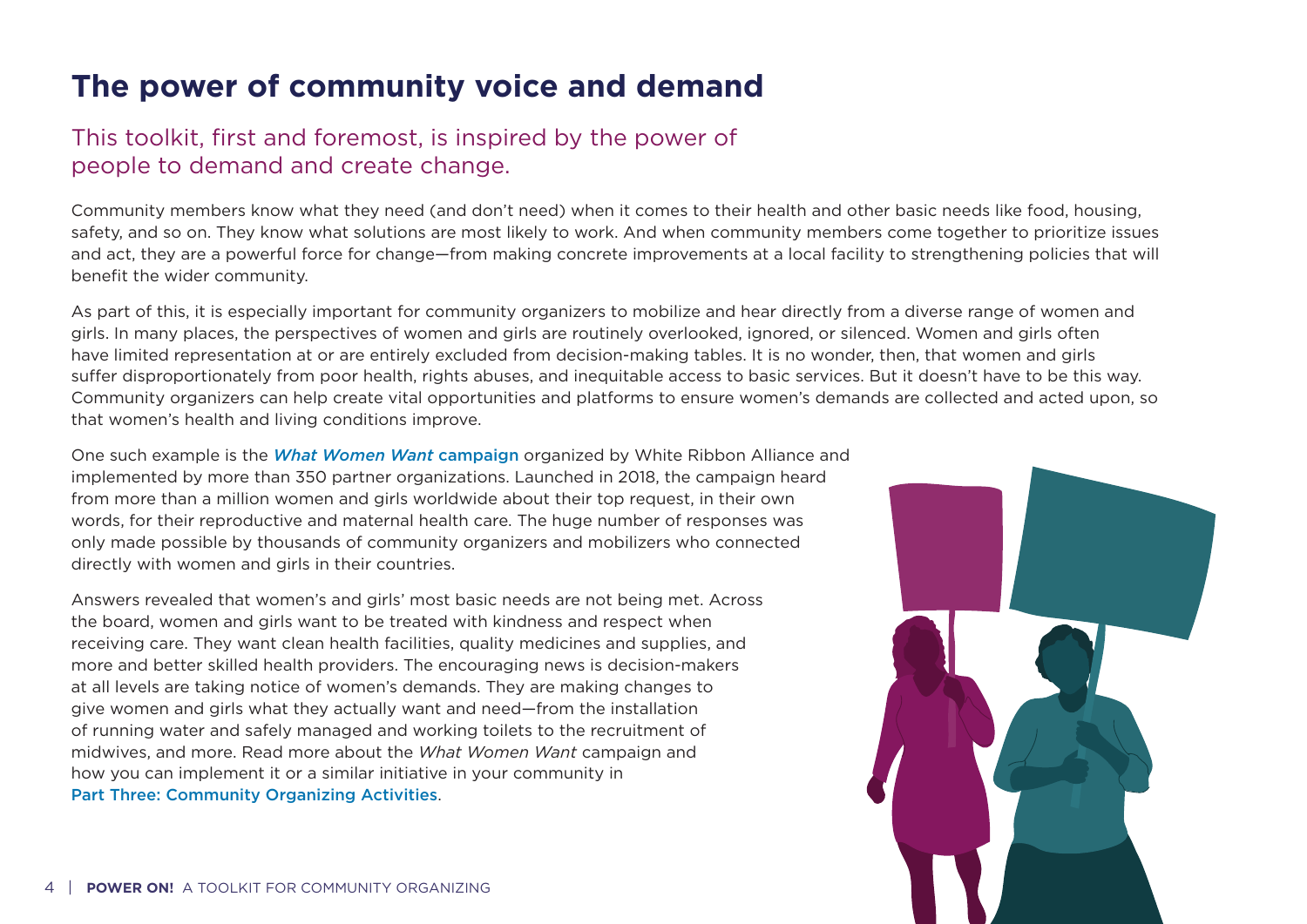## <span id="page-6-0"></span>**The right to health and the right to social services**

#### This toolkit also recognizes that everyone has the right to health and the right to social services.

These rights are grounded in internationally recognized human rights. Many countries have enshrined the right to health and the right to social services in their national laws.

The **right to health** means that health care facilities, services, and goods must be:

- **• Available:** There must be adequate numbers of health care facilities, services, service providers, and goods that function well.
- **• Accessible:** They must be affordable, physically accessible, and provided without discrimination.
- **• Acceptable:** They must respond to people's diverse needs, circumstances, and cultures.
- **• High quality:** They must be safe, effective, efficient, timely, and centered around people.

The **right to social services** encompasses many things, including but not limited to:

- **• A standard of living adequate for the health and well-being of oneself and of one's family,** including: food, clothing, housing, medical care, and necessary social services.
- **• Right to security** in the event of: job loss, sickness, disability, widowhood, or old age.

These rights have two components: **freedoms and entitlements**

- **• Freedoms** are about your own body. Freedoms include the right to make and control decisions about your health and to be free from coercion—meaning you cannot be compelled to do things against your will.
- **• Entitlements** are about the services and support you get from your government. Entitlements include access to a health system and protections that give everyone an equal opportunity to be as healthy, safe, and financially stable as possible.

It is important to note that with freedoms and entitlements also come responsibilities, including the responsibility to take positive steps to protect your own health and rights and those of others.

For more information, see the World Health Organization's [Human Rights and Health](https://www.who.int/news-room/fact-sheets/detail/human-rights-and-health)  resource and the [Universal](https://www.un.org/en/about-us/universal-declaration-of-human-rights)  [Declaration of Human Rights](https://www.un.org/en/about-us/universal-declaration-of-human-rights).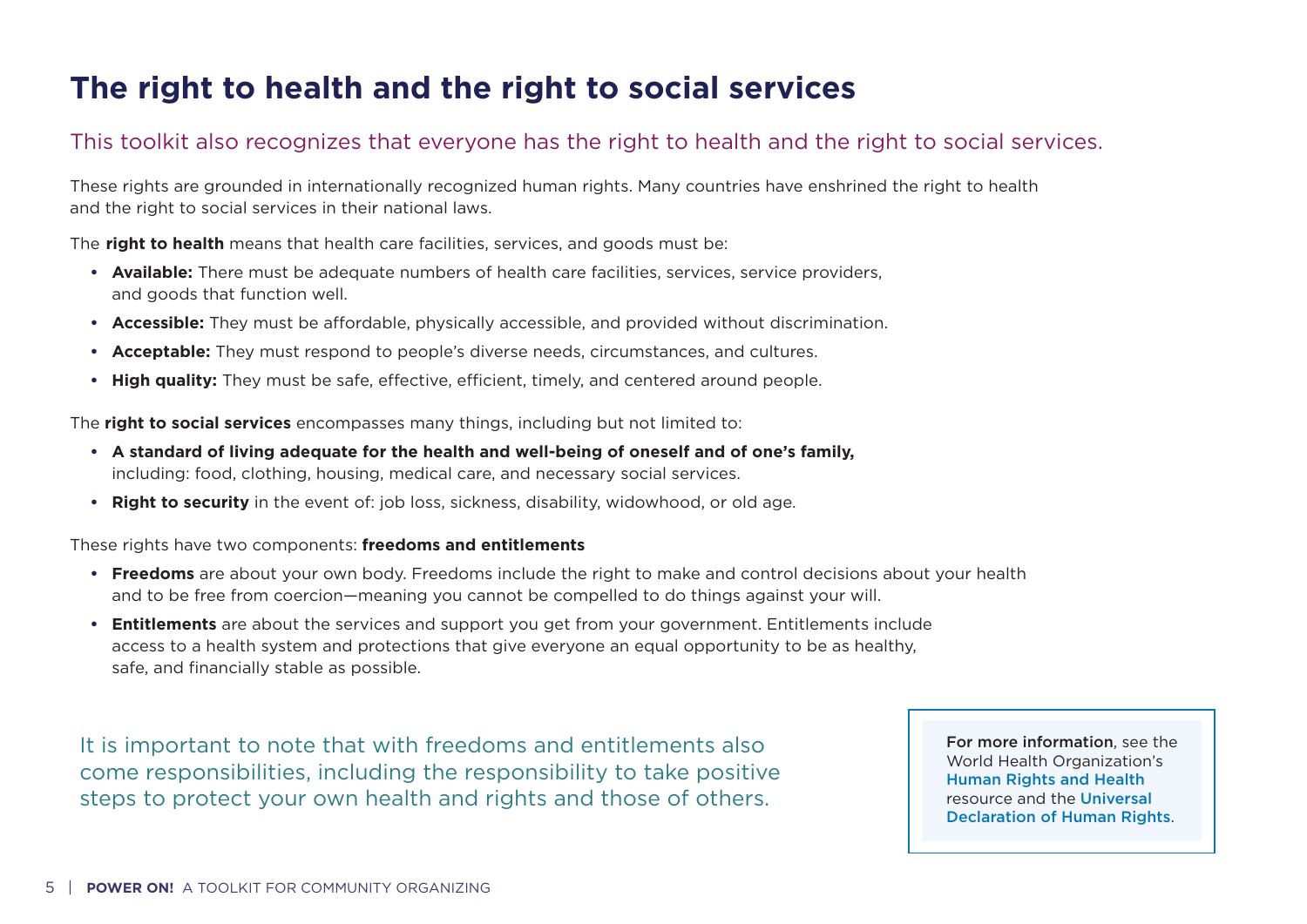## <span id="page-7-0"></span>**Health and rights charters**

Your government may have adopted or created a **patient or health charter** and/or a **social services charter** that further explains the health and social services to which community members are entitled as well as their own responsibilities or obligations. Charters vary by country and sometimes by type of service or population group, however, they commonly detail your right to:

- **• Accessible medical care, supplies, and equipment** in its many forms including promotive, preventative, treatment, rehabilitative, and comforting care.
- **• Emergency care** regardless of ability to pay.
- **• Seek and receive health and social services** without discrimination.
- **• A safe environment for services**, including a clean water supply, sanitation, waste disposal, and security.
- **• Be treated with respect and dignity** by an identifiable and skilled health worker.
- **• Adequate and accurate counseling** so you can make an informed decision about your health and whether to consent or refuse services.
- **• Freedom of movement** within and across borders and to seek asylum from prosecution.
- **• Access to public service and to take part in governmental procedures** through freely chosen representatives.
- **• Work in just and favorable conditions** and to protection against unemployment.
- **•** Among others.

A copy of your government's constitution, health, and/or social services charters are important organizing tools. They will help you raise your community's awareness about its rights and which areas require community organizing to make sure the improvements you want to see are made.

If your country has a charter, it should be available at your local health or relevant social services office. Charters should also be posted at all health centers and government agencies that provide public services, but often are not. Your local White Ribbon Alliance may be able to help you locate charters and create community copies of simplified charters. Even better, as a community organizer, you can demand your local government create, provide copies, and ensure a charter is posted at all relevant facilities.

You now know more about your basic rights to health and social services. But what if it turns out that you and members of your community do not have access to affordable and quality services, supplies, or health workers? What do you do? Proceed to [Part Two: Action Planning](#page-10-0) to find out.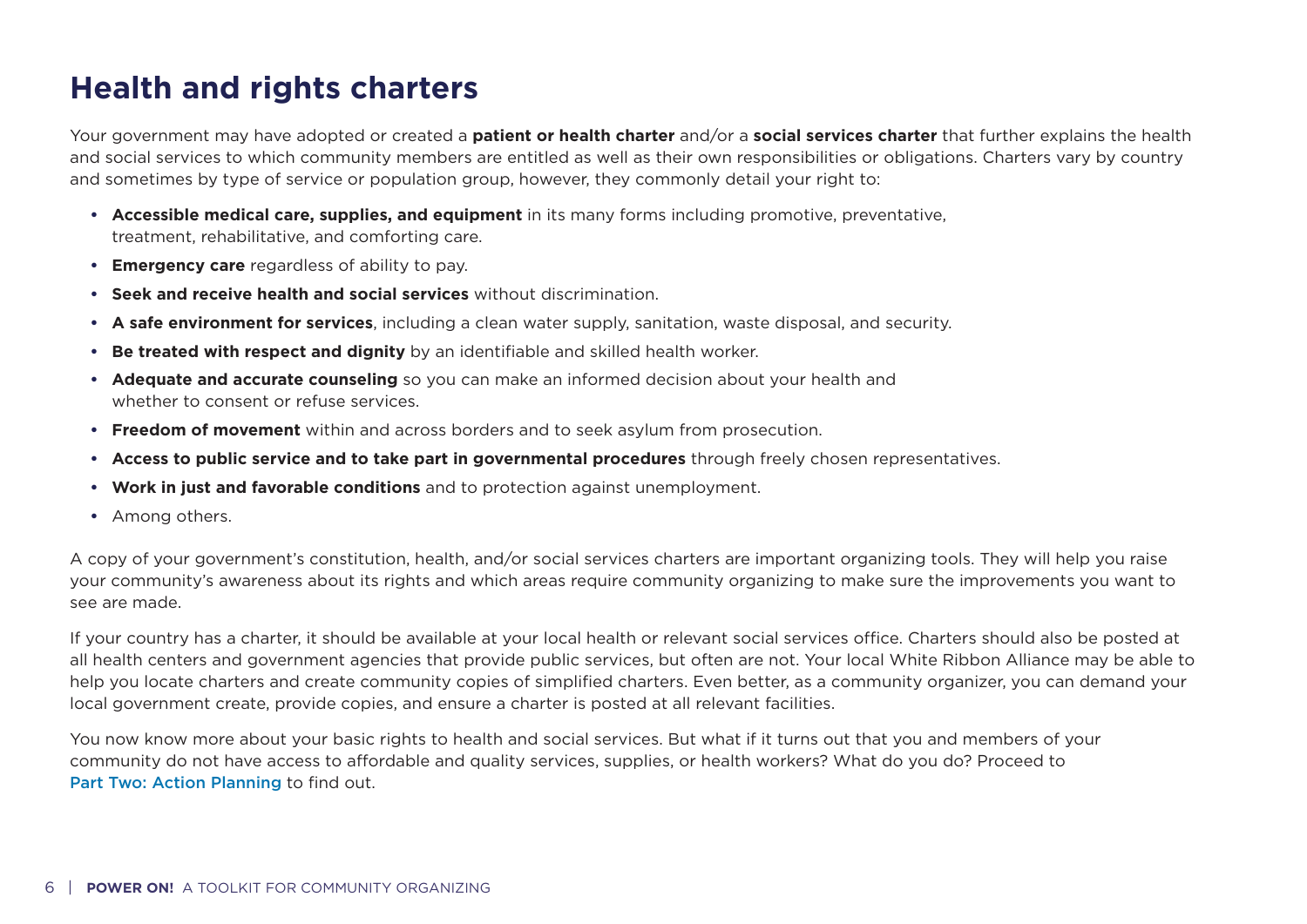#### **Respectful Maternity Care Charter: Universal Rights of Mothers and Newborns**

**In some instances, your country may not have a charter, or it does not lay out all the rights you think are important. If so, you can advocate for your country to adopt, expand, or even create a new charter. Many advocates have created global charters that can be adapted and used by local organizers.** 

The Respectful Maternity Care (RMC) Charter is one example of a health service charter that was created to fill a gap. The Charter clearly spells out the rights of women, birthing persons, and newborns while receiving maternity care within a health care facility. It is based on widely accepted human rights instruments at the international and regional levels. The Charter states that:

- **1.** Everyone has the right to freedom from harm and ill-treatment.
- 2. Everyone has the right to information, informed consent, and respect for their choices and preferences, including companion of choice during maternity care and refusal of medical procedures.
- **3.** Everyone has the right to privacy and confidentiality.
- 4. Everyone is their own person from the moment of birth and has the right to be treated with dignity and respect.
- **5.** Everyone has the right to equality, freedom from discrimination, and equitable care.
- **6.** Everyone has the right to health care and to the highest attainable level of health.
- 7. Everyone has the right to liberty, autonomy, self-determination, and freedom from arbitrary detention.
- 8. Every child has the right to be with their parents or guardians.
- 9. Every child has the right to an identity and nationality from birth.
- **10.** Everyone has the right to adequate nutrition and clean water.

To view the entire charter, visit: [whiteribbonalliance.org/respectful-maternity-care-charter/](https://www.whiteribbonalliance.org/respectful-maternity-care-charter/) 

Contact the Respectful Maternity Care Council at [info@whiteribbonalliance.org](mailto:info%40whiteribbonalliance.org?subject=) for support adapting the RMC Charter to your local context.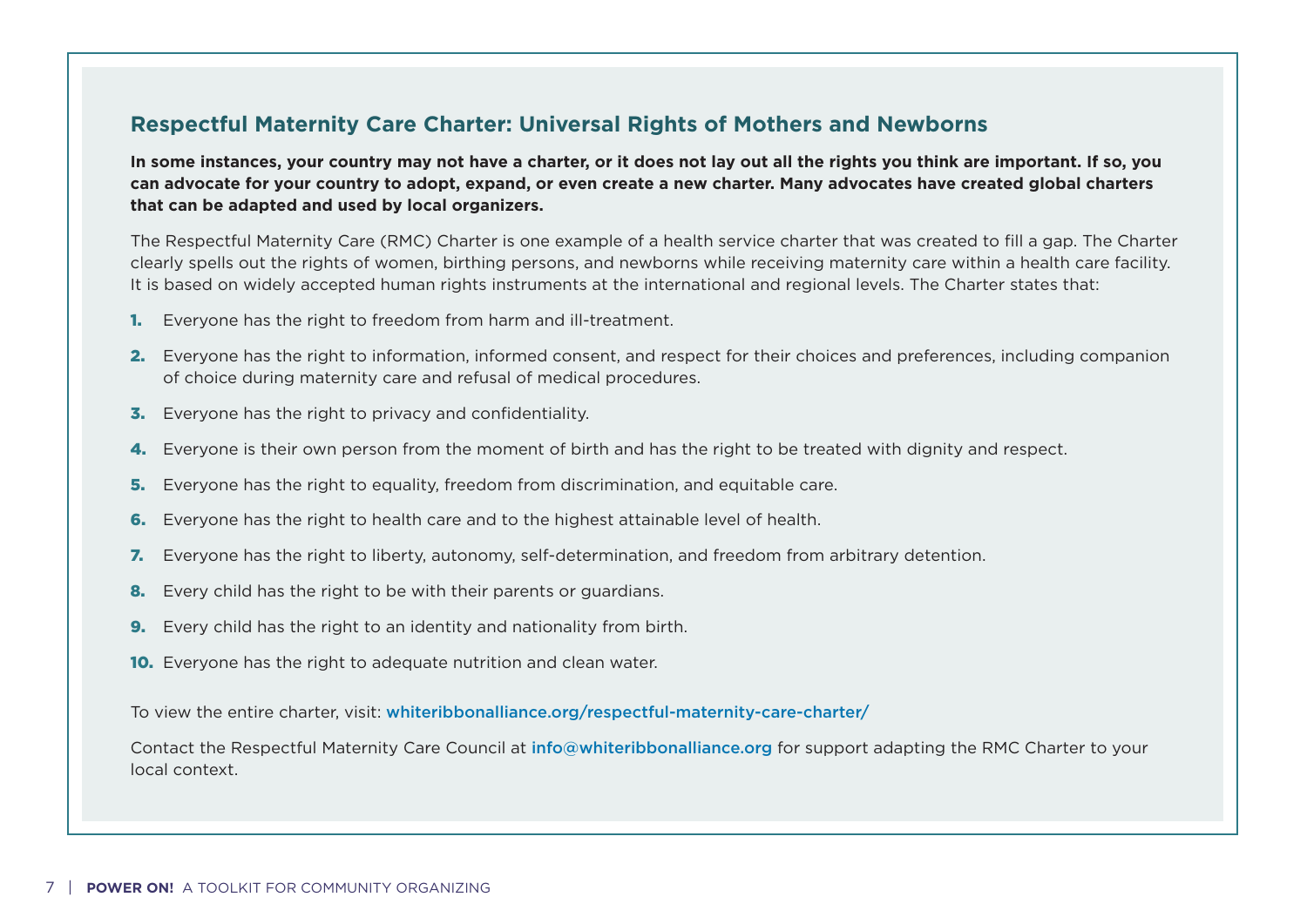## <span id="page-9-0"></span>**Connect with White Ribbon Alliance**

#### White Ribbon Alliance's vision is a world where all women and girls realize their right to quality health and well-being.

We believe the most powerful force for change is when people come together to take and demand action for their health and rights. We have supported community organizing and community organizers since our founding more than 20 years ago.

Whether you are just starting out as a community organizer or have been organizing within your community for a long time, we recommend connecting with White Ribbon Alliance at the local, national, or global levels.

#### Contact White Ribbon Alliance to be connected at the global or national level:

- [info@whiteribbonalliance.org](mailto:info%40whiteribbonalliance.org?subject=)
- [whiteribbonalliance.org](http://www.whiteribbonalliance.org)
- [twitter.com/wraglobal](http://www.twitter.com/wraglobal)
- [instagram.com/whiteribbonalliance](http://www.instagram.com/whiteribbonalliance)
- [facebook.com/whiteribbonalliance](http://www.facebook.com/whiteribbonalliance)

#### **White Ribbon Alliance at the Country Level**

There may be an Alliance that operates at the national level and/or works in a specific geography, like a district or city.

Suggest contacting to:

- Inform the Alliance of your activities, seek advice when needed, and partner where relevant.
- Share results.
- Connect what's happening locally to regional and/or national efforts.



#### **White Ribbon Alliance at the Global Level**

Supports the global movement.

Suggest contacting to:

- Get tools on community organizing and advocacy.
- Share your work through global channels.

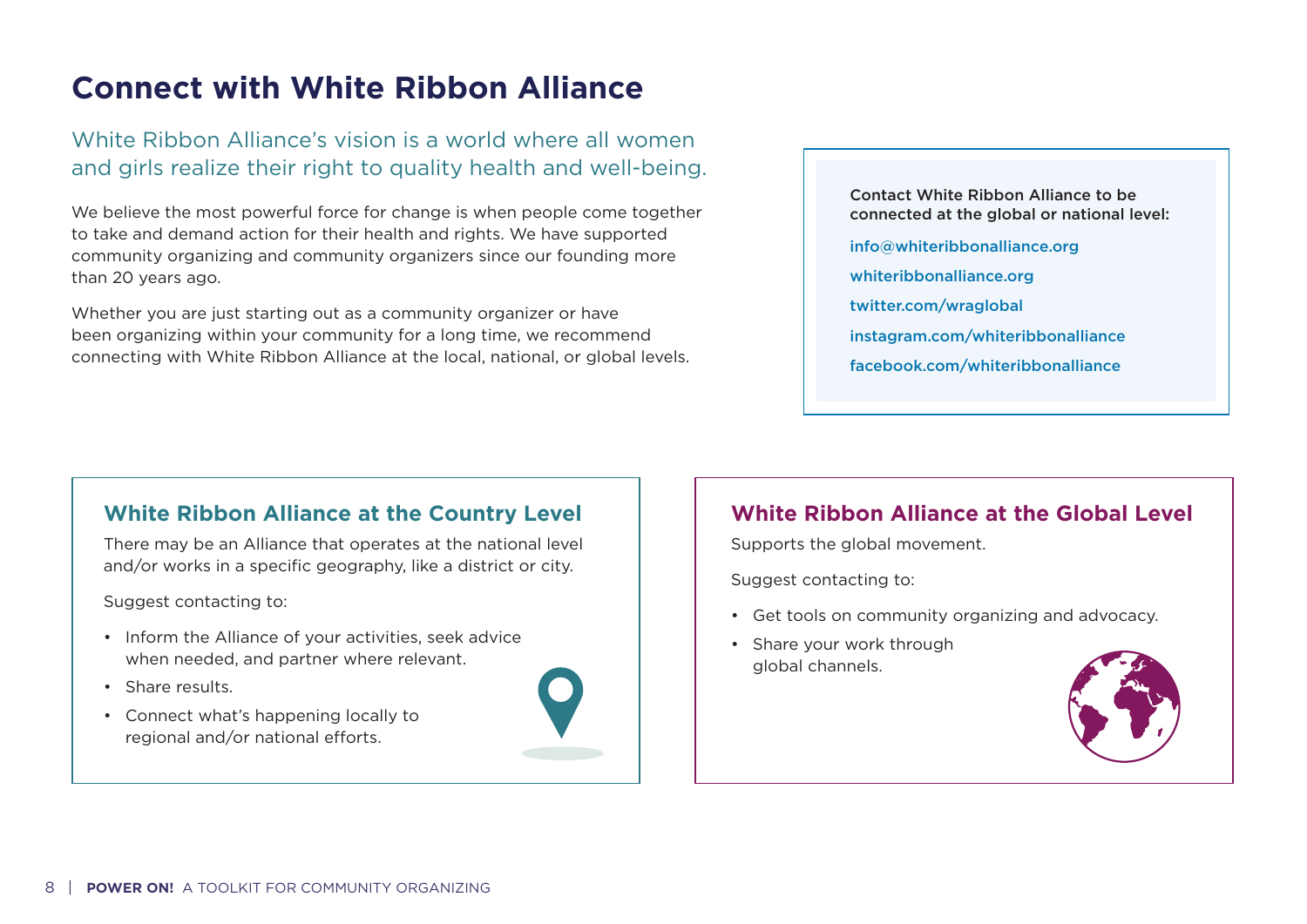## <span id="page-10-0"></span>PART TWO **Action Planning**



## **Community action planning**

The heart of community organizing is bringing people together to create and implement a **Community Action Plan** for making change.

Your plan may include specific activities your community itself will do to improve their health and/or social services. It may also include activities where you will advocate to people in power to make sure your rights are fulfilled.

#### **There are four key steps for community action planning.**

- **1.** Identify community groups and key partners or resources.
- 2. Identify current challenges or gaps in health rights and/or social services.
- 3. Create a **Community Action Plan**.
- 4. Implement and adjust your plan.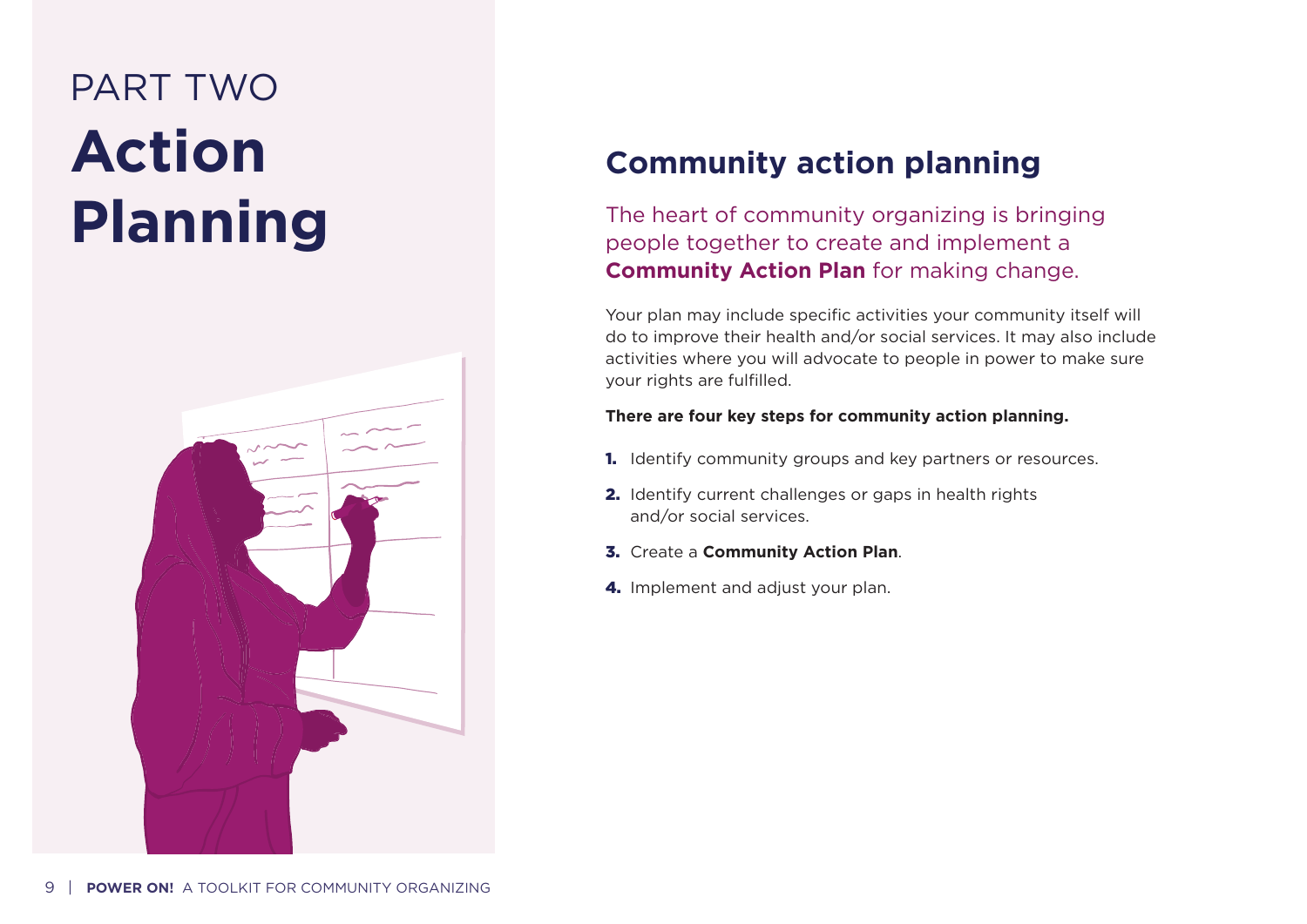## <span id="page-11-0"></span>**Identify community groups and key partners or resources**

You may already be part of a formal community group or network and want to use the *Power On* **Toolkit** to strengthen your community organizing. But it is not a problem if you are not. Before getting started, find out if there are already any existing organizing groups in your community that you could join. Your local school, health, council, and/or religious leaders may be able to connect you. If you can't find a community group that matches your exact interest or needs, start one! Either way, it is helpful to know who else is organizing on health and rights, especially pertaining to women and girls, so you can either coordinate or collaborate.

You will also want to visit with local health and/or political leaders, providers, and advocates to gain their support for your community organizing. In consultation with community members, you may even invite select people to attend a community action planning session as potential allies to offer knowledge on processes to influence decision-makers and/or point the community to resources. Always remember that community action planning is for the community. Too many other stakeholders in the room may drown out the perspectives of the community. It is essential that community members have the opportunity to first share their own experiences without others speaking on their behalf, assuming what health improvements people want to see, or shutting down their demands. There are many other activities described in more detail in Part Three: Community [Organizing Activities](#page-18-0) that bring communities, decision-makers, and duty-bearers together to plan and act.

## **Identify and prioritize current challenges or gaps in health rights and/or social services**

First, you will want to raise awareness among potential participants, including women and girls, about their rights to health and social services. Don't forget about your government's previous commitments and/or charters that you can use as your starting point. They will help guide you and your community to identify relevant gaps and challenges.

Then, focus on gathering input from as many different members of your community as you can. The best way to do this is to bring community representatives together to complete an **Issue Matrix**.

In advance of your meeting, prepare an issue matrix like the one below using large sheets of paper and markers, or drawing the matrix on a chalkboard. This will hang on the wall and be completed during the community action planning session. [Annex 1: Helpful Facilitation Tips](#page-53-0) includes suggestions on gathering input from everyone and how to make decisions and prioritize them.

**HELPFUL HINT:**  If you collect information as part of other community organizing activities described in Part Three, you should still complete an issue matrix as a community. You'll simply incorporate the larger findings, making for a stronger matrix.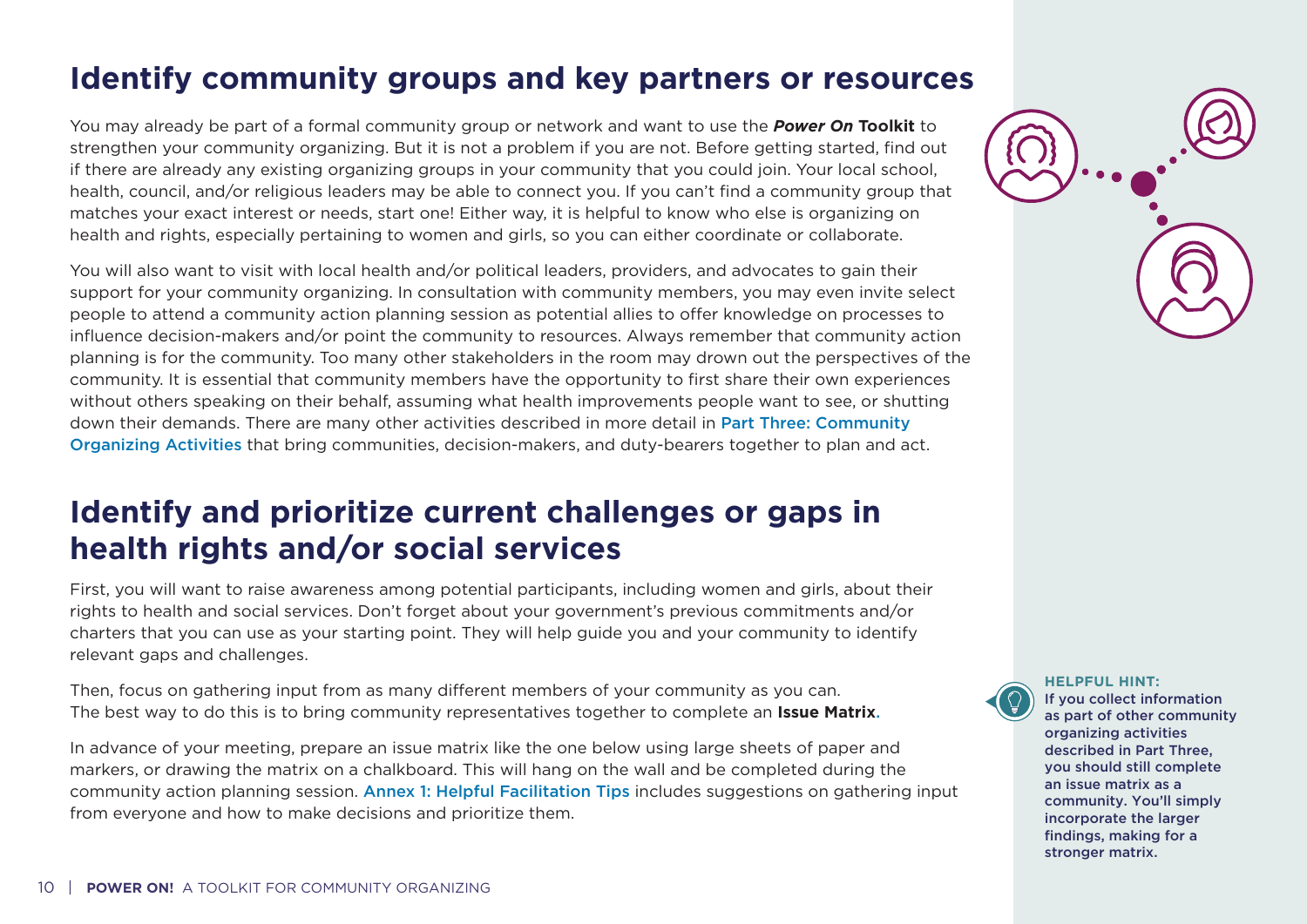#### Instructions to complete the Issue Matrix

**1** In **Column A**, list some of the major guarantees or rights in  $\left(2\right)$ your government's constitution, laws, or health and social services-related charters. You can't solve all issues or problems at once. You will be more successful if you focus on a few. Try to limit yourself to no more than 3-4 guarantees. Your larger information collection efforts can help you limit and prioritize if you have a long list of guarantees or rights from which to choose. We suggest you create the list of health or social service guarantees in advance of your community action planning session to help explain them as part of the action planning session. However, leave room to add an option since community members may believe that a right that isn't part of existing guarantees is more important.

3

During the community action planning meeting, community members should complete **Column B** by filling in specific gaps or challenges that infringe on each right or guarantee listed in **Column A**. The more precise and specific the gap, the easier it is to address. Again, it is better to focus on a few rather than include long lists. When someone raises a gap, see how many others it may affect to help identify the top three concerns for each right.

In **Column C**, communities choose between the gaps they listed in **Column B**. Ideally, your community group will decide to tackle no more than 3-4 priority issues at a time. You can always add more issues later if you are successful addressing your initial priorities.

| (1)<br>A. Health guarantees and rights              | $\bf(2)$<br><b>B. Specific gap or challenge</b>                                                     | (3)<br><b>C. Priority issue</b>                       |
|-----------------------------------------------------|-----------------------------------------------------------------------------------------------------|-------------------------------------------------------|
| Affordable health services                          | Charged for services that should be free                                                            | $\checkmark$ Charged for services that should be free |
| Accessible, acceptable, and timely care             | Long wait times<br>Lack of disability-friendly equipment<br>No clean toilets at the health facility | $\times$ Lack of disability-friendly equipment        |
| Competent, motivated, and respectful health workers | Not enough health workers<br>Rude behavior of health workers                                        | $\checkmark$ Not enough health workers                |
| Availability of medicines and supplies              | Lack of mama kits / safe delivery kits<br>Stockouts of family planning products                     | $\checkmark$ Stockouts of family planning products    |
| Other                                               |                                                                                                     |                                                       |

#### **EXAMPLE | Issue Matrix (health)**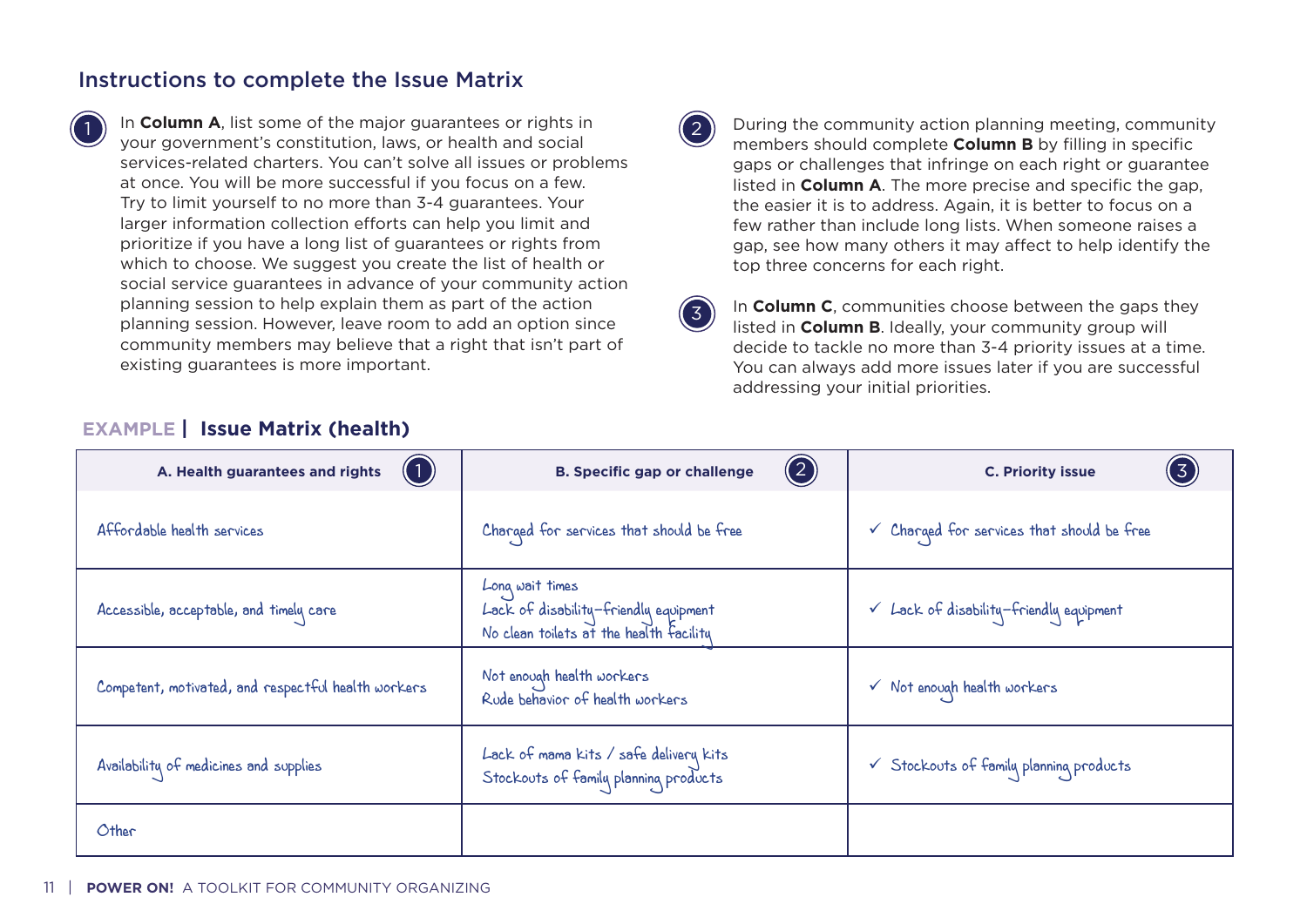### **Issue Matrix**

| A. Health guarantees and rights | <b>B. Specific gap or challenge</b> | <b>Priority issue</b><br>$\mathsf{C}$ . |
|---------------------------------|-------------------------------------|-----------------------------------------|
|                                 |                                     |                                         |
|                                 |                                     |                                         |
|                                 |                                     |                                         |
|                                 |                                     |                                         |
|                                 |                                     |                                         |
|                                 |                                     |                                         |
|                                 |                                     |                                         |
|                                 |                                     |                                         |
|                                 |                                     |                                         |
|                                 |                                     |                                         |
|                                 |                                     |                                         |
|                                 |                                     |                                         |
|                                 |                                     |                                         |
|                                 |                                     |                                         |
|                                 |                                     |                                         |
|                                 |                                     |                                         |
|                                 |                                     |                                         |
|                                 |                                     |                                         |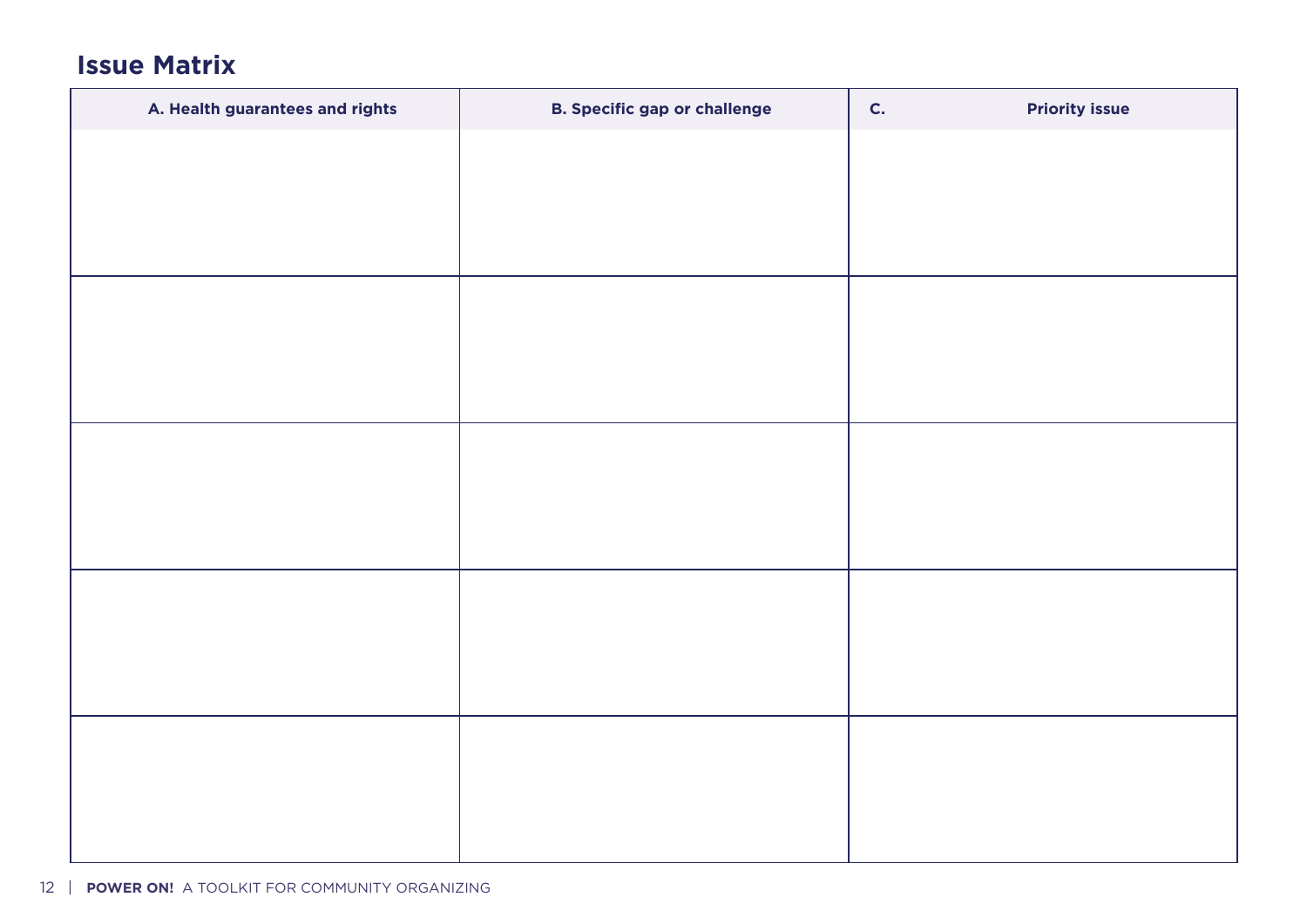## <span id="page-14-0"></span>**Fill out a Community Action Plan**

Now that the community has prioritized its challenges and frustrations in accessing and receiving health and social services, it is time to plan how to tackle them. For each prioritized issue, create an action plan template like the one below. Again, this will hang on the wall and be completed as a group during the community action planning session. We recommend that you work with the community to complete both the Issue Matrix and Community Action Plan as part of one meeting.

#### Instructions to complete the Community Action Plan

2

In **Row 1**, write down one of the issues listed in Column C from the Issue Matrix.

In **Row 2**, the community will list a solution to the challenging issue. Start by having the group brainstorm a few different ideas and then decide together which idea will have the most impact and is achievable.

#### **If you try to tackle too many solutions at once, you and the community may become overwhelmed.**

Solutions should be specific, concrete changes that can be experienced by the community. Sometimes community members can fully implement their desired solution themselves. For example, suppose that one challenge is the long distance to the facility. The community may decide to create a system where it bands together to organize transportation for women in labor. Alternatively, the community might decide the best solution is to repair a road, something that it cannot do alone, but will require persuading others to act.



Once you have a preferred solution, work with the community to complete Columns A through G. In **Column A**, list the big activities that will either turn your solution into a reality or persuade others to join the cause. In **Column B**, list specific steps or tasks to complete the big activity. For those solutions that require others to act, your activities will be advocacy activities. The next section Part Three: [Community Organizing Activities](#page-18-0) provides a variety of suggestions and ideas.

For each big activity, the community will then decide:

- If there are specific people to whom they need to reach out and/or persuade. This is especially important for advocacy activities.
- The person or people responsible for coordinating the action step or task.
- The timeline by which the action step should be completed.
- Any needed resources.



Make copies of your action plan. This will be important for implementation and adjustment.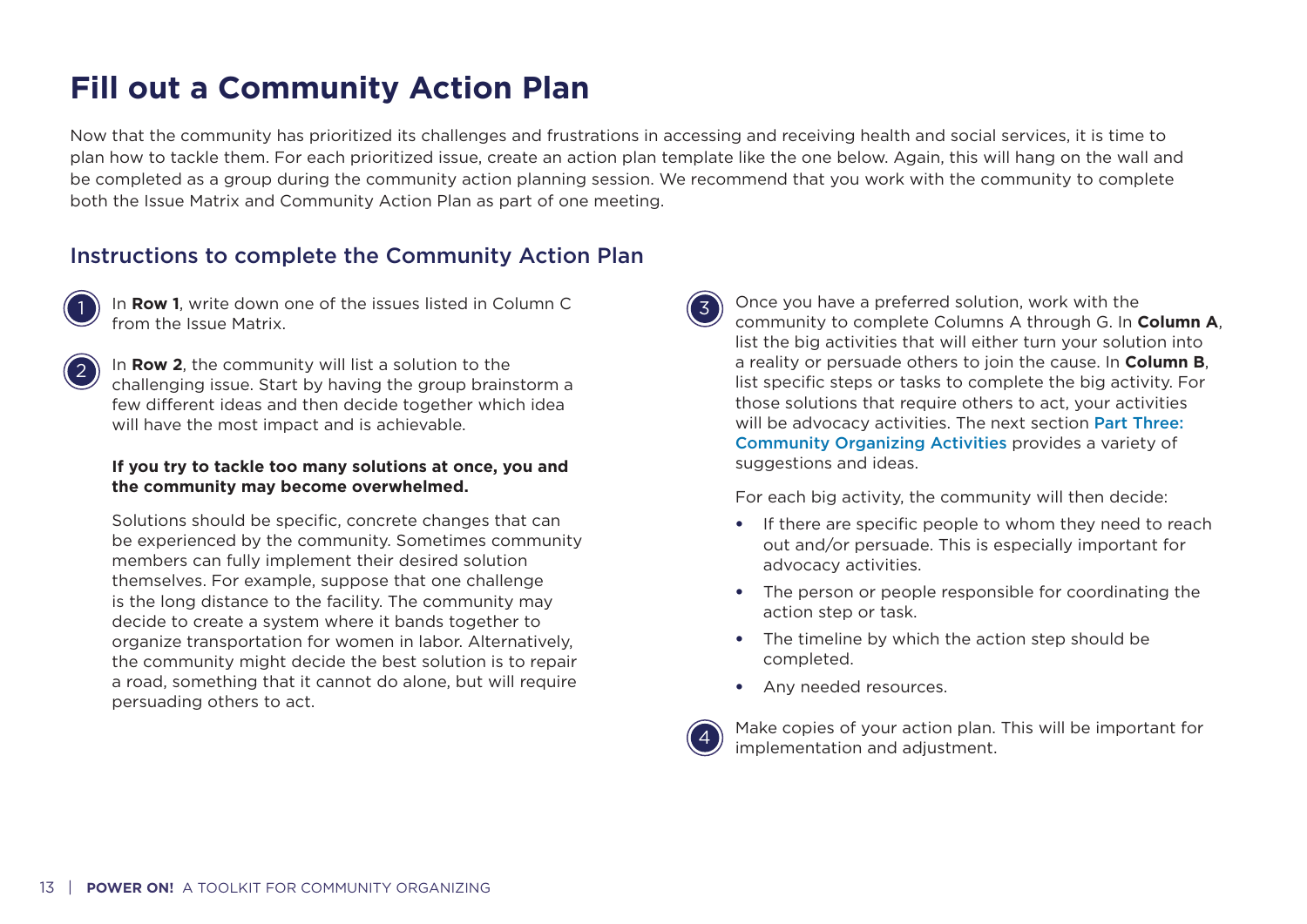#### **EXAMPLE | Community Action Plan**

|            | Issue (problem)                                                  | Not enough health workers                                    |                                        |                              |               |                     |                  |
|------------|------------------------------------------------------------------|--------------------------------------------------------------|----------------------------------------|------------------------------|---------------|---------------------|------------------|
|            | $\bf(2)$<br><b>Solution</b>                                      | Hire more frontline healthcare providers, including midwives |                                        |                              |               |                     |                  |
| $\bigcirc$ | A. Activity                                                      | <b>B. Action Step</b>                                        | C. Target<br>(person/people)           | <b>D. Responsible</b>        | E. Timeline   | <b>F. Resources</b> | <b>G. Status</b> |
|            | Petition calling on<br>local councilors to<br>hire more midwives | Collect 100 signatures<br>on a petition                      | Community members                      | Sarah, Wanjiku,<br>and Faith | January 2022  | Paper               | In progress      |
|            |                                                                  | Present the petition at<br>the upcoming council<br>meeting   | Chairperson of the<br>district council | Sarah and Angela             | February 2022 | <b>None</b>         | Not yet started  |

When identifying targets, be as specific as possible people not institutions. **Who has the power to give you what you want? Who or what influences them?**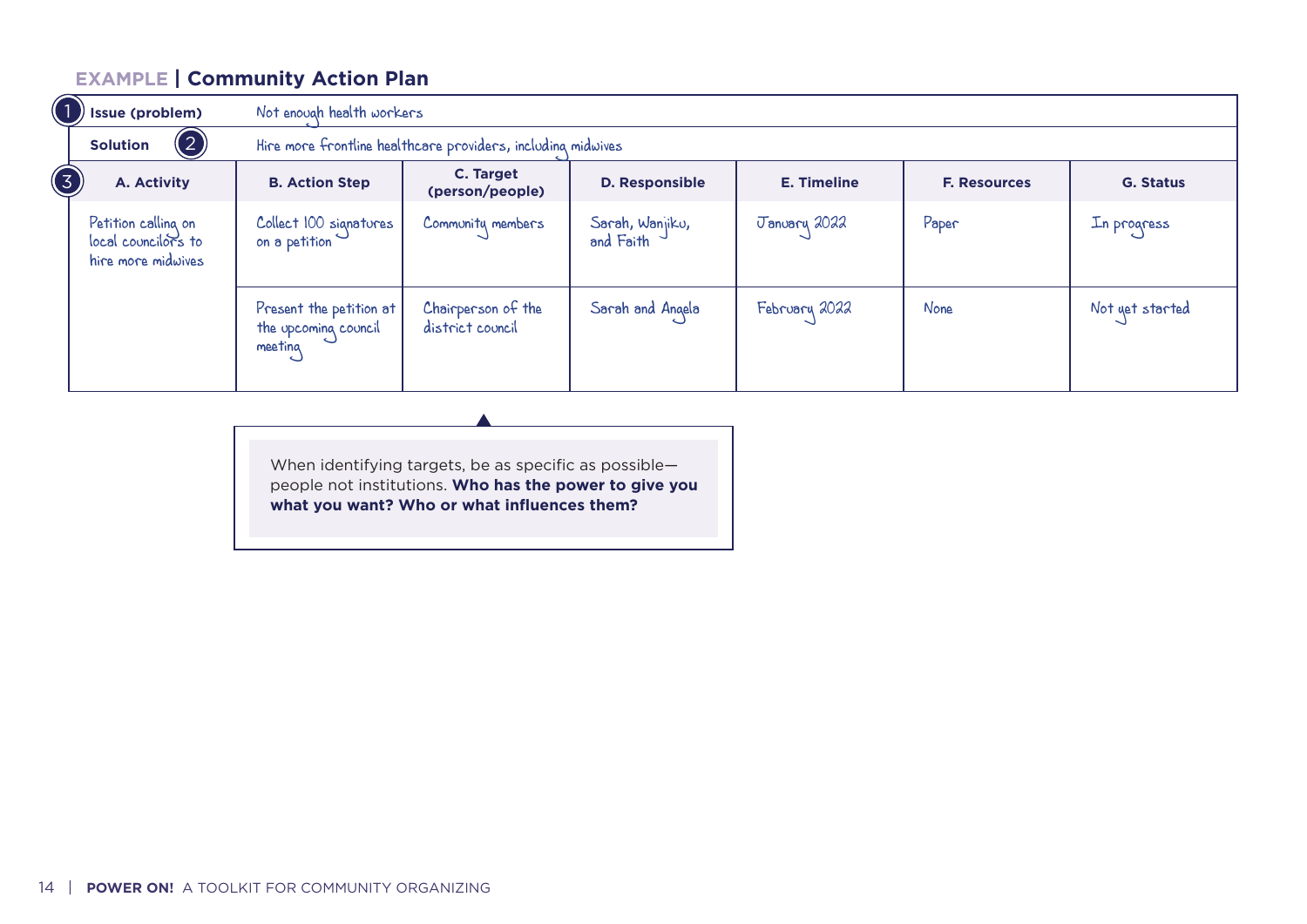## **Community Action Plan**

| 1. Issue (problem) |                       |                              |                       |             |                     |                  |
|--------------------|-----------------------|------------------------------|-----------------------|-------------|---------------------|------------------|
| 2. Solution        |                       |                              |                       |             |                     |                  |
| A. Activity        | <b>B. Action Step</b> | C. Target<br>(person/people) | <b>D. Responsible</b> | E. Timeline | <b>F. Resources</b> | <b>G. Status</b> |
|                    |                       |                              |                       |             |                     |                  |
|                    |                       |                              |                       |             |                     |                  |
|                    |                       |                              |                       |             |                     |                  |
|                    |                       |                              |                       |             |                     |                  |
|                    |                       |                              |                       |             |                     |                  |
|                    |                       |                              |                       |             |                     |                  |
|                    |                       |                              |                       |             |                     |                  |
|                    |                       |                              |                       |             |                     |                  |
|                    |                       |                              |                       |             |                     |                  |
|                    |                       |                              |                       |             |                     |                  |
|                    |                       |                              |                       |             |                     |                  |
|                    |                       |                              |                       |             |                     |                  |
|                    |                       |                              |                       |             |                     |                  |
|                    |                       |                              |                       |             |                     |                  |
|                    |                       |                              |                       |             |                     |                  |
|                    |                       |                              |                       |             |                     |                  |
|                    |                       |                              |                       |             |                     |                  |
|                    |                       |                              |                       |             |                     |                  |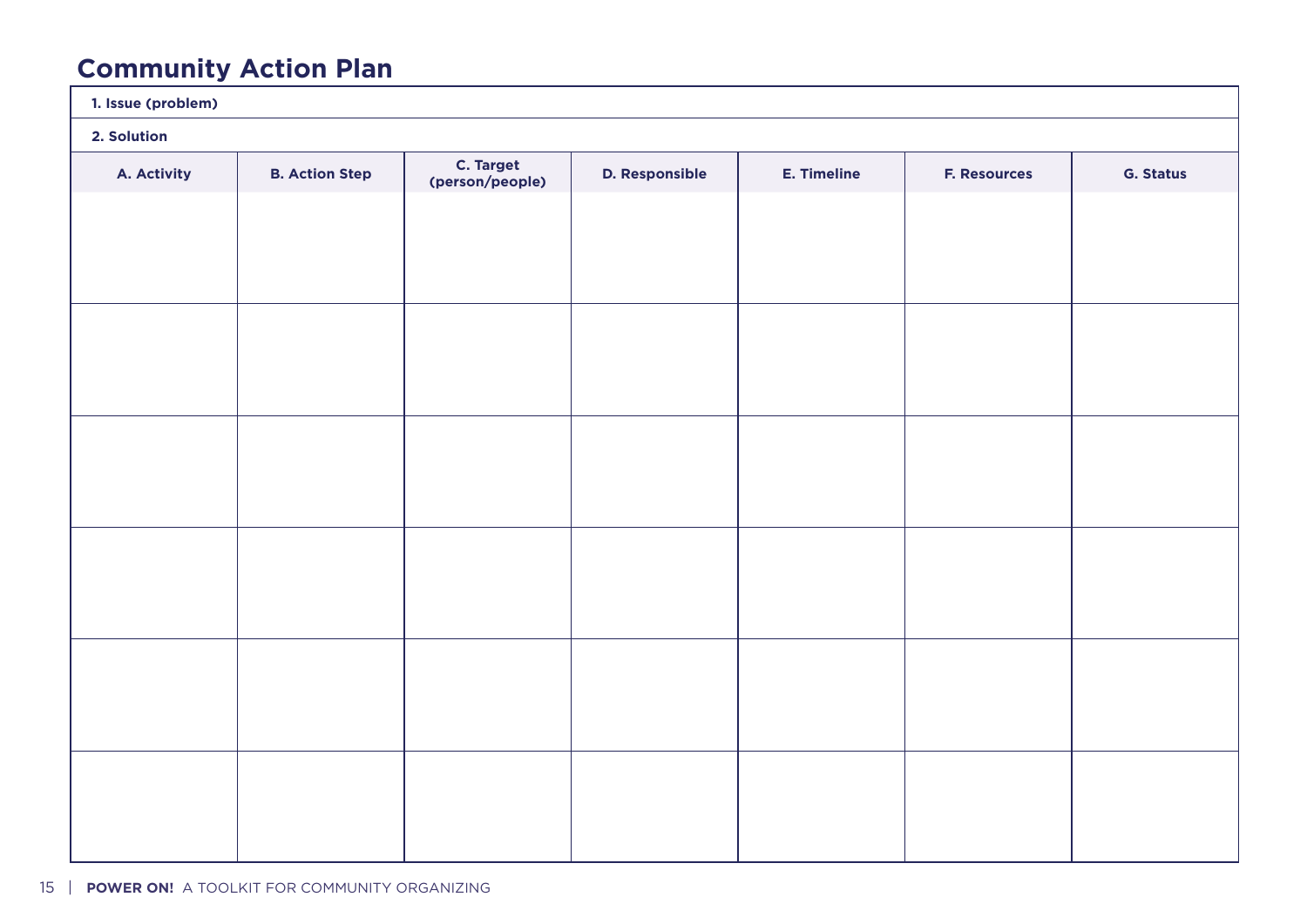## <span id="page-17-0"></span>**Implement and adjust your plan**

#### Congratulations! Your **Community Action Plan** is completed. Now it is time to carry out the included activities.

**Remember:** The Community Action Plan is a way to strategically organize activities to reach a specific goal. It is not set in stone! If you learn of new information that changes one of your target decision-makers or discover a new barrier keeping facilities from improving services, you can and should always go back and update your plan.

In fact, we recommend your community routinely checks in together on the action plan. Set a time to reconvene with the community and review your action plan. Depending on the issue, solution, and community, this might be once a week, month, or season. When you reconvene, update **Column G** of the action plan by listing the status of the action step and any needed adjustments.

You may also revisit Columns A and B and add new activities and action steps if you are not making the progress you hoped within your desired timeframe. Do not be afraid to try something different! Once the community feels its problem has been reasonably solved, celebrate! Then pick a new issue to tackle and design a new action plan.

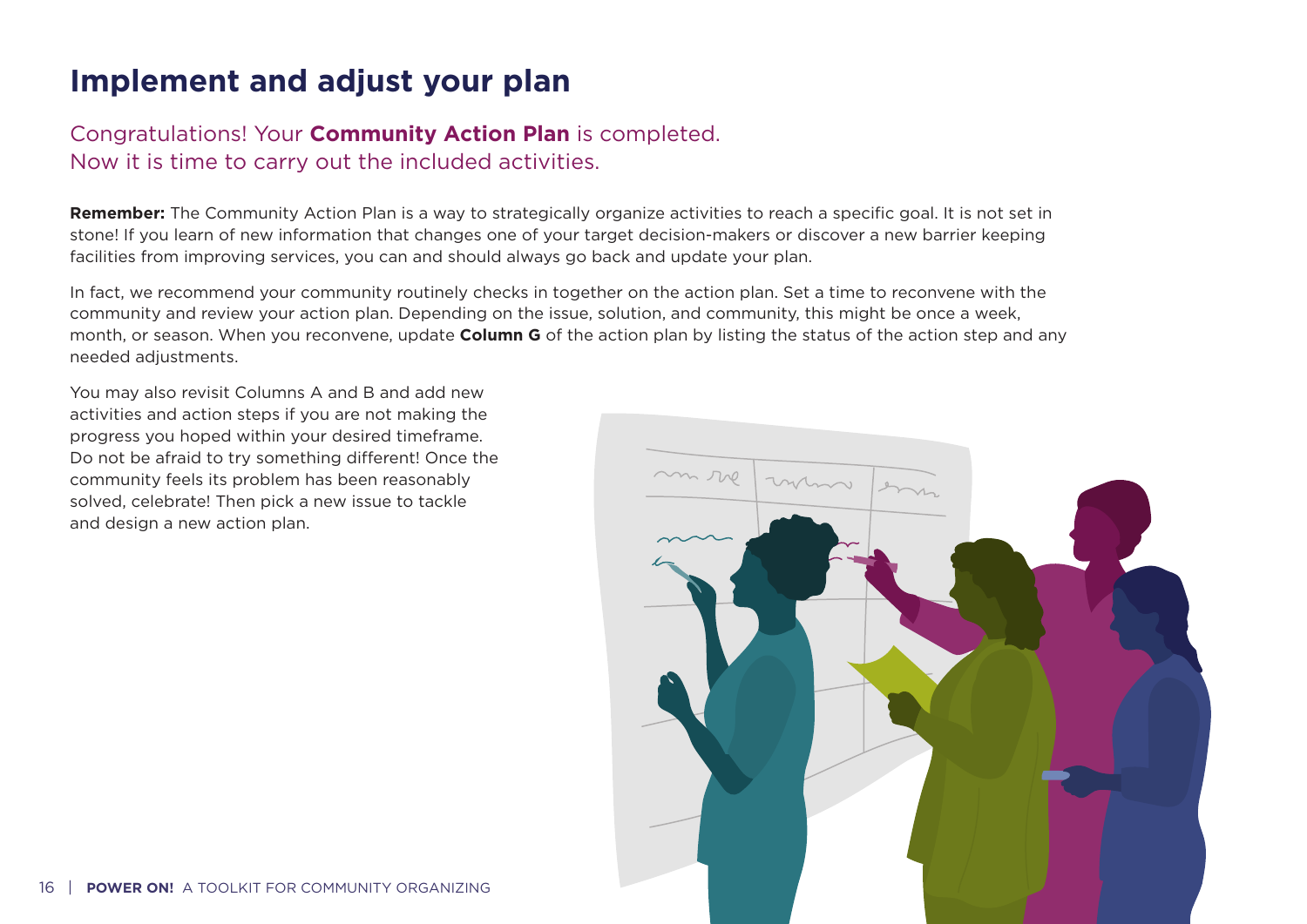## <span id="page-18-0"></span>PART THREE **Community Organizing Activities**



This section describes how to conduct different activities to help achieve desired changes identified in your **Community Action Plan**.

These activities should take place **AFTER** you have developed your action plan. Any new information, results, or commitments generated by these activities should then be added to your action plan.

The activities in this toolkit include:

- 1. Community Hearing
- 2. Listening Session
- 3. Community Scorecard
- 4. Surveys and Petitions
- 5. March
- 6. Community Journalism

#### **Deciding on activities**

Generally, you will want a mix of activities. But do not take on too many at once. Be strategic and ask yourself the following questions to help you choose.

- **•** Will the activity get the attention of your targets?
- **•** Do you have the resources needed to conduct the activity?
- **•** Does the activity pose any risk to the community?

Each activity section addresses:

- **•** Why is the activity important?
- **•** How do you organize the activity?
- **•** Helpful hints and templates

Across all activities, pay close attention to how you will reach, engage, and partner with women, girls, and other groups often excluded from power. You may need to adapt activities and ways of working to ensure people of different backgrounds and abilities can fully participate.

Finally, when planning activities, reach out to your local White Ribbon Alliance for additional guidance, tools, and mentoring. After your activity has concluded, don't forget to share results with White Ribbon Alliance. White Ribbon Alliance can help share your outcomes and connect your work to broader policy improvements at the regional or national levels. See [Part One: Overview](#page-2-0) for more information on contacting White Ribbon Alliance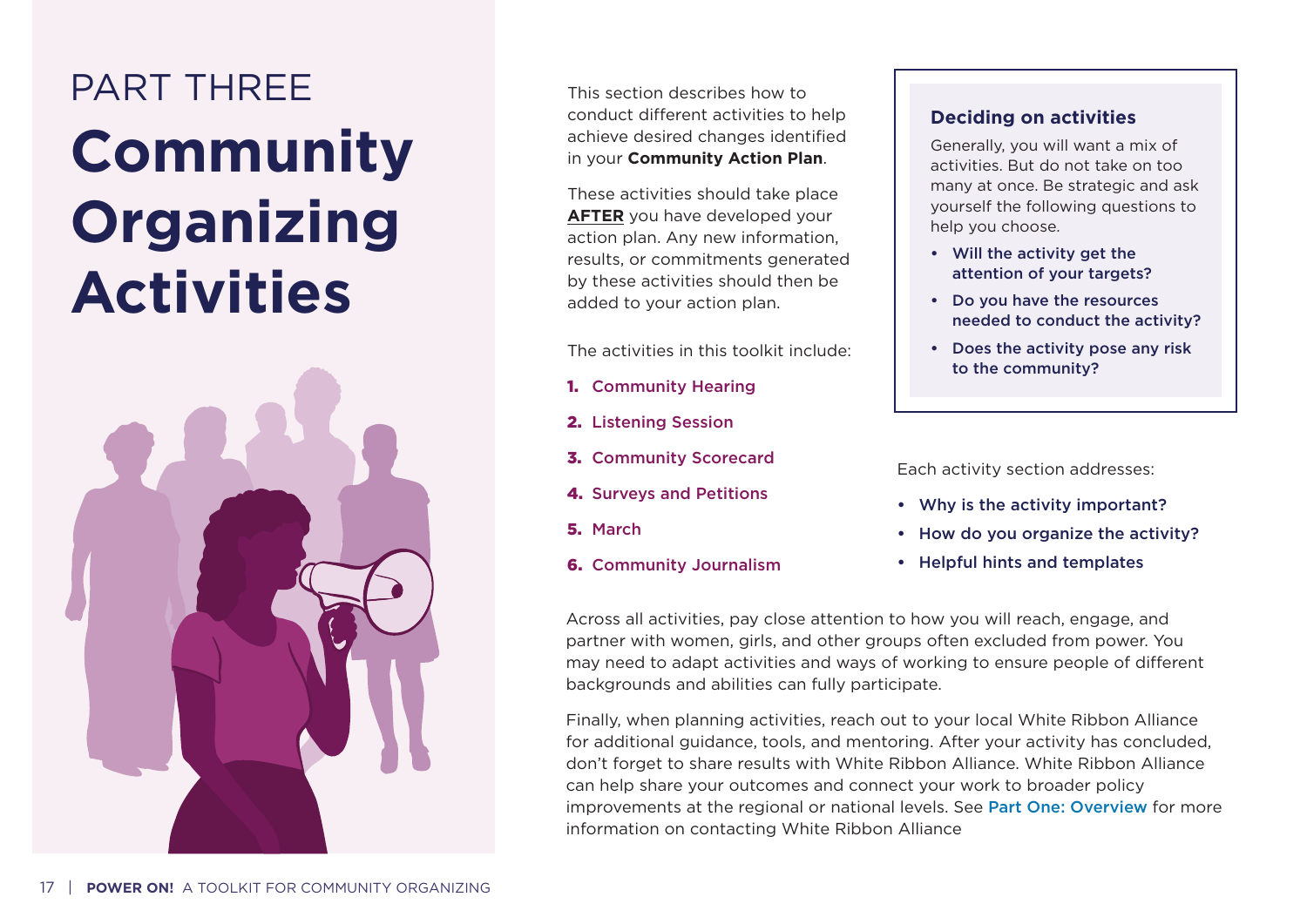## <span id="page-19-0"></span>ACTIVITY 1 **Community Hearing**

#### **What is a Community Hearing?**

A **Community Hearing** is a meeting that brings together community members, duty-bearers, decision-makers, and other stakeholder groups to discuss health problems, advance shared solutions, and generate commitments for action.

#### **Why is a Community Hearing important?**

A Community Hearing provides a constructive space for community members, especially women and girls, to raise health-related or social service gaps and grievances in the presence of dutybearers and decision-makers who can make change. It is an excellent forum to seek commitments from power holders to take forward solutions in your **Community Action Plan**.

#### **How do you organize a Community Hearing?**

There are four key steps to organizing a Community Hearing.

- **1.** Prepare for the hearing by focusing on the topic and including relevant stakeholders.
- 2. Welcome participants and review entitlements.
- **3.** Discuss problems and solutions.
- 4. Generate and record commitments.





#### **HELPFUL HINT:**

Community Hearings can take place anywhere that community members feel comfortable and are willing and able to gather. This could include a community center, a classroom, a house of worship, or a park.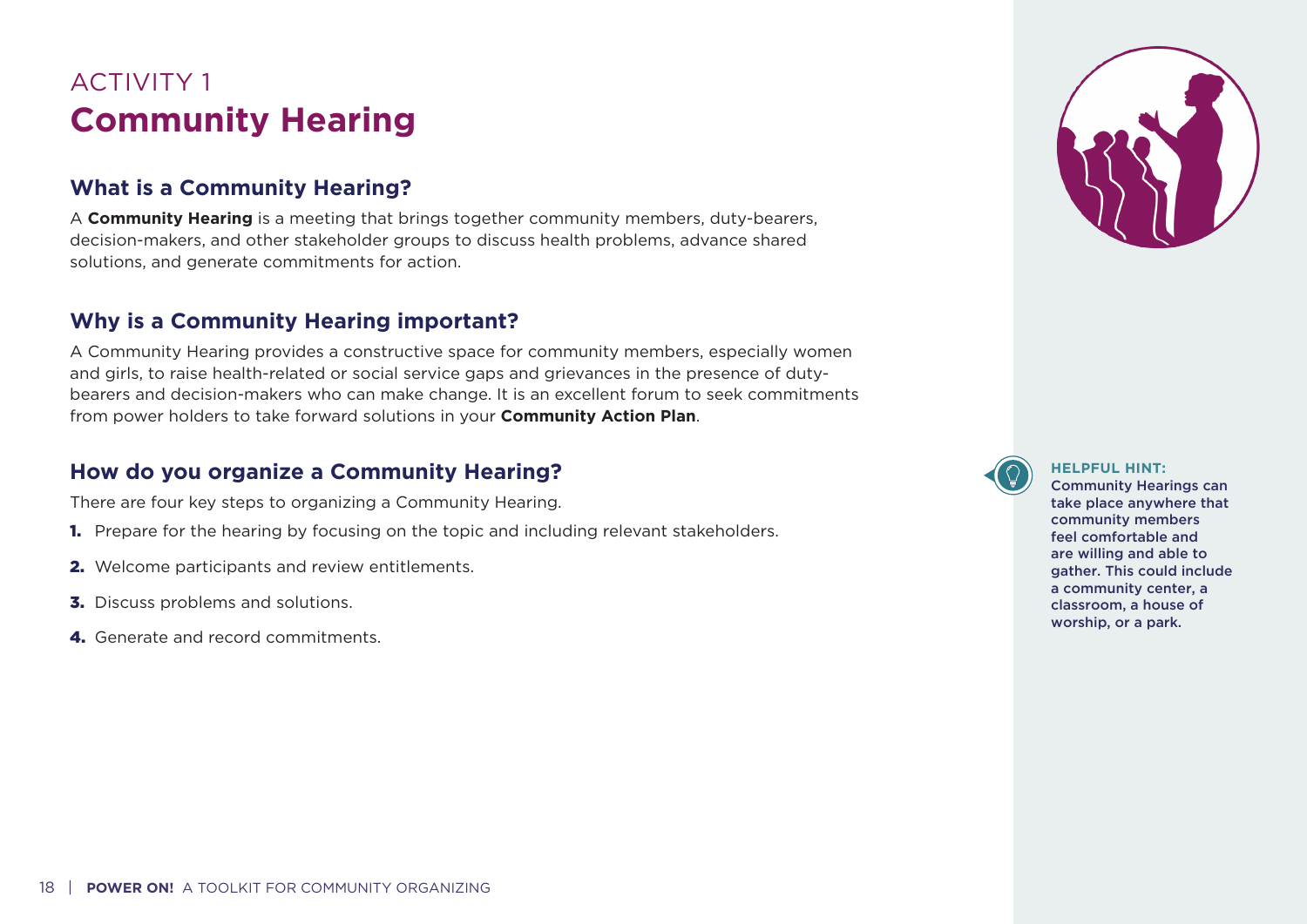

#### **Prepare for the hearing by focusing on the topic and including relevant stakeholders**

The good news is that you have already done most of the work for this step! Your Community Hearing should focus on no more than 3-4 priority issues and solutions identified in your **Community Action Plan** from [Part Two: Action Planning](#page-10-0).

Invite people who attended your community action planning meeting and others with direct experience with these issues and solutions. This may include:

- Individual community members and leaders.
- Community groups.
- Health and social service providers.
- Duty-bearers and decision-makers, including those identified in **Column C** of your **Community Action Plan**.
- Community journalists and traditional journalists.

Make sure your invitation list includes diverse participants so the issues can be discussed from all viewpoints. Groups traditionally excluded from power should actively participate in the hearing and contribute to preparations. Ahead of the hearing, identify a skilled person to facilitate the meeting—this could be you or someone else—and a person to take notes. To support facilitation, refer to [Annex 1: Helpful](#page-53-0)  [Facilitation Tips](#page-53-0). To organize your notes, use the [Community Hearing Minutes Template](#page-58-0) found in Annex 2.

#### **Welcome participants and review entitlements**

Now you are ready to begin the Community Hearing.

- Introduce yourself and explain why you have asked everyone to attend.
- Share the priority issues and solutions from your Community Action Plan.
- Be clear on what you hope will result from the hearing. This might include informing the community at large and generating commitments from duty-bearers and decision-makers to act.
- Ask everyone to briefly introduce themselves and say what they would like to get out of the hearing. Circulate a sign-in sheet to capture participants' names and contact information.
- After introductions, consider reviewing your government's health and social service charters. This helps remind community members of their rights and responsibilities, and duty-bearers of their obligation to fulfill commitments and deliver services. Refer to **[Part One: Overview](#page-2-0)** for more information about charters.

The number of participants at a community hearing can vary widely. White Ribbon Alliance has hosted community hearings with anywhere from 5-800 people! Take into account the size of your community, the capacity of the venue, how many duty-bearers or decision-makers need to be involved and, most importantly, what will have the greatest impact.

**HELPFUL HINT:** 



#### **HELPFUL HINT:**

When inviting decisionmakers, be clear that this will be a productive and solution-focused event. Decision-makers will have the opportunity to deepen engagement with their constituents and also share barriers they may face so that all can work together towards the desired change.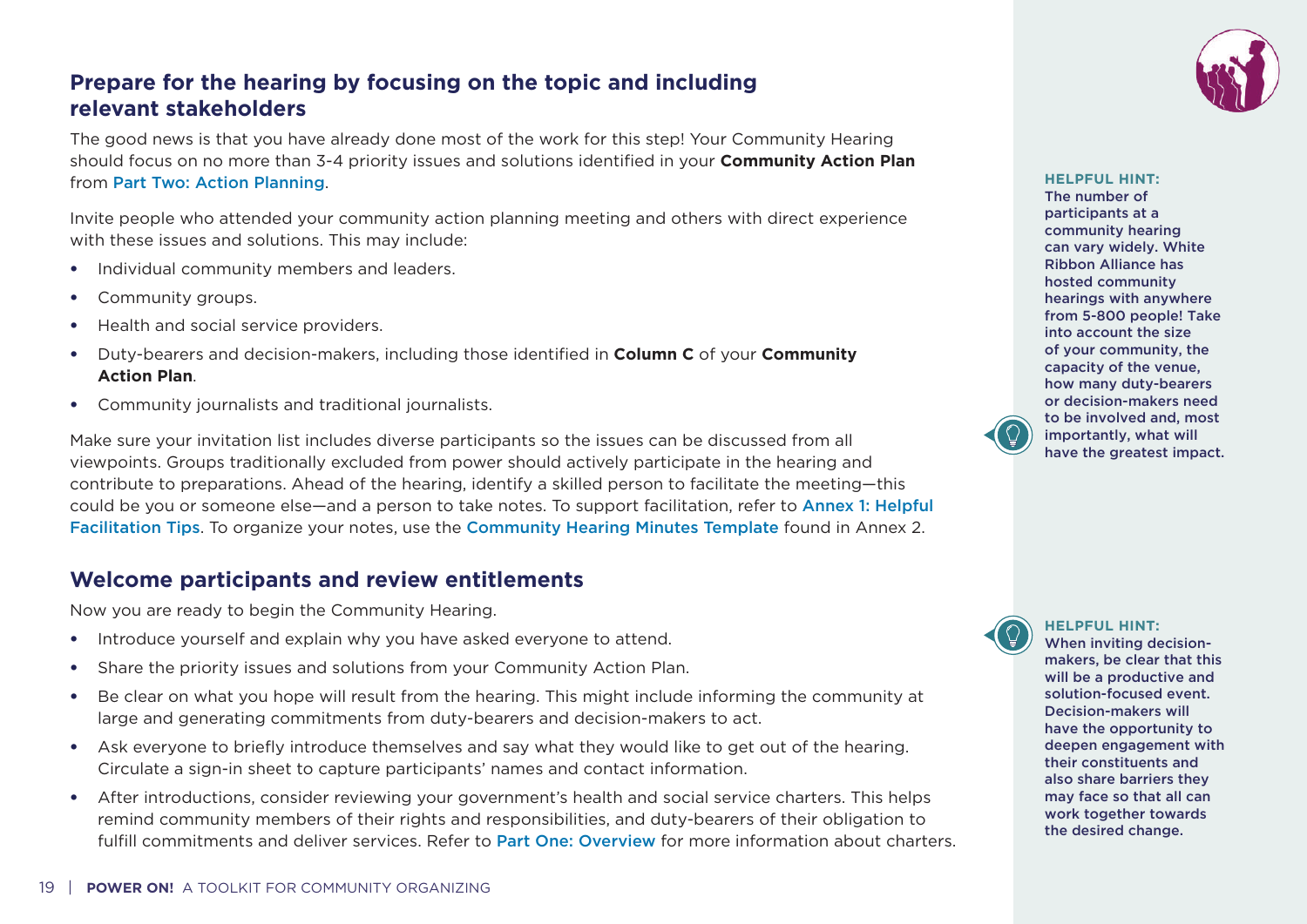#### **Discuss problems and solutions**

After welcoming everyone and providing background information, it is time to turn to the heart of the hearing: dialogue.

- Ensure there is an open discussion on the focus topic and that all participants have an opportunity to share their ideas. To maximize participation, use a few different approaches.
	- o You could facilitate a large group discussion or have everyone break into small groups and present back to the larger group.
	- o You could also collect everyone's ideas by having people write down or draw their concerns on a piece of paper and then read or explain them out loud.
- This is the time for community members to share evidence of the problem and the community's priority solutions.
	- o Ask community members to share personal testimonies, pictures, or videos that demonstrate the issue's human impact.
	- o Community members can also present survey results or signed petitions that show community demand for specific solutions. The goal of sharing community evidence is to build your case and compel duty-bearers and decision-makers in attendance to act!

Refer to [Annex 1: Helpful Facilitation Tips](#page-53-0) for ideas on how to generate discussion and the sharing of ideas for people with different abilities and styles.

#### **Generate and record commitments**

After all participants have expressed their views, you should summarize the "asks" or requests being made of the duty-bearers and decision-makers. Allow them to respond and make a commitment. If possible, take photographs or record a video of the commitments being made. At a minimum, have the note-taker and any present [Community Journalists](#page-46-0) (see Activity 6) write down commitments using the Community [Hearing Minutes Template](#page-58-0) ([see Annex 2](#page-58-0)). In advance of the meeting, prepare the template using large sheets of paper and markers and hang it on the wall, or use an available chalkboard, so everyone can see what has been captured. Thank the duty-bearers for their commitments and note how community members plan to follow up to ensure accountability for implementation.



**HELPFUL HINTS:** 

Reach out to community members before the Community Hearing so they can feel prepared to share their stories and documentation. During these pre-hearing discussions, ask three to five community members if they are comfortable going first. Having a few people lined up with stories in advance can get the conversation going and help others feel comfortable coming forward.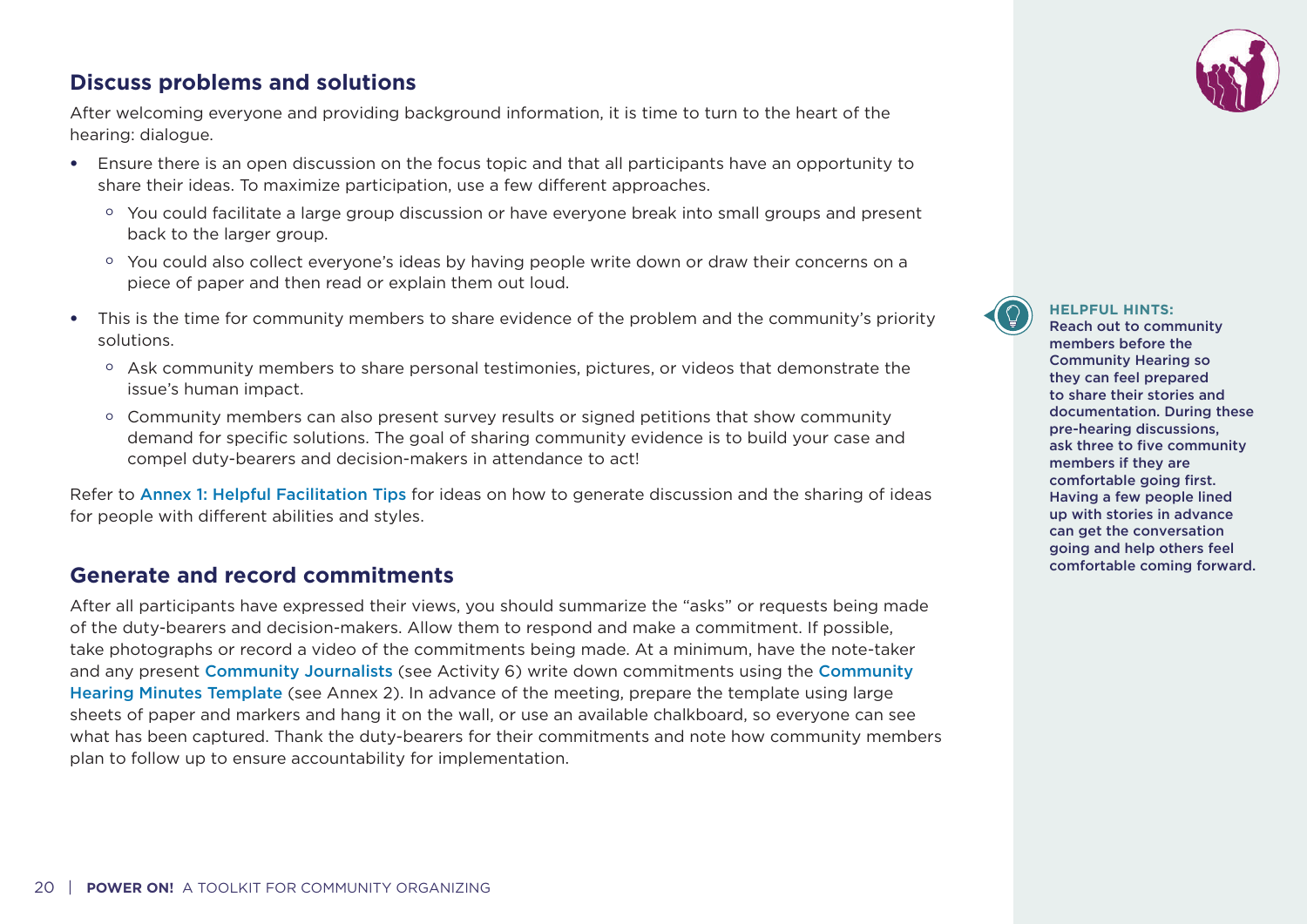## <span id="page-22-0"></span>ACTIVITY 2 **Listening Session**

#### **What is a Listening Session?**

A **Listening Session** is similar to a community hearing, however, these sessions focus on giving the floor to those often not heard—specifically girls and women—while duty-bearers and decision-makers role is to listen and deepen their understanding of the lived experiences and perspectives of community members. Only after community members have shared their views are all invited to participate in collaborative discussions on actions to prioritize and address community requests.

#### **Why is a Listening Session important?**

Listening Sessions put forth community members as the "experts" in the room and create ample space for community demands to be heard directly by duty-bearers and decision-makers. These meetings can be particularly effective for women and girls to raise their concerns and solutions, as their voices are not always listened to, especially by people in power. Listening Sessions also show policymakers the benefits of community engagement and how it can advance priorities through real-time feedback on what is and is not working well in health facilities or with social services. Finally, they allow for community members to share more specific and nuanced insights on general topics like family planning, disability accessibility, or access to jobs.

#### **How do you organize a Listening Session?**

There are four key steps to organizing and holding a successful Listening Session:

- **1.** Choose your topic and invite relevant stakeholders.
- 2. Conduct a preparation meeting and run-through.
- **3.** Open the Listening Session and the floor to community members to speak.
- 4. Create dialogue among all participants and generate and record commitments.

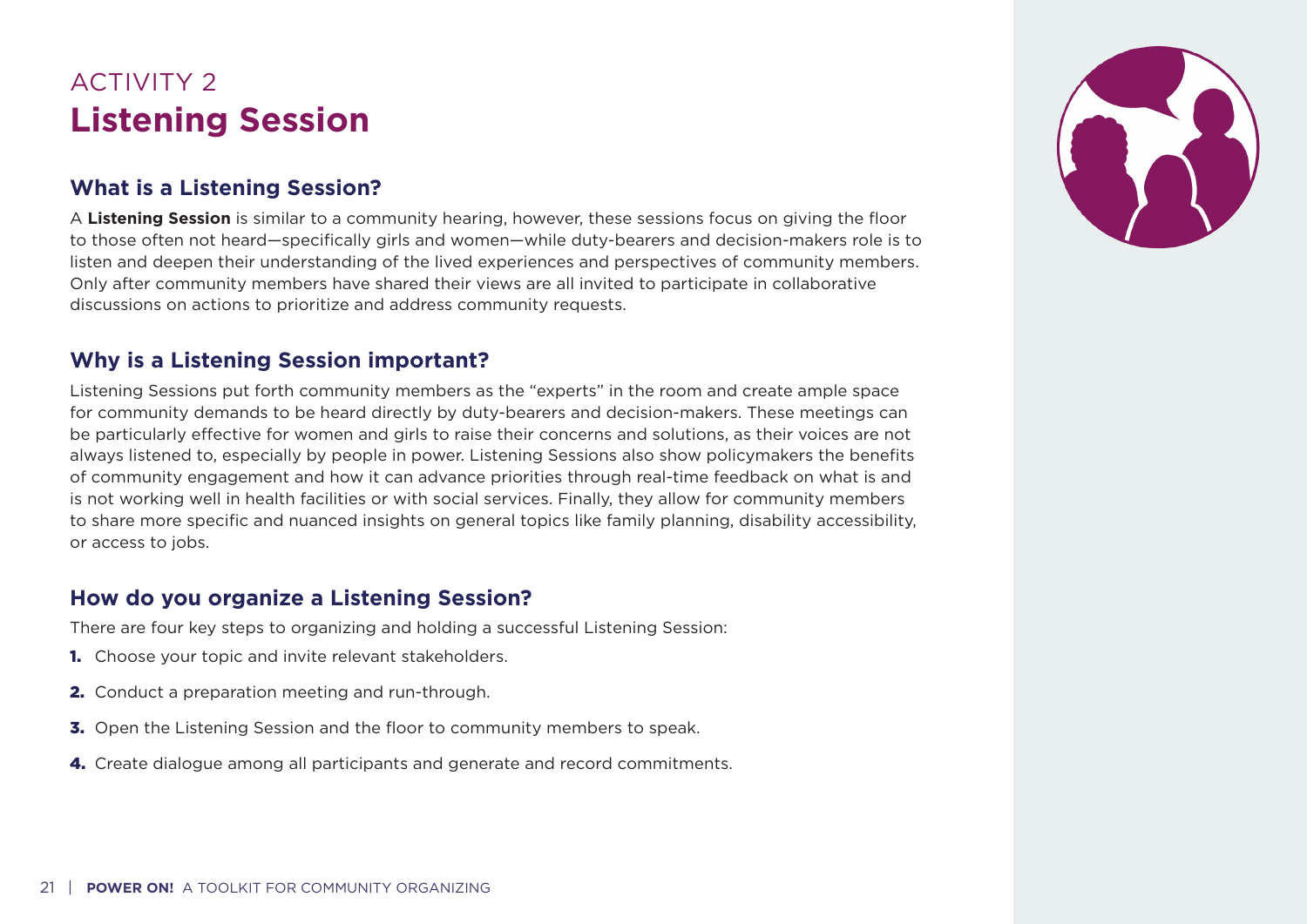#### **Choose your topic and invite relevant stakeholders**

Choose one of your priority issues identified in your **Community Action Plan** from [Part Two: Action](#page-10-0)  [Planning](#page-10-0) to focus on during the Listening Session.

Invite individuals who attended your community action planning meeting, individuals with direct experience on focus issues, and decision-makers who can act on recommendations and solutions that arise during the Listening Session. Participation is recommended to range from 10-30 people, depending on available resources. Participants may include:

- A facilitator.
- Individual community members and leaders.
- Community groups.
- Service providers.
- Duty-bearers and decision-makers, including those identified in **Column C** of your **Community Action Plan**.
- Community journalists and traditional journalists.

Make sure your invitation list includes diverse participants so the issues can be discussed from all viewpoints. Groups traditionally excluded from power should actively participate in the Listening Session and contribute to preparations. Ask target decision-makers if they will officially host the Listening Session. Be sure to identify a skilled facilitator, ideally a person who has the trust of both the community and the government. To support facilitation, refer to [Annex 1: Helpful Facilitation Tips](#page-53-0). Additionally, identify a note-taker who can use the [Listening Session Minutes Template](#page-59-0) found in Annex 2.

#### **Conduct a preparation meeting**

Before the official Listening Session takes place, organize a meeting with community members beforehand so you can identify individuals who want to and feel comfortable sharing their stories on the focus topic. These may be community members who participated in the **Community Action Plan** development/and or who are directly affected by the issue.

- Welcome everyone to the pre-meeting and explain why this meeting is taking place. Describe what a Listening Session is and what community members can expect during the session.
- Share background information on the topic and ground rules for making the preparation meeting a safe and respectful space.

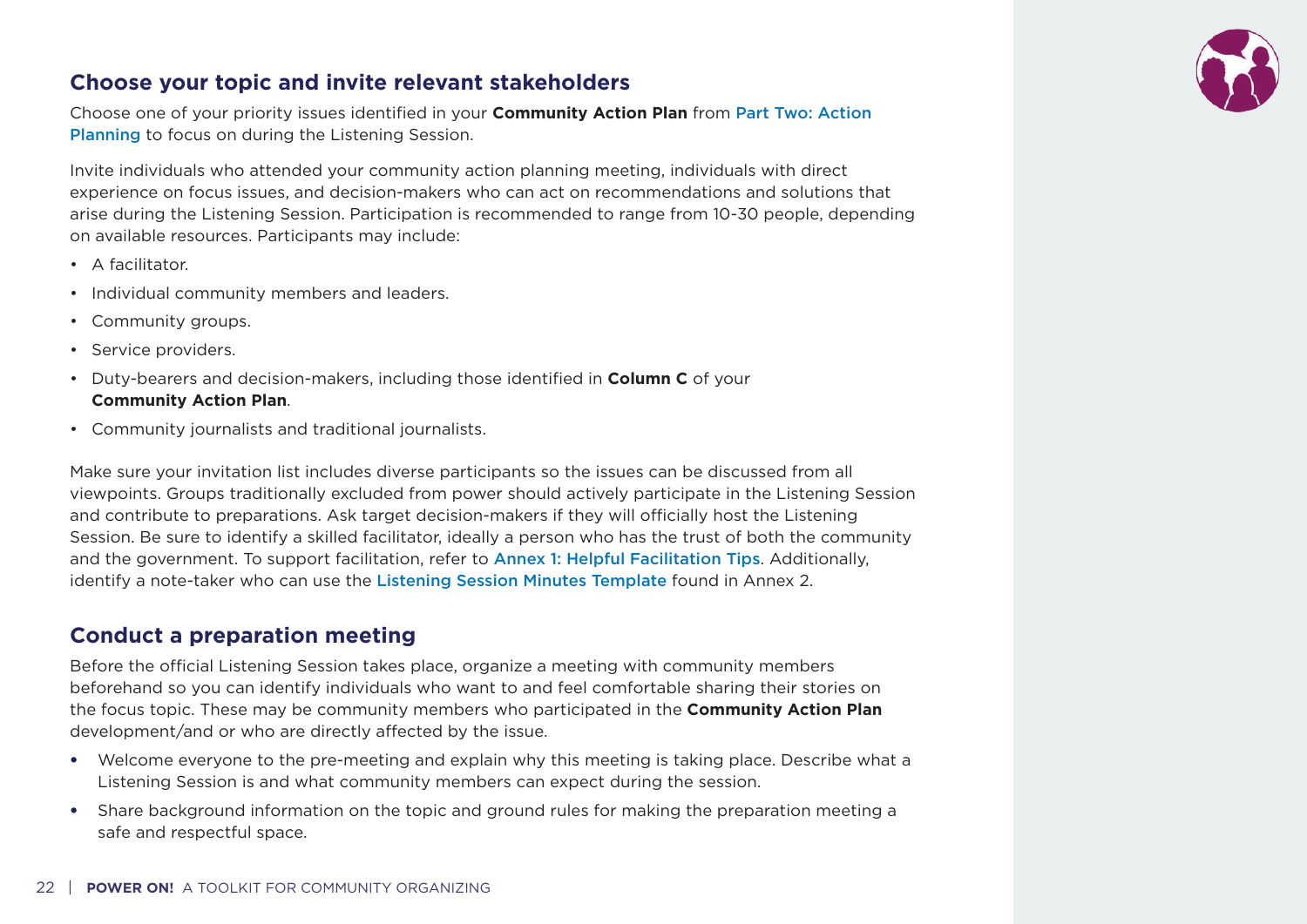- Ask attendees to share their experiences, demands, and solutions on the given topic and help them strengthen their presentations by focusing on 1-2 of their most relevant experiences.
- Confirm attendees feel comfortable sharing their stories, and potentially others' experiences, during the official Listening Session, making clear who else will be in attendance and doing the "listening."
- Thank everyone for attending, and ensure the identified speakers are available and feel prepared to provide their testimonies during the Listening Session.

#### **Open the Listening Session and the floor to community members to speak**

Now you are prepared and ready to hold the Listening Session:

- Introduce yourself and explain why you have asked everyone to attend.
- Explain the spirit of the Listening Session and how it provides a unique opportunity for duty-bearers and decision-makers to hear and act on the wisdom of the community.
- Share a brief background on the priority issue from your **Community Action Plan**.
- Be clear on what you hope will result from the Listening Session.
- Ask everyone to introduce themselves and say what they would like to achieve from the Listening Session.

After welcoming everyone and providing background information, it is time for **community members to share** and for **decision-makers to listen**.

- Invite community members to share their personal experiences and solutions.
- Invite duty-bearers, decision-makers, and other stakeholders to actively listen to the personal testimonies. This includes acknowledging what has been said and asking clarifying questions.
- Record main demands and solutions in the [Listening Session Minutes Template](#page-59-0) (see Annex 2). It is encouraged to have a copy hanging on the wall or drawn on a chalkboard.





#### **HELPFUL HINT:**

Make clear that testimonies during the Listening Session may be shared in front of male and female decisionmakers. If some subjects make participants uncomfortable to share in front of strangers (like family planning, abortion, menstrual health, etc.), ask a spokesperson to anonymously summarize their testimonies and share on behalf of the group.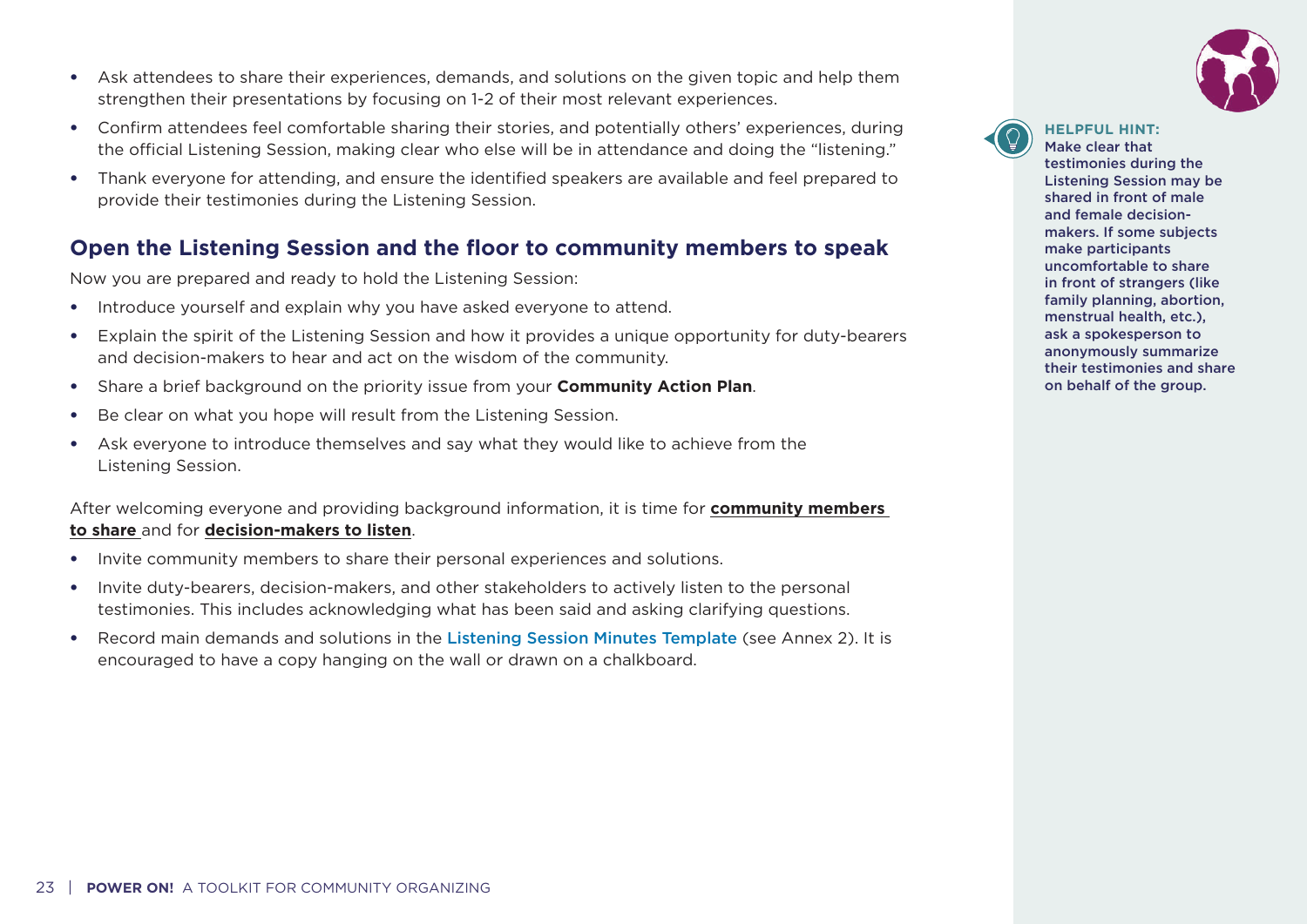

#### **Create dialogue among all participants and generate and record commitments**

When the community members have finished sharing their personal testimonies and recommendations, invite all participants to engage in discussion and agree on solutions. The goal of these discussions is to be collaborative, with individuals from all backgrounds working together to identify actionable and realistic solutions.

- To get the conversation flowing, the facilitator can begin with a question or open-ended prompt directed to the duty-bearers and decision-makers, such as:
	- o "Who would like to share their reflections based on what you heard?"
	- o "What challenge resonates with you the most?"
	- o "What were you most surprised or shocked to learn?"
	- o "Based on your role, what are one or two actions you can take to address these demands?"
- If you are working in a large group, it may be beneficial to break out into smaller groups and have a targeted conversation about the demands and solutions raised, and steps duty-bearers and decisionmakers will take to address them. Ask partners or volunteers to facilitate, take notes, and report back to the bigger group.
- Close the meeting by summarizing the key challenges and solutions faced by community members, highlighting commitments from decision-makers, and outlining key next steps. If possible, take photos or a video of the commitments being made. Thank everyone for participating in the Listening Session and share how their commitments will be recorded and how community members plan to follow up to ensure commitments are acted upon.
- Record reactions and commitments in the [Listening Session Minutes Template](#page-59-0) (see Annex 2).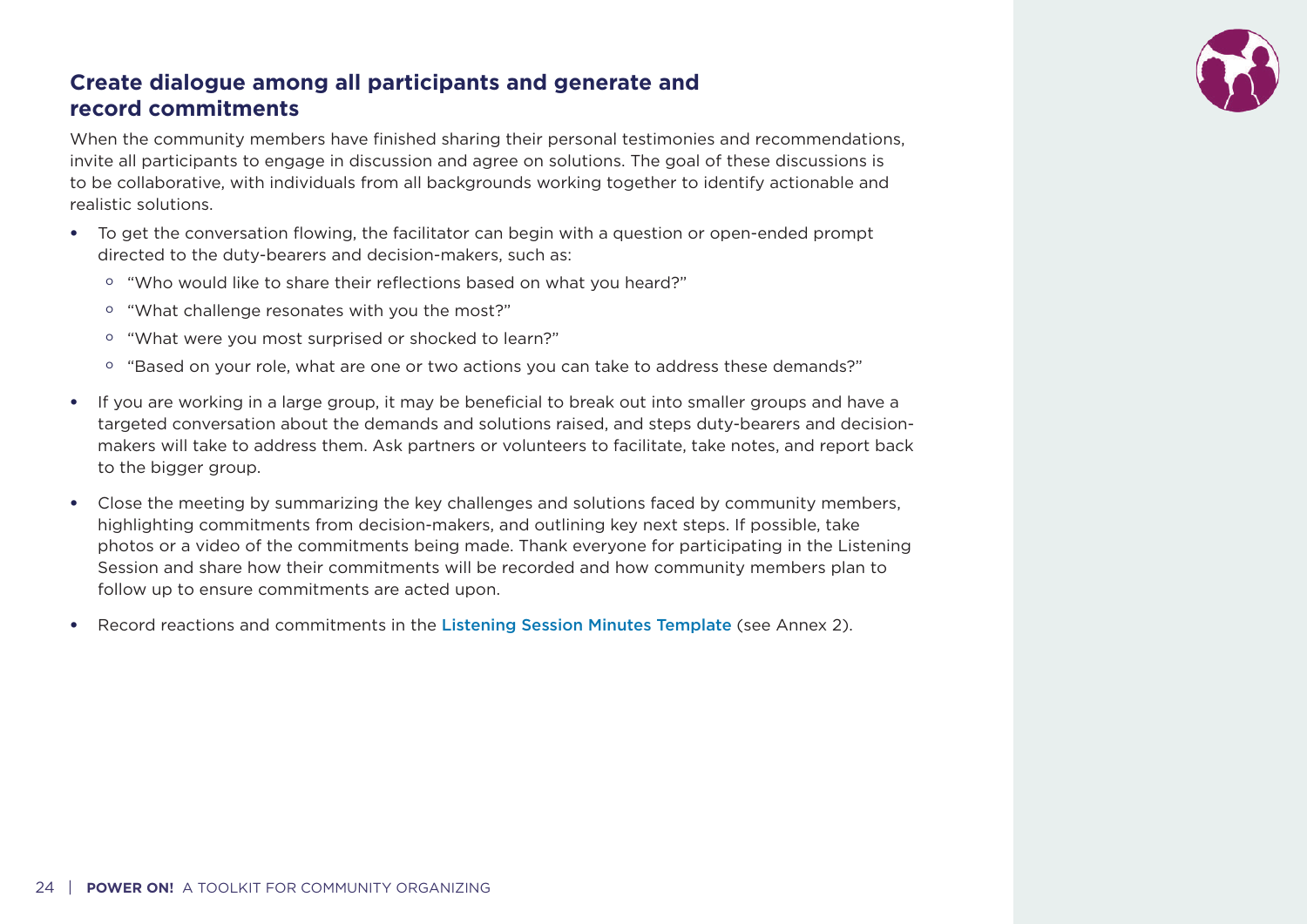## <span id="page-26-0"></span>ACTIVITY 3 **Community Scorecard**

#### **What is a Community Scorecard?**

A **Community Scorecard** is a tool to assess the quality and availability of entitlements, services, and supplies at facilities providing health and social services. A scorecard is completed regularly, such as every six months or one year, to document any changes in health and service delivery.

#### **Why is a Community Scorecard important?**

A Community Scorecard gives community members a constructive way to engage with health workers and social service providers to identify or confirm gaps in service delivery. Scorecards can be used to monitor progress over time on service delivery improvements and to provide additional evidence of health and rights issues located in your **Community Action Plan**. Scorecards will often be presented at **Community Hearings**.

#### **How do you use a Community Scorecard?**

There are four key steps to using a Community Scorecard once it is created.

- 1. Identify facilities and create your scoring team.
- 2. Assess facilities.
- 3. Complete scorecard.
- 4. Use findings.

#### **Create your scorecard**

Fortunately, you do not have to start from scratch to create a scorecard. Draw from the **Community Scorecard Template** below to meet your needs.

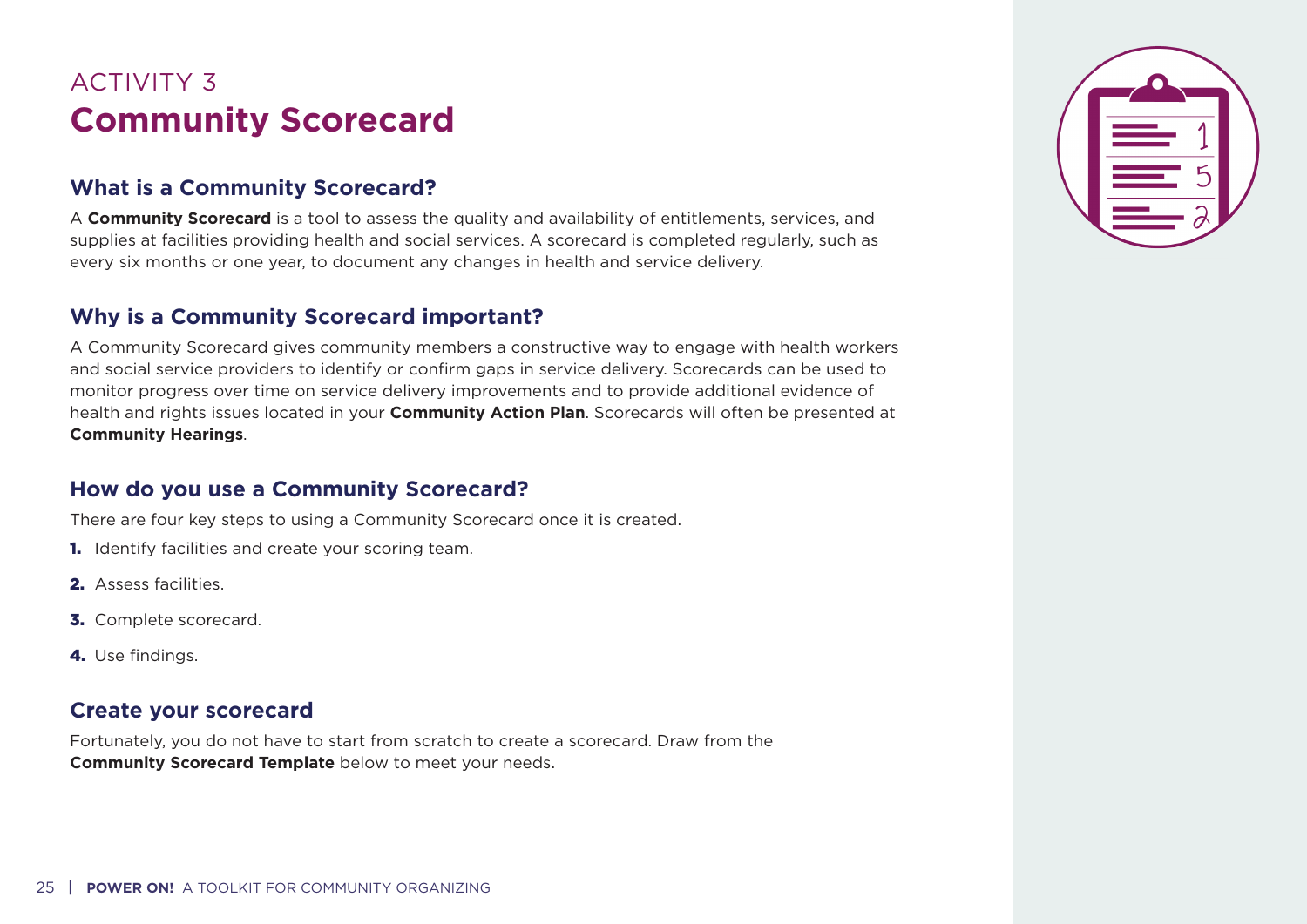#### Instructions to create a Community Scorecard

First, refer to the **issues** that your community prioritized in its **Community Action Plan**. These are the issues that your scorecard will assess.



In **Column A** of the **Community Scorecard Template** below, list your priority issues. We have prepopulated it with issues from the example **Community Action Plan** shared in Part One to illustrate how they work together.



3

In **Column B**, write 1-3 questions that your assessment team will ask staff and patients/service users at each facility to learn more about each issue. The best questions do not have a simple yes or no answer. Questions should also be framed neutrally. Refer to the **Community Scorecard Template** for examples of questions you can ask to score your issue. You can use these questions directly, edit them, or replace them with your own questions.

Leave Columns C, D, and E blank for now. These columns will be filled out when you use your scorecard.



**HELPFUL HINT:**  In addition to health facilities, you can use a Community Scorecard to assess points of access for social services, like gender-based violence shelters, welfare centers, or schools, based on your priority issues found in your Community Action Plan. The same steps apply but be sure to update your questions based on the service point you are scoring.

[See blank worksheet on page 59](#page-60-0)

#### **EXAMPLE | Community Scorecard Template (for health facilities)**

| Date of assessment:                                                                                                                                                               |                                                                                       |  |  |                            |
|-----------------------------------------------------------------------------------------------------------------------------------------------------------------------------------|---------------------------------------------------------------------------------------|--|--|----------------------------|
| <b>Facility:</b>                                                                                                                                                                  |                                                                                       |  |  | E. Score                   |
| Name of person conducting assessment:                                                                                                                                             |                                                                                       |  |  | $=$ very bad<br>$2 = poor$ |
| C. Names and roles of<br>D. Responses and<br>A. Issue being scored $(1)$<br>(2)<br><b>B.</b> Questions to ask<br>persons being interviewed<br>observations<br>and their responses |                                                                                       |  |  |                            |
| <b>Affordable health services</b>                                                                                                                                                 |                                                                                       |  |  |                            |
| Charged for services that<br>should be free                                                                                                                                       | What services do patients currently pay<br>for and why?                               |  |  |                            |
| Accessible, acceptable, and timely care                                                                                                                                           |                                                                                       |  |  |                            |
| Disability-friendly equipment                                                                                                                                                     | What special accommodations does this<br>facility have for persons with disabilities? |  |  |                            |

*Example continued on next page...*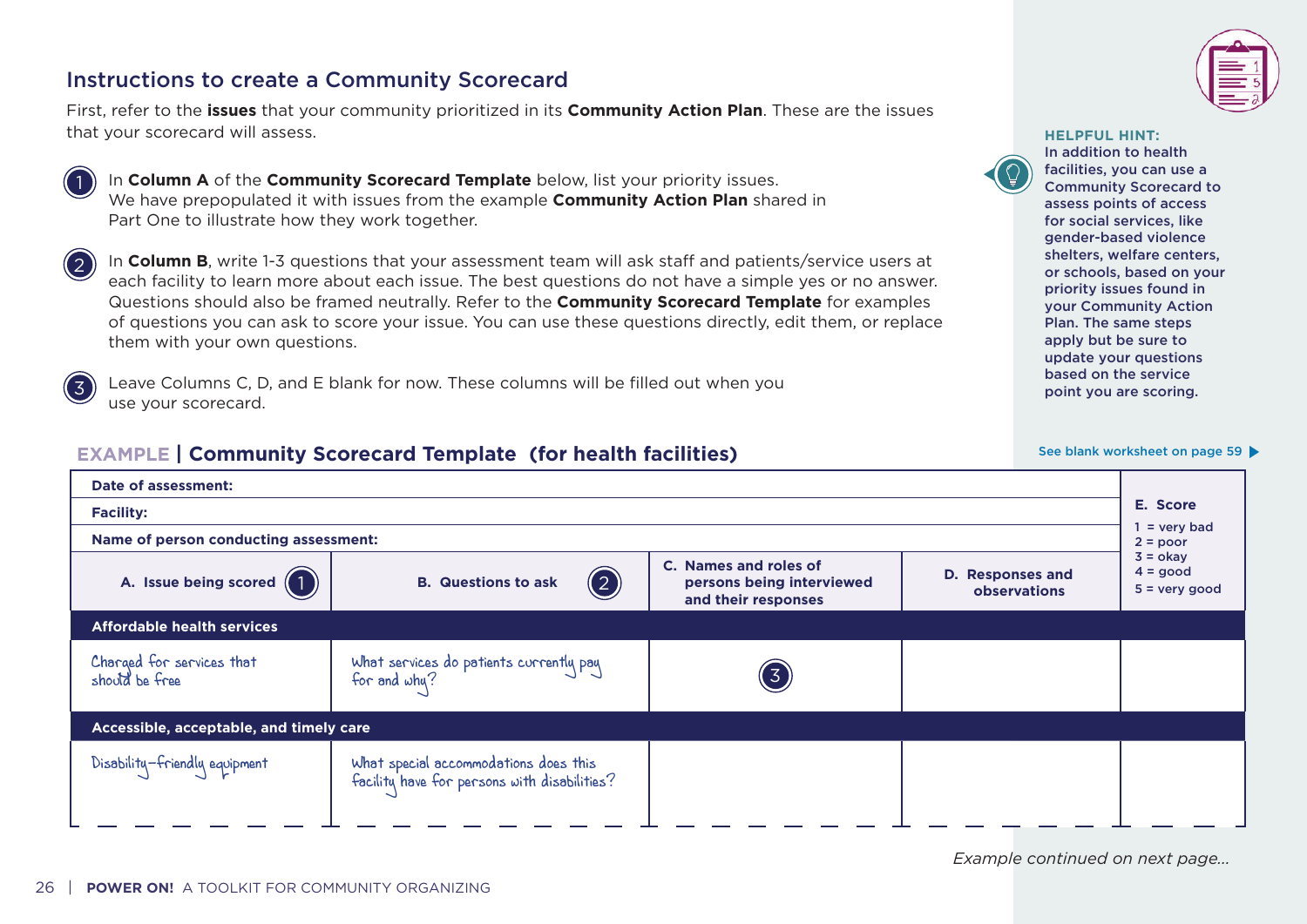

#### **EXAMPLE | Community Scorecard Template (for health facilities)**

| Date of assessment:                                                                                                                                                  |                                                                                                                        |  |  |                                            |  |  |
|----------------------------------------------------------------------------------------------------------------------------------------------------------------------|------------------------------------------------------------------------------------------------------------------------|--|--|--------------------------------------------|--|--|
| <b>Facility:</b>                                                                                                                                                     |                                                                                                                        |  |  |                                            |  |  |
| Name of person conducting assessment:                                                                                                                                |                                                                                                                        |  |  | $1 =$ very bad<br>$2 = poor$<br>$3 = okay$ |  |  |
| C. Names and roles of<br>D. Responses and<br>A. Issue being scored<br><b>B.</b> Questions to ask<br>persons being interviewed<br>observations<br>and their responses |                                                                                                                        |  |  |                                            |  |  |
| Competent, motivated, and respectful health workers                                                                                                                  |                                                                                                                        |  |  |                                            |  |  |
| Numbers of health workers                                                                                                                                            | How many health workers are at this facility?<br>How many workers by cadre?                                            |  |  |                                            |  |  |
|                                                                                                                                                                      | What time of day do these health care<br>providers work?                                                               |  |  |                                            |  |  |
|                                                                                                                                                                      | When are health care workers unavailable<br>and $whq?$                                                                 |  |  |                                            |  |  |
|                                                                                                                                                                      | How long does someone usually wait for health<br>services (little time, some time, lots of time)<br>and $whq$ ?        |  |  |                                            |  |  |
| <b>Availability of medicines and supplies</b>                                                                                                                        |                                                                                                                        |  |  |                                            |  |  |
| Availability of family<br>planning methods                                                                                                                           | Which family planning methods are currently<br>available at this facility?<br>Which supplies are out of stock and why? |  |  |                                            |  |  |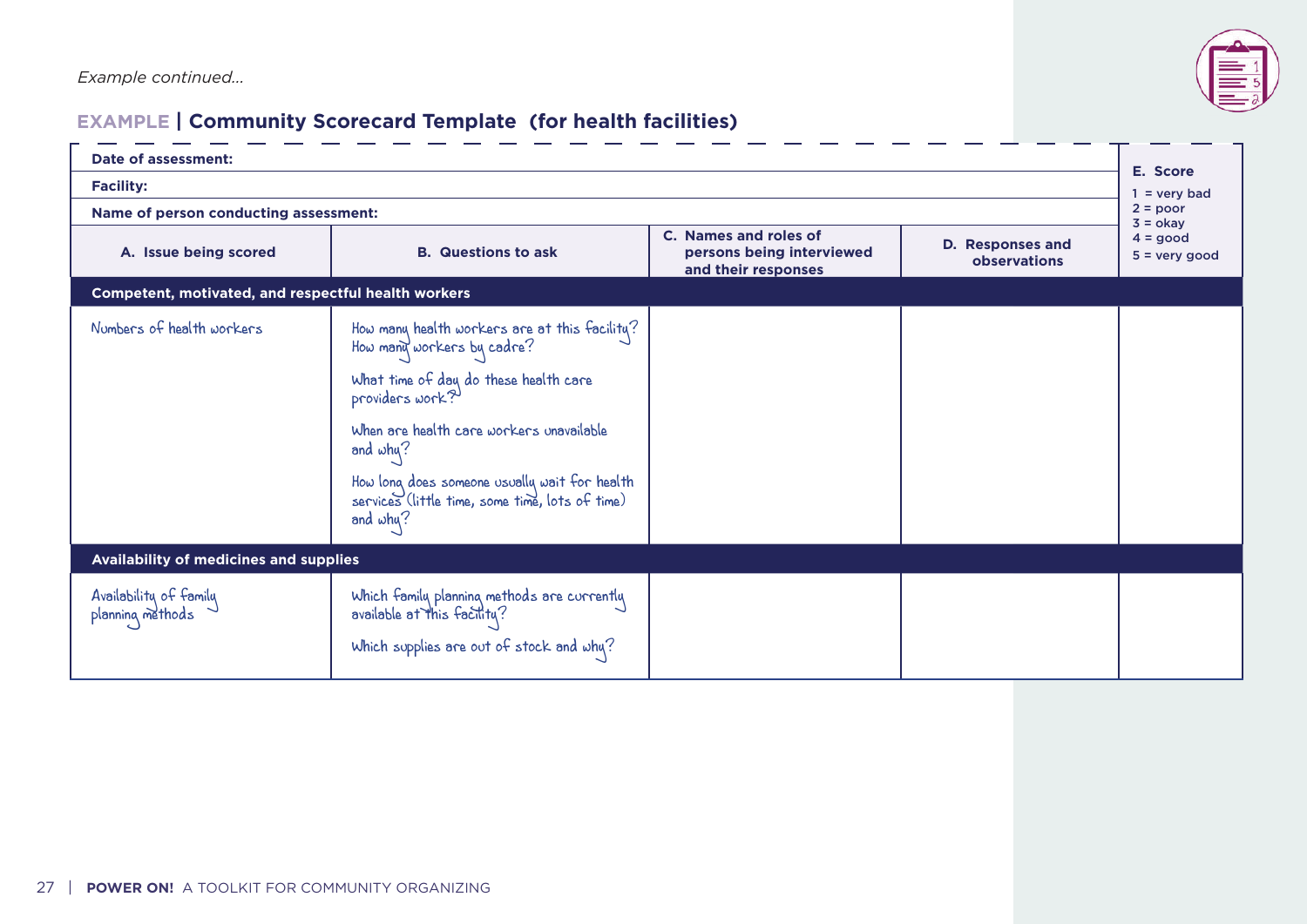#### **Identify facilities and create your teams**

It is now time to identify the health facilities or other service points to be assessed and create the teams that will do the assessment.

- Choose facilities that are most used by the community members you are working with. There is no set number of facilities, but 3-5 may feel manageable in size and give you enough evidence to identify any trends. The numbers of health staff and patients listed below—while rough guides—will help ensure different perspectives are collected while hopefully feeling manageable to all involved.
- Identify the number of health staff and patients to interview. It is not practical or even feasible to interview all health staff and all patients at a facility on a given day. You must interview a smaller subset of individuals.
	- $\circ$  For health staff, try to speak with at least 3-5 staff on shift, depending on the size of the facility, including the person overseeing the facility.
	- o For patients, aim to speak to about 10-15 patients per facility. Select patients at random to help address any inherent bias by the assessment team. One way to do this, for a facility that serves about 100-150 people in a day, is to approach every 10th patient leaving the facility for an interview.
- Confirm the date and time when each facility will be assessed with their staff.
- Confirm with the facility whether photography, videography, and audiotape are allowed and any rules that must be followed for patient privacy.
- Create a diverse team of 4-6 people to assess the facilities. Ideally, the team should include representation from the community, including women and girls, groups often excluded from power, health officers, and local officials.
- Identify a group leader and familiarize them with the scorecard. The group leader should then orient their team on the scorecard and its use, organize the logistics of the assessment, and moderate discussion between the group and facility staff during the assessment.



**HELPFUL HINT:**  You may need to explore different ways to gain entry to a health facility to use your Community Scorecard. One option is to work through your local health committee. Another option is to use personal, trusted relationships with health workers. When health workers see a scorecard as a way to improve their own work environment, they are often willing—and excited —to collaborate.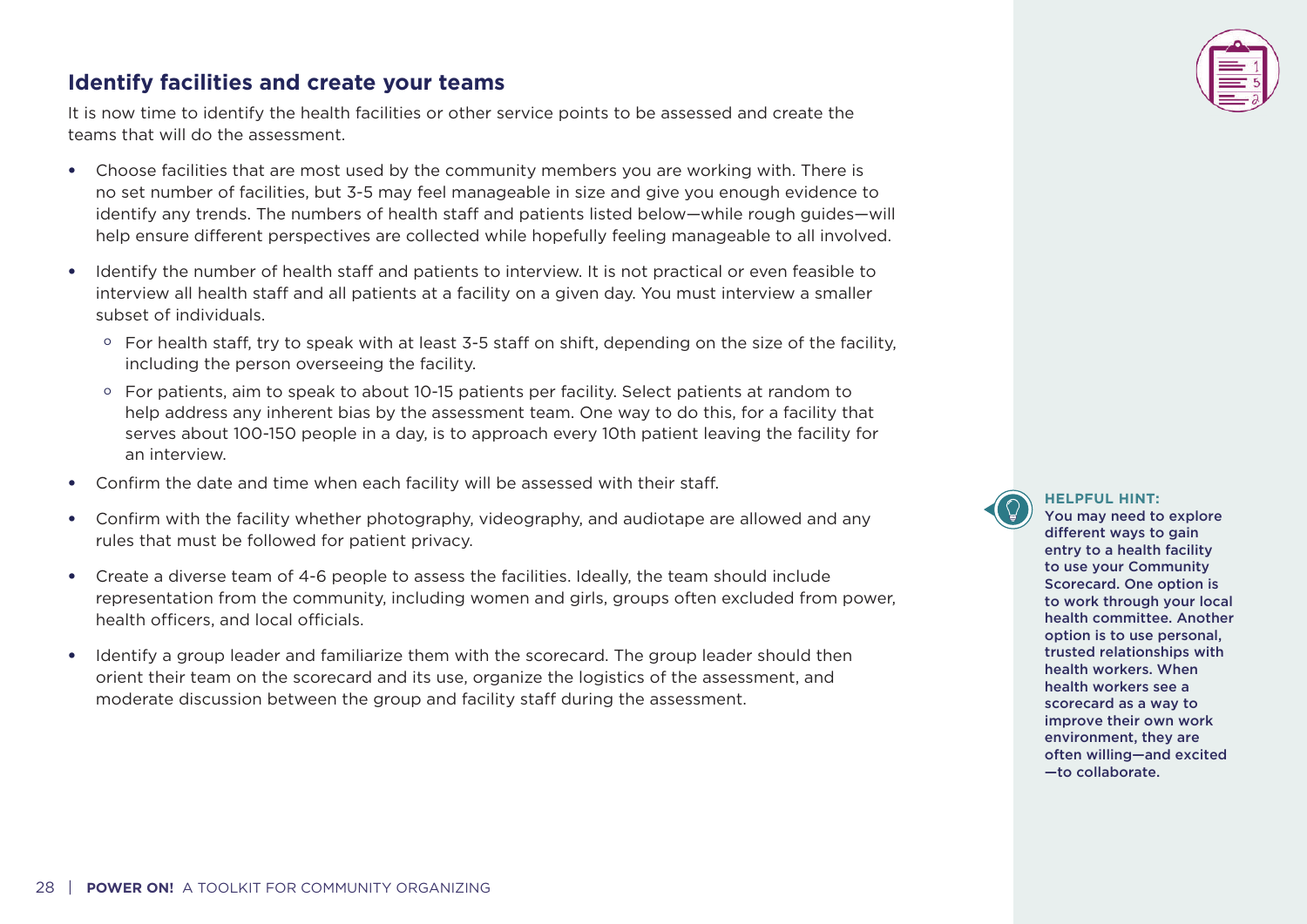#### **Assess facilities**

Now the team is ready to assess the selected health facilities. Before starting out, make sure each person on the team has a copy of the scorecard and a pencil or pen to take notes. The team leader should:

- Introduce the group.
- Explain the purpose of the scorecard.
- Describe how results will be used.
- Seek permission to record the interview and/or take pictures, and follow any rules required to protect privacy.

The team should then proceed with collecting information. You should do this in two ways:

- **Ask questions of health facility staff and patients.** Come prepared to ask at least one question about each issue. This will create an informative discussion. Be sure to listen to responses and ask follow-up questions for clarification or more detail. Each team member should write down the key things they heard in **Column D** of their copy of the scorecard.
- **Document your observations.** Your team's observations are another source of valuable information. This includes things you see, hear, or feel. Using disability-friendly equipment as an example, a team might witness that there are no proper places to sit for people with physical disabilities. Each team member should write their observations in **Column D** or otherwise record them with still photography, videography, or audio recordings, as permitted.

#### **Complete scorecard and use findings**

After the team has completed its facility assessment, it should meet to fill out one single Community Scorecard that reflects the full team's input. For a blank [Community Scorecard Template](#page-60-0), see Annex 2.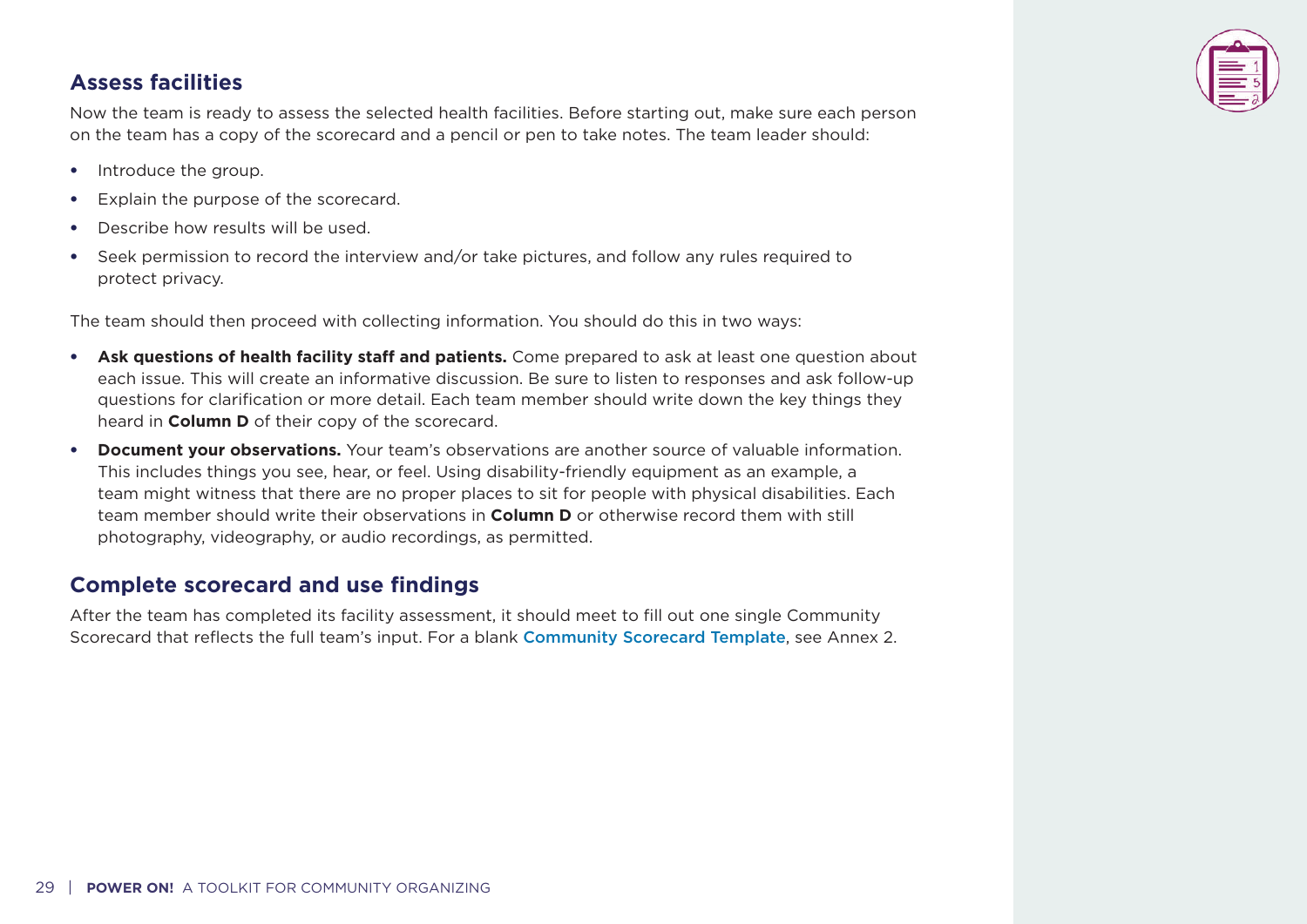#### Instructions to complete your Community Scorecard

1

 $\mathbf{C}$ 

In **Column D** of **Final Community Scorecard**, team members should summarize the responses of staff and patients, noting where there may be differences and why. Team members should also record their final observations after discussing and agreeing as a group, noting both the main challenges and positive things they heard, saw, or felt.

In **Column E**, team members should record a consensus "score" for each issue, taking into account their interviews and observations, and include a few sentences explaining their score. Use the scale from 1 to 5, where 1 = very poor and 5 = very good. For tips on how to facilitate consensus, see [Annex 1: Helpful](#page-53-0)  [Facilitation Tips](#page-53-0).

#### **EXAMPLE | Final Community Scorecard (Health)**

**Date of assessment:**  $20 \text{ U}$ uly  $2021$  $1 =$  very bad  $2 = poor$  $3 = okav$  $4 = good$  $5 =$  very good **Facility:** Primary Health Care Center IV **Name of person conducting assessment:** Aisha **A. Issue being scored B. Questions to ask C. Names and roles of persons being interviewed and their responses D. Responses and observations Affordable health services** Charged for services that should be free What services do patients currently pay for and why? Health personnel: 1 medical officer-in-charge, 2 nurse midwives, I community health worker Patients: Fatima, Grace, Mercy, Chioma, Mariam, Robert, Victor, Ruth, Idris, Ayo, Halima RESPONSES Health personnel: Providers charge fees for maternal, newborn, and child health (MNCH) services that are supposed to be free, like antenatal visits, labor and delivery, and child immunizations. This is because the state is delayed in reimbursing the facility. Patients: Patients are charged for MNCH services and there is no consistency in the amount of fees charged. **OBSERVATTONS** The scoring team observed many patients and their families in distress about the costs of MNCH services. 1 MNCH services are supposed to be provided for free according to state policy. But user fees are being charged for these services, and the fees themselves are not consistent across the services rendered.  $(1)$ 2



[See blank worksheet on page 59](#page-60-0)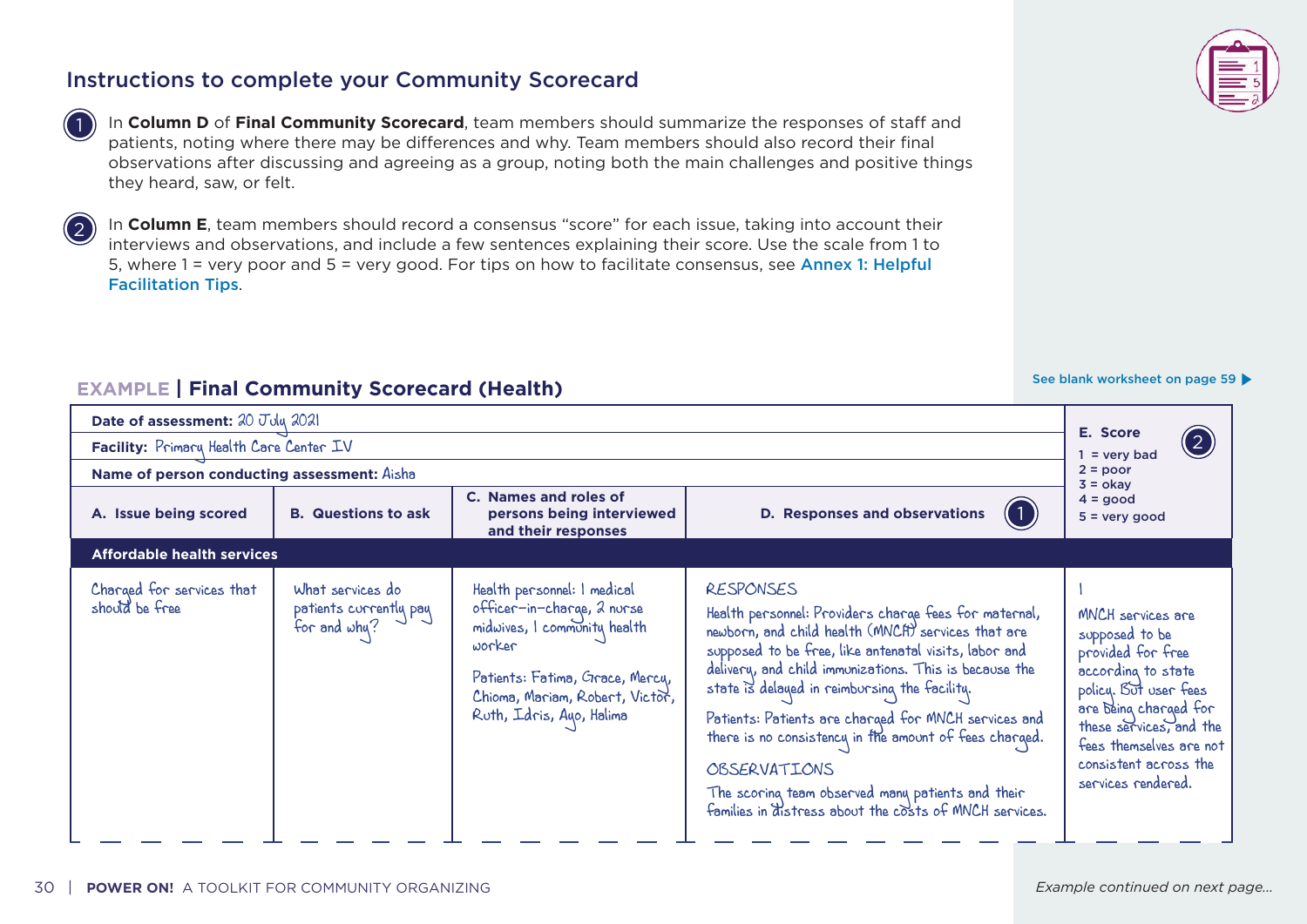

#### **EXAMPLE | Final Community Scorecard (Health)**

| Date of assessment: 20 July 2021                                                                                                                                         |                                                                                          |                                                                                                                                                                                              |                                                                                                                                                                                                                                                                                                                                                                                                                                                                                                                                                                                                                                             |                                                                                                                                                                                                                                    |  |
|--------------------------------------------------------------------------------------------------------------------------------------------------------------------------|------------------------------------------------------------------------------------------|----------------------------------------------------------------------------------------------------------------------------------------------------------------------------------------------|---------------------------------------------------------------------------------------------------------------------------------------------------------------------------------------------------------------------------------------------------------------------------------------------------------------------------------------------------------------------------------------------------------------------------------------------------------------------------------------------------------------------------------------------------------------------------------------------------------------------------------------------|------------------------------------------------------------------------------------------------------------------------------------------------------------------------------------------------------------------------------------|--|
| Facility: Primary Health Care Center IV                                                                                                                                  |                                                                                          |                                                                                                                                                                                              |                                                                                                                                                                                                                                                                                                                                                                                                                                                                                                                                                                                                                                             |                                                                                                                                                                                                                                    |  |
| Name of person conducting assessment: Aisha                                                                                                                              |                                                                                          |                                                                                                                                                                                              |                                                                                                                                                                                                                                                                                                                                                                                                                                                                                                                                                                                                                                             | $2 = poor$<br>$3 = okay$                                                                                                                                                                                                           |  |
| C. Names and roles of<br><b>D. Responses and observations</b><br>A. Issue being scored<br><b>B.</b> Questions to ask<br>persons being interviewed<br>and their responses |                                                                                          |                                                                                                                                                                                              |                                                                                                                                                                                                                                                                                                                                                                                                                                                                                                                                                                                                                                             | $4 = good$<br>$5 = very good$                                                                                                                                                                                                      |  |
| Accessible, acceptable, and timely care                                                                                                                                  |                                                                                          |                                                                                                                                                                                              |                                                                                                                                                                                                                                                                                                                                                                                                                                                                                                                                                                                                                                             |                                                                                                                                                                                                                                    |  |
| Disability-friendly equipment                                                                                                                                            | What special accommodations<br>does this facility have for<br>persons with disabilities? | Personnel: I medical officer-in-<br>charge, 2 nurse midwives, I community<br>health worker<br>Patients: Fatima, Grace, Mercy,<br>Chioma, Mariam, Robert, Victor,<br>Ruth, Idris, Ayo, Halima | <b>RESPONSES</b><br>Health personnel: The facility has some<br>accommodations for people with physical<br>disabilities. There is a ramp at the entrance<br>and one wheelchair available.<br>Patients: One of the patients interviewed has<br>a son who is deaf. The patient said that she<br>has never encountered a staff who knows<br>how to sign when accompanying her son to his<br>medical visits.<br><b>OBSERVATIONS</b><br>The scoring team confirmed the ramp and<br>availability of the wheelchair, but the wheels<br>appeared to be broken. The team did not<br>observe any special accommodations for blind<br>or deaf patients. | $\boldsymbol{\lambda}$<br>Some attempts<br>have been made<br>to accommodate<br>patients with<br>physical disabilities,<br>but there was<br>limited evidence of<br>accommodations for<br>those with other<br>types of disabilities. |  |

*Example continued on next page...*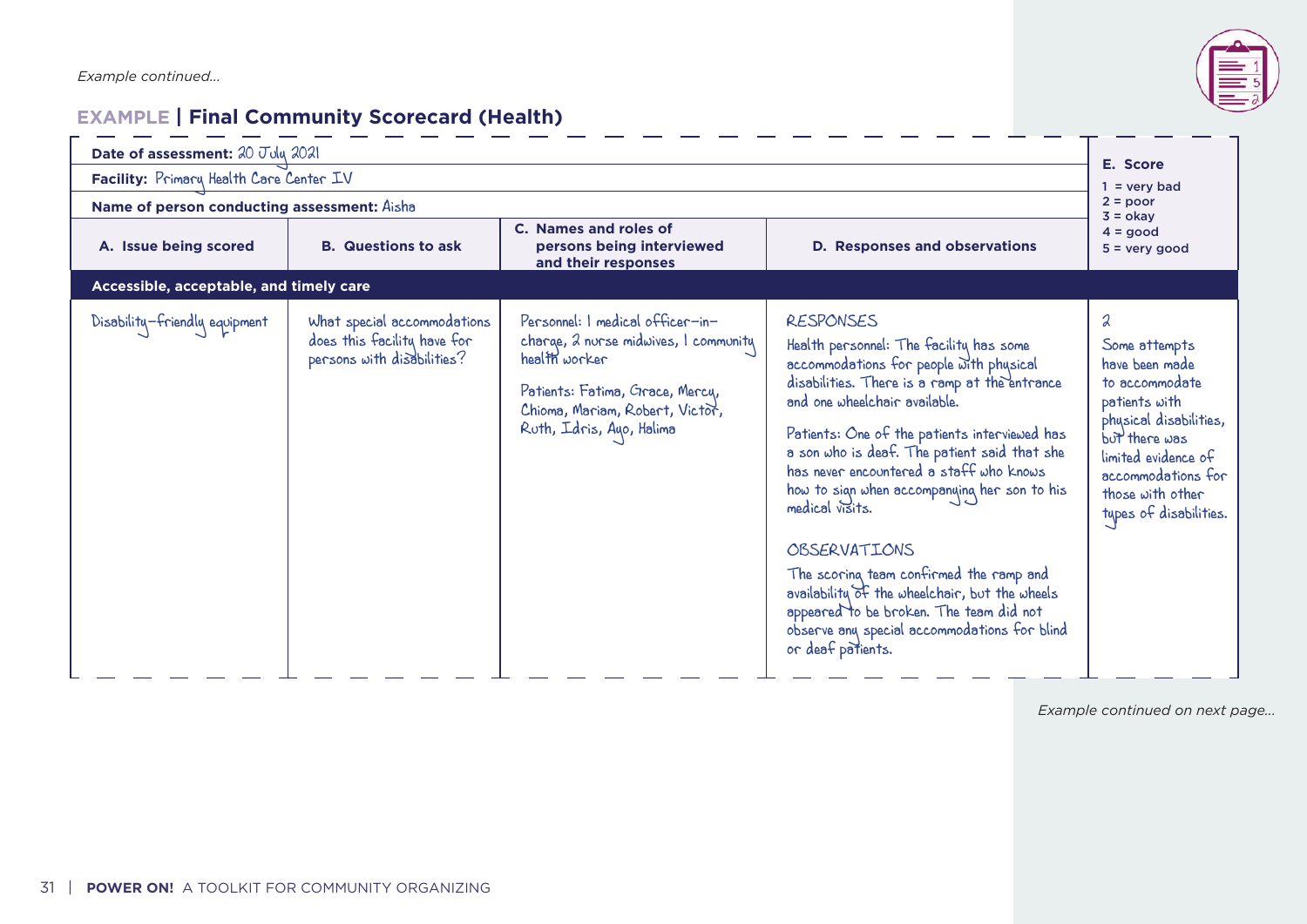

### **EXAMPLE | Final Community Scorecard (Health)**

| Date of assessment: 20 July 2021                           |                                                                                                                                                                                                                                                                                                                          |                                                                                                                                                                                                     |                                                                                                                                                                                                                                                                                                                                                                                                                                                                                                                                                                                                                                                                                                                          | E. Score                                                                                                                                                                                                                                     |
|------------------------------------------------------------|--------------------------------------------------------------------------------------------------------------------------------------------------------------------------------------------------------------------------------------------------------------------------------------------------------------------------|-----------------------------------------------------------------------------------------------------------------------------------------------------------------------------------------------------|--------------------------------------------------------------------------------------------------------------------------------------------------------------------------------------------------------------------------------------------------------------------------------------------------------------------------------------------------------------------------------------------------------------------------------------------------------------------------------------------------------------------------------------------------------------------------------------------------------------------------------------------------------------------------------------------------------------------------|----------------------------------------------------------------------------------------------------------------------------------------------------------------------------------------------------------------------------------------------|
| Facility: Primary Health Care Center IV                    |                                                                                                                                                                                                                                                                                                                          |                                                                                                                                                                                                     |                                                                                                                                                                                                                                                                                                                                                                                                                                                                                                                                                                                                                                                                                                                          |                                                                                                                                                                                                                                              |
| Name of person conducting assessment: Aisha                |                                                                                                                                                                                                                                                                                                                          |                                                                                                                                                                                                     |                                                                                                                                                                                                                                                                                                                                                                                                                                                                                                                                                                                                                                                                                                                          | $1 =$ very bad<br>$2 = poor$                                                                                                                                                                                                                 |
| A. Issue being scored                                      | $3 = okay$<br>C. Names and roles of<br><b>B.</b> Questions to ask<br>persons being interviewed<br><b>D. Responses and observations</b><br>and their responses                                                                                                                                                            |                                                                                                                                                                                                     | $4 = good$<br>$5 = very good$                                                                                                                                                                                                                                                                                                                                                                                                                                                                                                                                                                                                                                                                                            |                                                                                                                                                                                                                                              |
| <b>Competent, motivated, and respectful health workers</b> |                                                                                                                                                                                                                                                                                                                          |                                                                                                                                                                                                     |                                                                                                                                                                                                                                                                                                                                                                                                                                                                                                                                                                                                                                                                                                                          |                                                                                                                                                                                                                                              |
| Numbers of health workers                                  | How many health workers are<br>at this Facility? How many<br>workers by codre?<br>What time of day do these<br>health care providers work?<br>When are health care<br>workers unavailable and why?<br>How long does someone usually<br>wait for health services<br>(little time, some time, lots of<br>time) and $whq$ ? | Health personnel: I medical officer-<br>in-charge, 2 nurse midwives, I<br>community health worker<br>Patients: Fatima, Grace, Mercy,<br>Chioma, Mariam, Robert, Victor,<br>Ruth, Idris, Ayo, Halima | <b>RESPONSES</b><br>Health personnel: The facility complies with<br>the minimum standard for health personnel<br>and support staff (23 positions). This<br>includes I medical officer, 4 nurses/midwives,<br>3 community health workers, I laboratory<br>technician, and so on (Medical officer-in $\geq$<br>charge provided a list of all employed staff<br>by codre).<br>Patients: The patients are not aware of how<br>many health workers are supposed to be at<br>the facility. They say health workers were<br>unavailable some of the time.<br><b>OBSERVATIONS</b><br>The scoring team saw or met $17$ staff at the<br>facility on its tour of the premise. It was<br>unclear where the other 6 were at the time. | 3<br>The facility appears<br>to comply with<br>minimum staffing<br>standards, but<br>some workers were<br>unaccounted for<br>during the time of<br>the assessment.<br>Patients also<br>complained that<br>staff is sometimes<br>unavailable. |

*Example continued on next page...*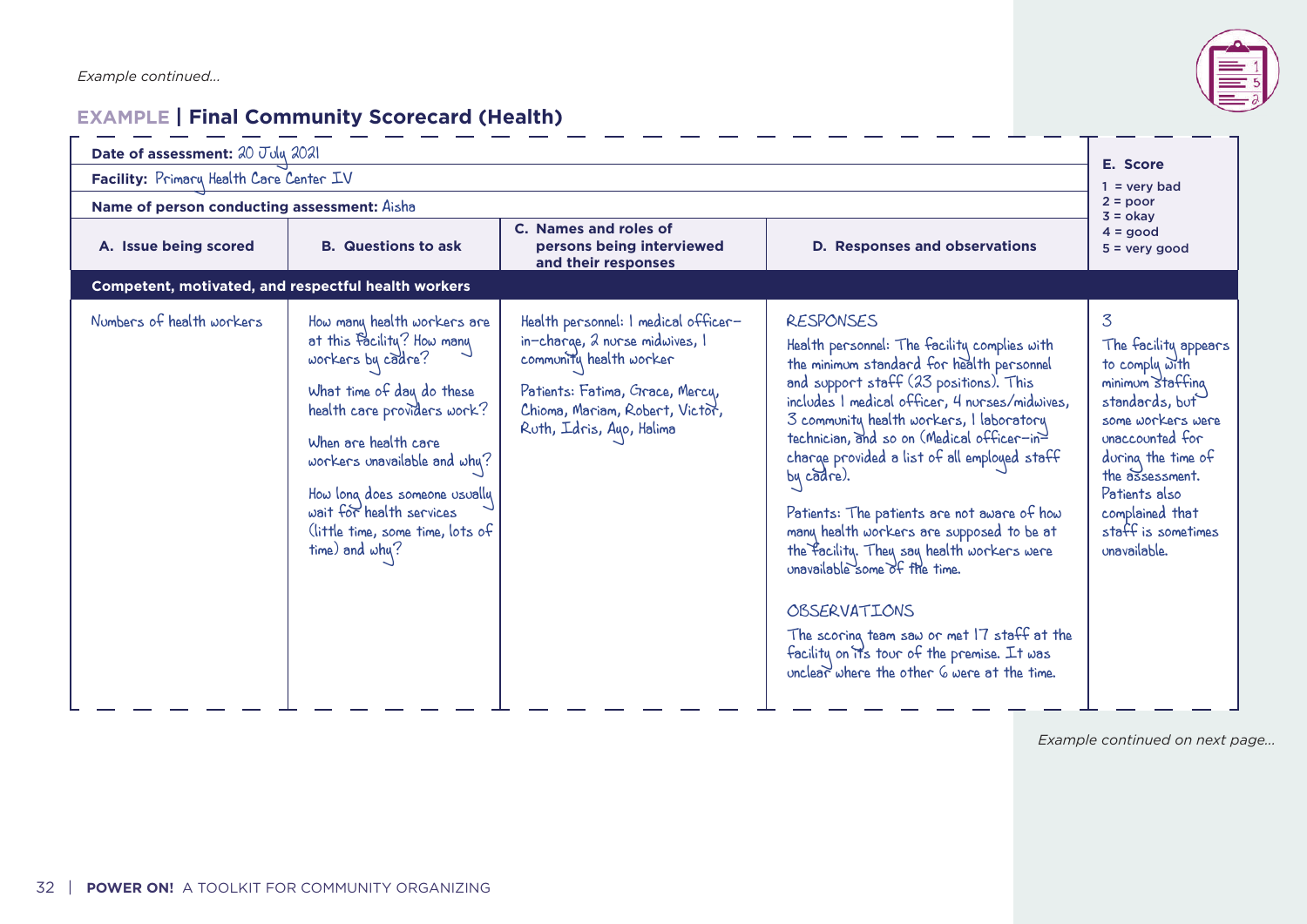*Example continued...*

#### **EXAMPLE | Final Community Scorecard (Health)**



| Date of assessment: 20 July 2021            |                                                                                                                              |                                                                                                                                                                                                     |                                                                                                                                                                                                                                                                                                                                                                                                                                                                                                                                                                                                                                                                                        | E. Score                                                              |
|---------------------------------------------|------------------------------------------------------------------------------------------------------------------------------|-----------------------------------------------------------------------------------------------------------------------------------------------------------------------------------------------------|----------------------------------------------------------------------------------------------------------------------------------------------------------------------------------------------------------------------------------------------------------------------------------------------------------------------------------------------------------------------------------------------------------------------------------------------------------------------------------------------------------------------------------------------------------------------------------------------------------------------------------------------------------------------------------------|-----------------------------------------------------------------------|
| Facility: Primary Health Care Center IV     |                                                                                                                              |                                                                                                                                                                                                     |                                                                                                                                                                                                                                                                                                                                                                                                                                                                                                                                                                                                                                                                                        | $1 =$ very bad                                                        |
| Name of person conducting assessment: Aisha |                                                                                                                              |                                                                                                                                                                                                     |                                                                                                                                                                                                                                                                                                                                                                                                                                                                                                                                                                                                                                                                                        | $2 = poor$<br>$3 = okay$                                              |
| A. Issue being scored                       | C. Names and roles of<br><b>B.</b> Questions to ask<br>persons being interviewed<br>and their responses                      |                                                                                                                                                                                                     | D. Responses and observations                                                                                                                                                                                                                                                                                                                                                                                                                                                                                                                                                                                                                                                          | $4 = good$<br>$5 = very good$                                         |
| Availability of medicines and supplies      |                                                                                                                              |                                                                                                                                                                                                     |                                                                                                                                                                                                                                                                                                                                                                                                                                                                                                                                                                                                                                                                                        |                                                                       |
| Availability of family planning<br>methods  | Which family planning<br>methods are currently<br>available at this facility?<br>Which supplies are out of<br>stock and why? | Health personnel: I medical officer-<br>in-charge, 2 nurse midwives, I<br>community health worker<br>Patients: Fatima, Grace, Mercy,<br>Chioma, Mariam, Robert, Victor,<br>Ruth, Idris, Ayo, Halima | <b>RESPONSES</b><br>Health personnel: The facility offers<br>injectables, intrauterine devices (IUDs),<br>implants, pills, male condoms, and female<br>and male sterilization. However, at any given<br>time, there are stockouts of two or three<br>methods. Today the facility is stocked out<br>of IUDs, implants, and pills. This is because<br>of persistent shipment delays due to poor<br>road conditions.<br>Patients: Three patients are at the facility<br>for a family planning visit. They were offered<br>only injectables.<br><b>OBSERVATIONS</b><br>The scoring team felt that there is a genuine<br>desire to provide a range of methods, but<br>stockouts are common. | $\boldsymbol{\lambda}$<br>Family planning<br>stockouts are<br>common. |

Congratulations! You and the team have completed a scorecard. After scorecards are completed for each of the facilities, you should all come back together to review and compare findings across facilities. A note-taker should record common challenges and opportunities across the different health facilities. Everyone should then discuss how the scorecards will be used. Some possibilities include:

- Update your **Community Action Plan** with additional evidence of gaps or new insights for activities and action steps.
- Create copies of your **Community Scorecard** to distribute at a **Community Hearing** or **March**.
- Use preliminary findings to monitor service delivery improvements.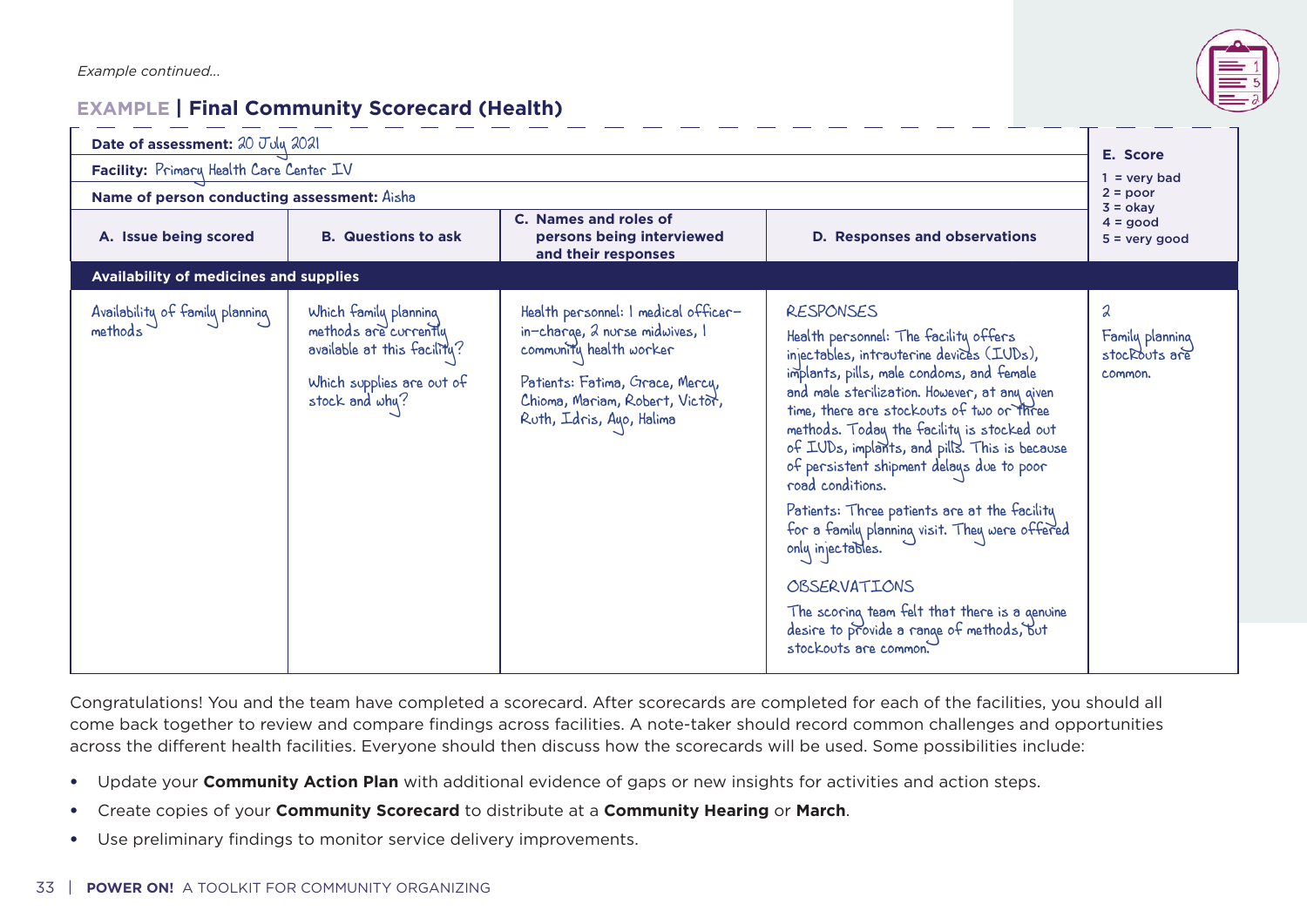## <span id="page-35-0"></span>ACTIVITY 4 **Surveys and Petitions**

#### **What are surveys and petitions?**

A **survey** is a questionnaire given to community members to seek their views on a topic related to health and/or social services. Surveys are used to provide additional evidence of your broader community's most urgent issues and desired solutions included in your **Community Action Plan**.

A **petition** is a written request to a duty-bearer or decision-maker, supported by the signatures of many people, to take an action or make a change. With a petition, individuals lend their support to a solution that has already been identified in your **Community Action Plan**.

#### **Why are surveys and petitions important?**

Surveys and petitions are used to demonstrate widespread demand from your community for improved health and/or social services. They can be strategic tools for getting duty-bearers and decision-makers to act in a way you want. Many powerholders are persuaded by large numbers of community members asking for the same thing with "one voice."

#### **How to use a survey or petition**

There are five key steps to use a survey or petition.

- **1.** Identify your audiences.
- 2. Write your survey or petition.
- **3.** Format your survey or petition.
- 4. Create a plan and collect responses.
- **5.** Analyze and share results.

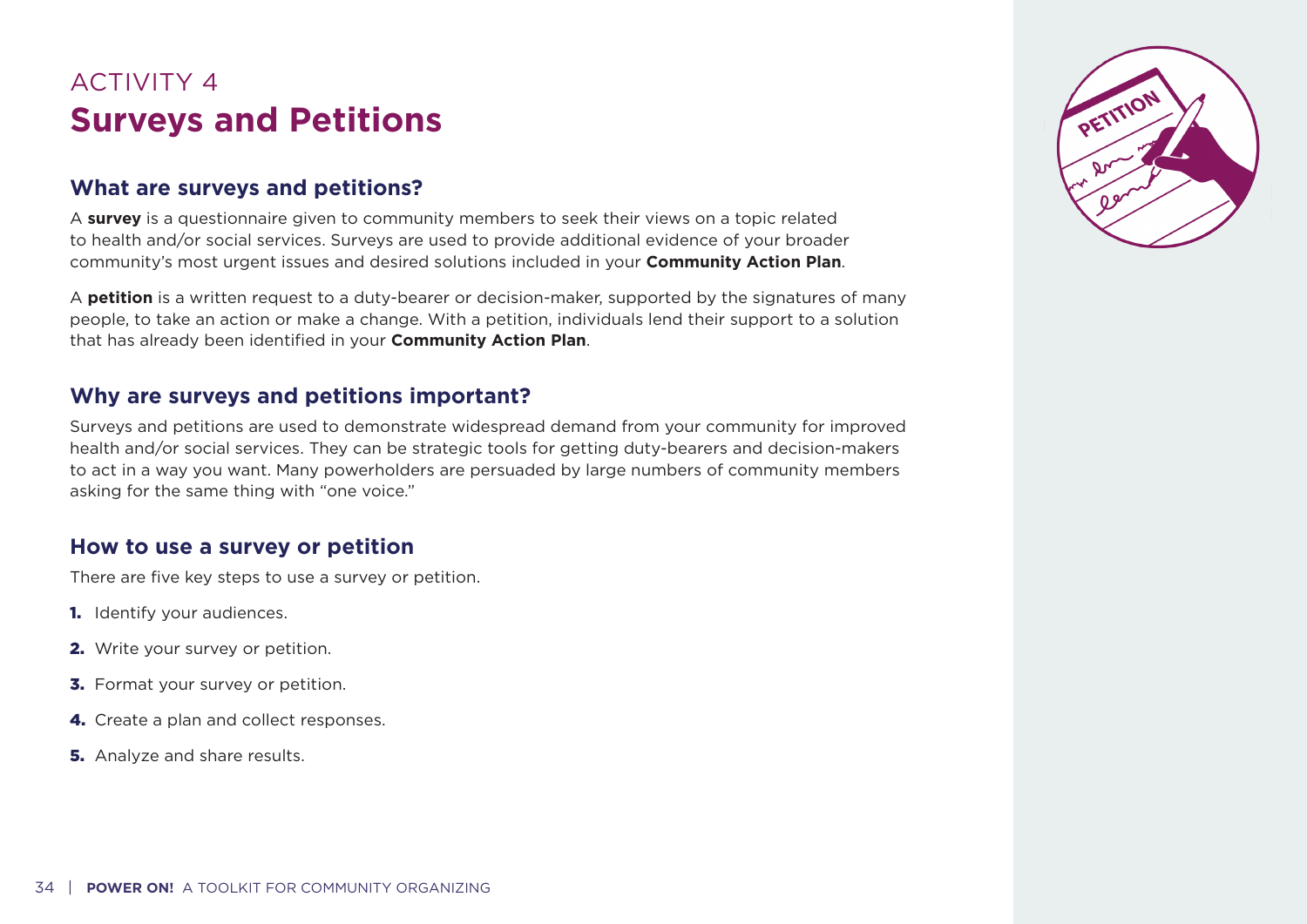#### **Identify your audiences**

Before you start writing your survey or petition, think about who you want to complete it. This audience should be directly affected by the problems and solutions identified in your **Community Action Plan**. Some examples may include:

- Women and girls
- Adolescents and young people
- Refugees
- Persons with disabilities

For petitions, in addition to determining who you want to sign your petition, you also need to identify the dutybearers or decision-makers that you will approach to request change. Examples may include:

- County or district health officers
- Your local member of parliament
- Your local council chairperson
- The head administrator of the nearest hospital

Set a goal for how many surveys or signatures you want to collect. For petitions specifically, set a high number that you feel you can reasonably achieve. After all, the whole point of a petition is to show duty-bearers and decision-makers that many community members support you!

#### **Write your survey or petition**

After you have identified who you want to reach, draft your survey or petition. Follow these simple steps:

#### **For SURVEYS:**

- **Identify one key survey question.** Examples may include:
	- o What is your most important health service request?
	- o What does quality health care look like to you?
	- o What is your most urgent basic need?
- **Decide what information you want to collect about the people who take your survey.** This might include:
	- o Name
	- o Age
	- o Sub-county or village



#### **Important considerations for your survey question and response options**

With your survey question, you can either ask an open-ended question or you can provide them with a list of answers from which to choose.



• If you ask an open-ended question, you give people a chance to define their own priorities. However, analyzing unique responses can be difficult and time consuming.

• If you have people select an answer from a predetermined list, it will be easy and quick to analyze the results. However, you may miss out on specific concerns and priorities held by community members. If you have a pre-determined list, consider including an "other" option, where people can make a different suggestion.

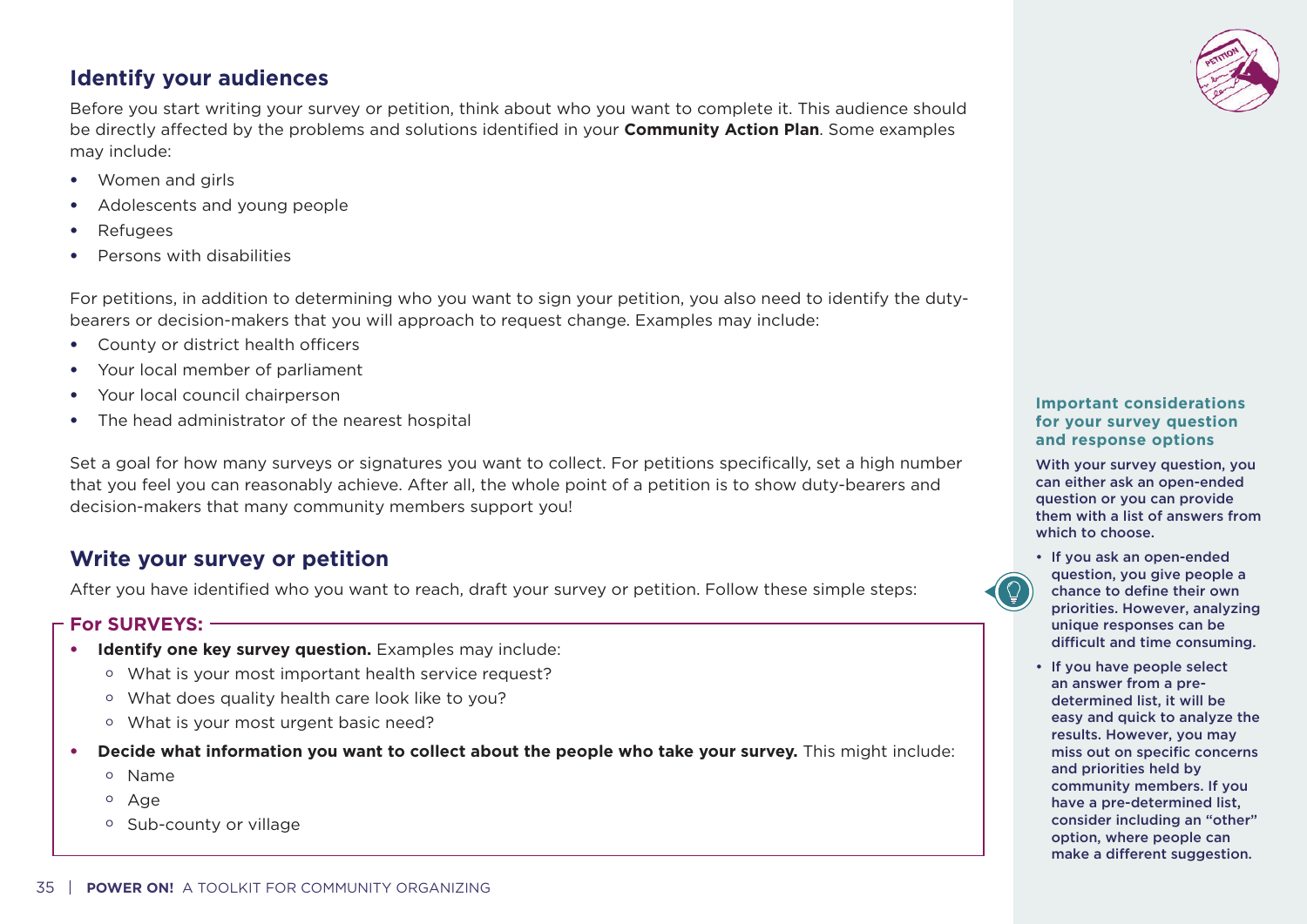#### **For PETITIONS:**

• **Develop a brief background statement that summarizes the issue.** Use language describing the issue from your **Community Action Plan**.

**Example:** Petition Background: Unplanned pregnancy is a challenge for women and adolescent girls in our county. Many women want to prevent pregnancy or space their births. But when they visit the nearest health facility, women often find stockouts of family planning methods. If family planning is available, usually the options are limited to just condoms and pills.

- **Write the action you are petitioning for.** Be sure to name the target decision-makers **Example:** We, the undersigned, respectfully urge health facility administrators, the county Ministry of Health, and the county Ministry of Finance to strengthen funding and supply chains to ensure a range of family planning methods are consistently available at all primary health facilities in our county.
- **Decide what information you want to collect about the people who sign your petition.**  At a minimum, petitions include a person's name. Age and address are optional, as are other factors such as identified gender, education, and employment status, which may be useful to know.

#### **Format your survey or petition**

Now that you have written your survey or petition, format it in a way that is accessible to your target audiences. Here's how:

- **Make sure the survey uses clear and simple language.** This will make it easier to translate into local languages. It will also make it easier to understand for people who have difficulty reading or filling out forms.
- **Select a format.** Your survey can be digital or paper-based. Digital surveys can be on the internet or a mobile phone. For a digital survey, consider free platforms such as WhatsApp or Google Forms. For a digital petition, free platforms include [www.change.org](http://www.change.org) or [www.ipetitions.com](http://www.ipetitions.com). Remember, make sure that the format you choose is easy for your target audience to access and use.

Below are sample templates with illustrative responses for paper-based surveys and petitions. Blank [Survey](#page-61-0) **and** [Petition](#page-62-0) **Templates** can be found in Annex 2.

#### **INNOVATION IN ACTION:** *What Women Want Digital*

White Ribbon Alliance is launching the *What Women Want Digital* tool to collect survey responses through the mobile phone app WhatsApp. The technology will allow women and girls to routinely share their openended preferences and wishes for health and rights, and other topics of interest through their or a mobilizer's smartphone.

*What Women Want Digital* will analyze answers in real-time. Participating women and girls, as well as other stakeholders, will learn immediately what is being collectively demanded at any moment, in any given place. *What Women Want Digital* will also connect women and girls to each other so they can collectively organize in their community, and with campaigners who can help elevate their demands to national, regional, and global leaders while connecting them with opportunities and resources to advocate. The tool will also inform women about their impact and highlight changes resulting from their demands. For questions or updates on *What Women Want Digital*, contact [info@whiteribbonalliance.org](mailto:info%40whiteribbonalliance.org?subject=)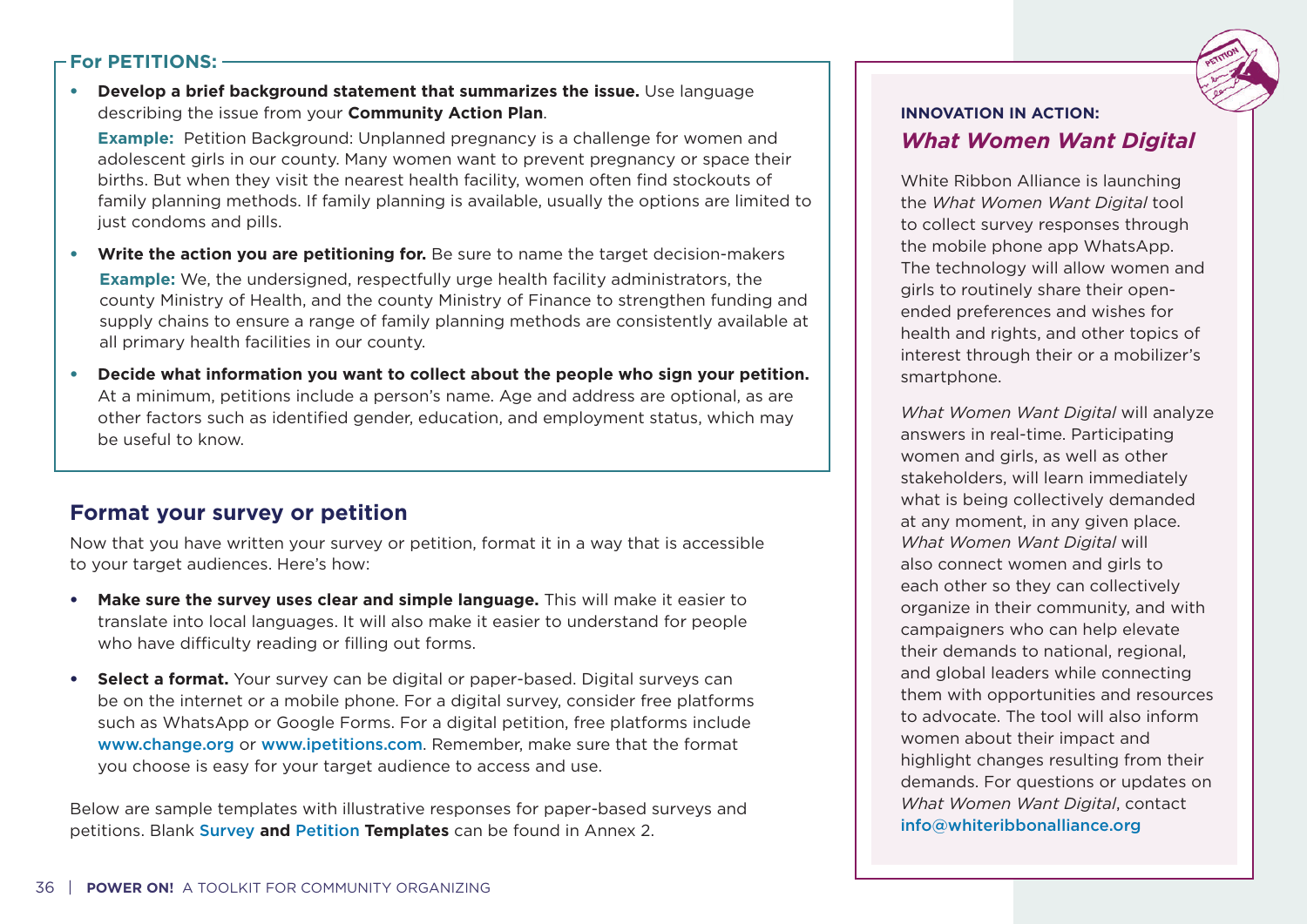[See blank template on page 60](#page-61-0)

#### **EXAMPLE | Survey Template**

| Surname: Chopra                                                                            | Sub-country: Uttar Pradesh | Age: $20$                                                        |
|--------------------------------------------------------------------------------------------|----------------------------|------------------------------------------------------------------|
| Given name: Vidua                                                                          | Country: <i>Lndia</i>      | Consent to participate obtained (tick off): $\boxed{\mathbf{V}}$ |
| Survey question: What is your most urgent basic need?<br><b>Answer:</b> Adequate nutrition |                            |                                                                  |

#### **EXAMPLE | Petition Template**

**Petition summary and background** Unplanned pregnancy is a challenge for women and adolescent girls in our county. Many women want to prevent pregnancy or space their births. But when they visit the nearest health facility, women often find stockouts of family planning methods. If family planning is available, usually the options are limited to just condoms and pills. **Action petitioned for:** We, the undersigned, respectfully urge health facility administrators, the county Ministry of Health, and the county Ministry of Finance to strengthen funding and supply chains to ensure a range of family planning methods are consistently available at all primary health facilities in our county. **Printed Name Signature Address (can be district or county) Age Comment Comment Date** Rose Narok <sup>18</sup> In addition to contraceptives, I want providers who won't judge my choices 5 January 2021 Rose Rose Narok 18 In addition to contraceptives, I want<br>providers who won't judge my choices 5 January 2021<br>Matilda March Narok 25 Mone 5 January 2021



See blank template on page 61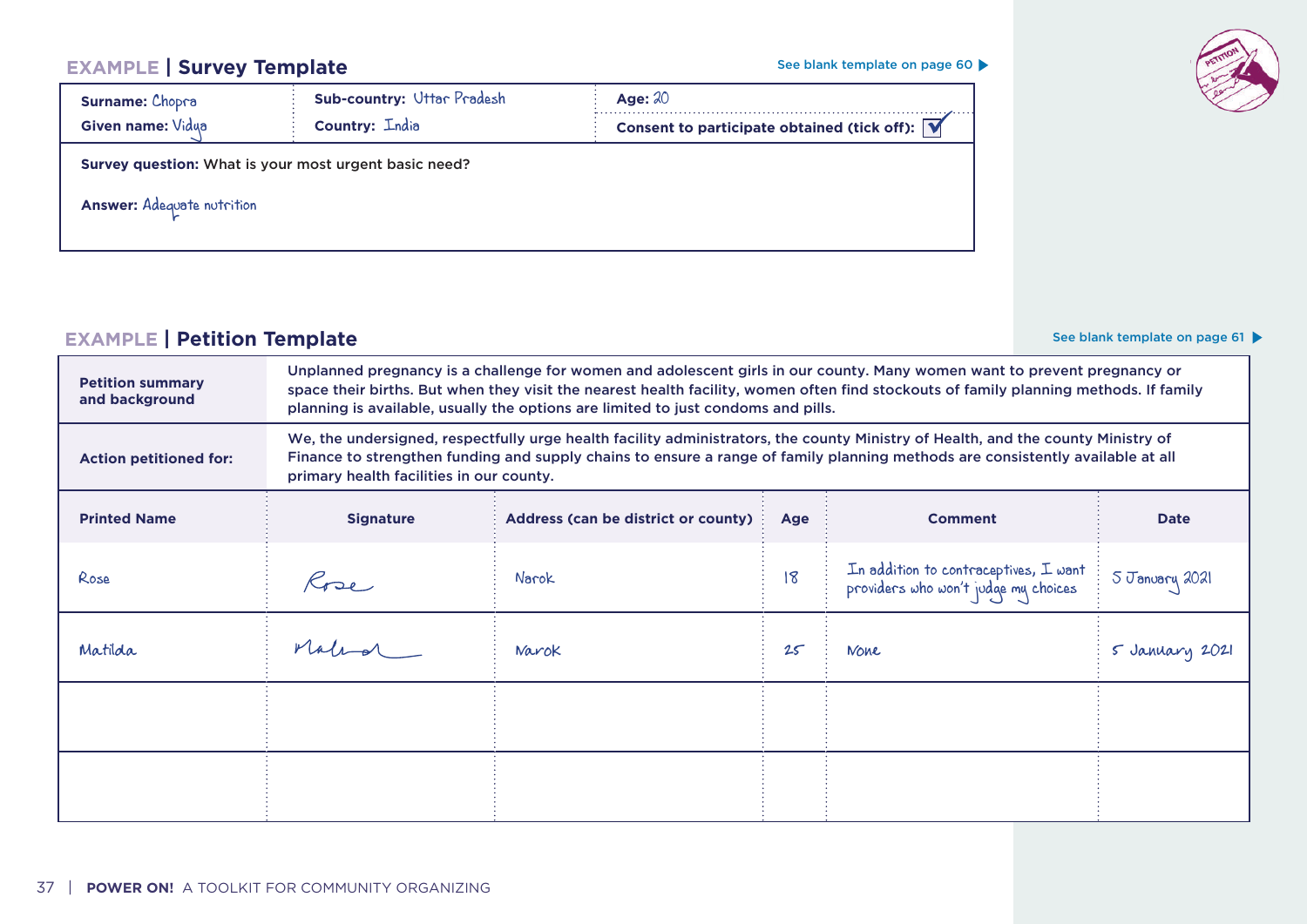#### **Create a plan to collect responses**

The next step is to create and implement a plan to collect responses. Here are several important things to keep in mind:

- **Who will collect survey responses or petition signatures.** If you are using a paper-based survey or petition, you will need a team of volunteers to go house to house or to set up in a public place where people gather, such as a market. You'll also need to train your volunteers on how to collect responses properly, including how to get informed consent (see below).
- **Where will you collect responses.** Identify the specific geographic areas where your target audiences live or gather and how best to connect with them. Consider partnering with other organizations or networks to expand the reach of your survey or petition.
- **How to ensure informed consent.** It is important that any person taking your survey or signing your petition understands exactly what they are being asked to do, and gives their consent to participate. If you are using paper, the team collecting responses must document verbal or written consent. If you are using a digital approach, include a tick box for the person taking the survey or petition to provide their consent to participate.
- **How you will store responses.** Whether you use a paper or a digital approach, have a plan for how surveys and petition signatures will be collected from volunteers and stored for safekeeping.

#### **Analyze and share results**

With responses in hand, it is time to make sense of what you found. The process is slightly different for surveys versus petitions.

#### **For SURVEYS:**

- If you ask an open-ended question: Read through all the responses. It is possible responses may vary widely! If this is the case, identify the bigger topics or themes that come up repeatedly. For example, say your survey question is: "What is your most important health service request?" And you see responses like check-ups during pregnancy, ultrasound scans, folic acid, and blood pressure screening. All of these responses have to do with antenatal care services, so you would group them into the broader topic of "antenatal care."
- If you provided people with a list of answers: Simply tally how many people selected each answer. Then, determine the answers that received the greatest number of responses.

**HELPFUL HINT:**  It can be powerful to include the perspectives and voices of adolescents (minors) on issues that affect them. If you want to include minors, consult with your local White Ribbon Alliance about whether collecting information from minors is permitted, and what permission or consent you may need to secure.

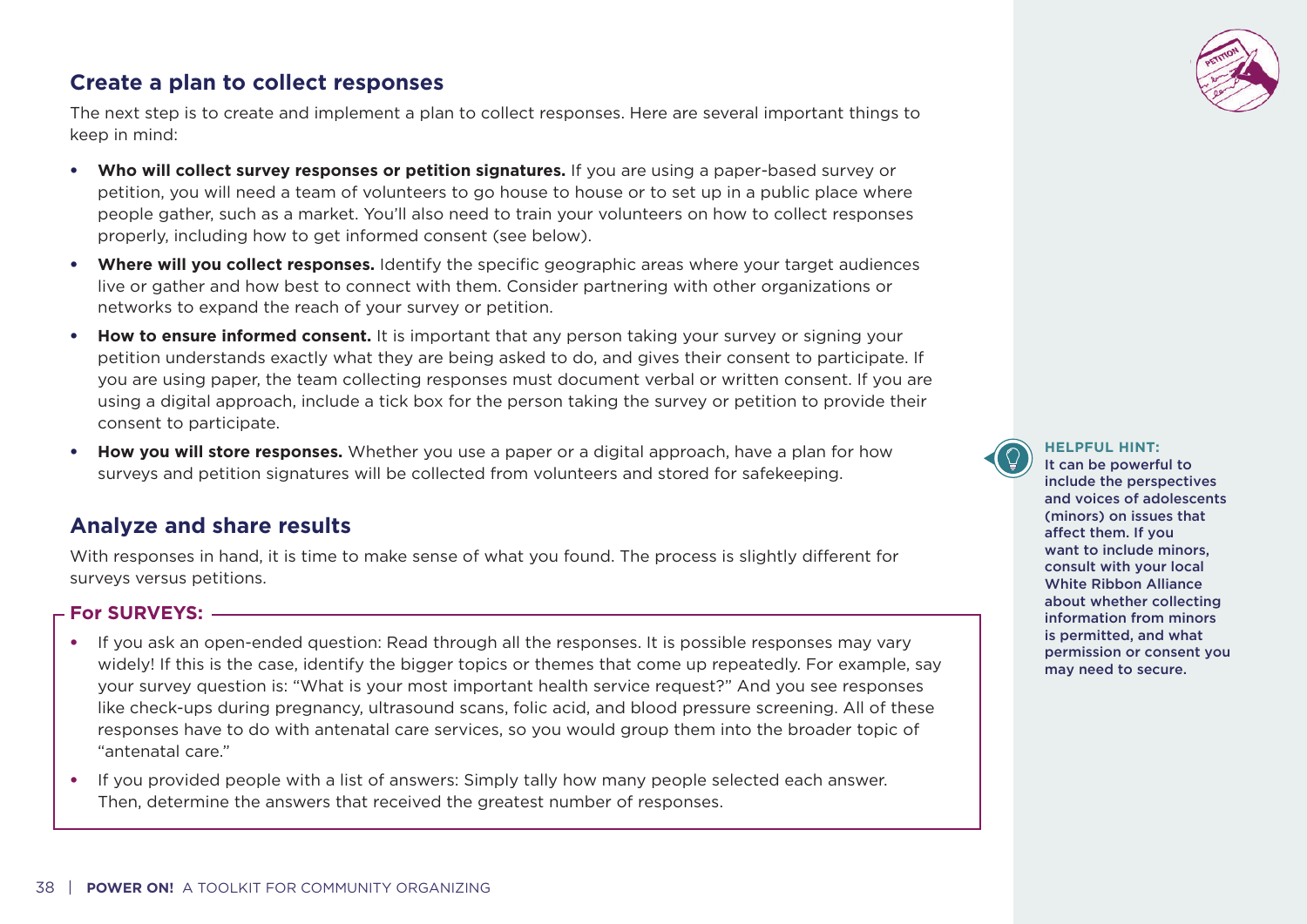

#### **For PETITIONS:**

Analyzing a petition is easy! Simply tally the total number of signatures. Depending on your advocacy issue and the personal information you collected on the petition form, you may want to break down the number of signatures by age or location. Going back to the example petition on increasing access to family planning methods, it could be powerful to break down how many adolescent girls and young women demanded contraception in comparison to women of all ages.

It is now time to share your findings! For a survey, we recommend that you first go back to community members who participated in developing your **Community Action Plan** to discuss and verify the findings. For both surveys and petitions, it will be most persuasive to present findings and signatures directly to the target audiences in your action plan. Consider presenting during a **Community Hearing** or **March**. These are both great opportunities to publicly demonstrate demand for health and rights issues, especially if media is present.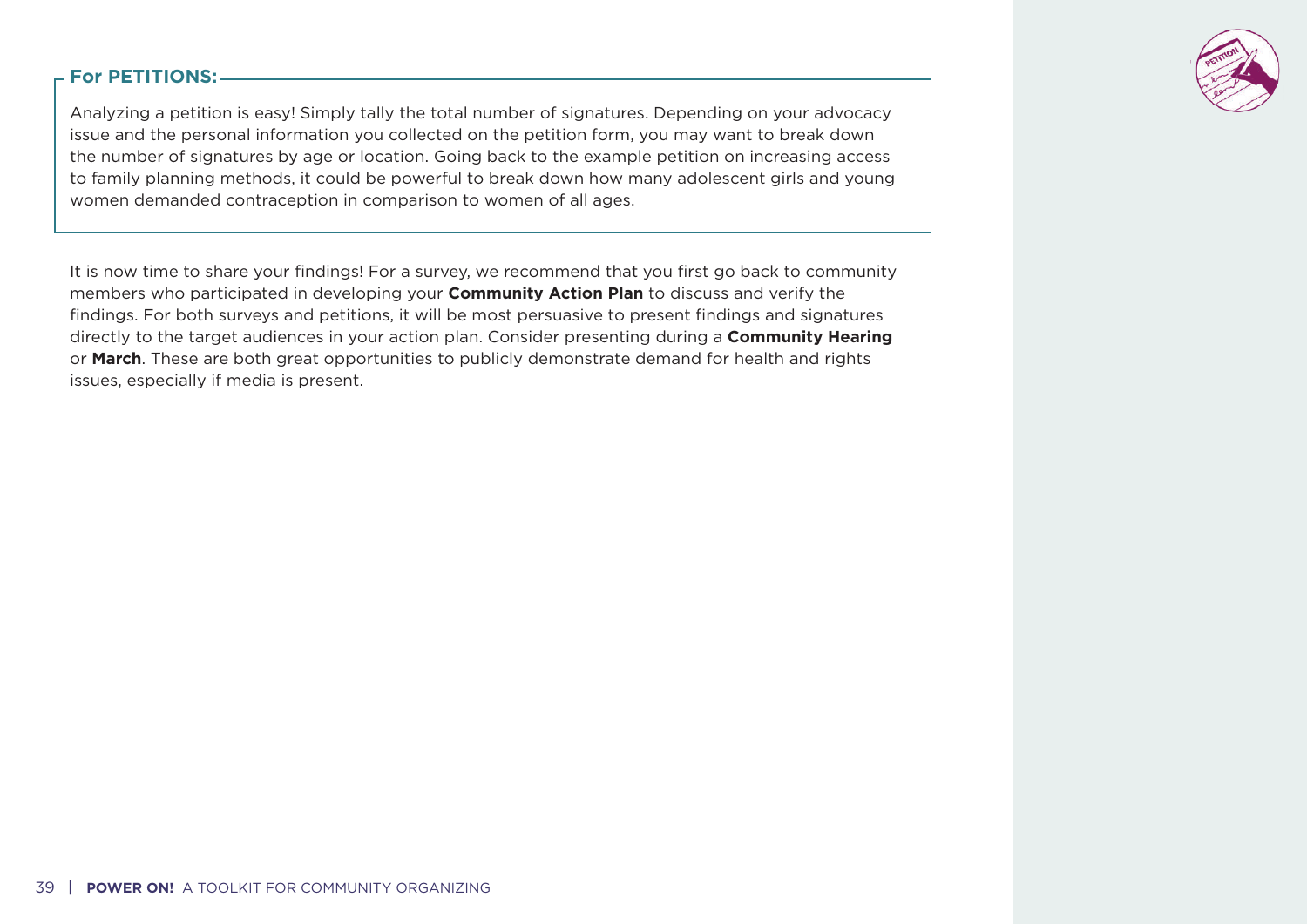#### **The power and potential of a survey: White Ribbon Alliance's** *What Women Want* **campaign**

The *What Women Want campaign* provides an excellent example of the power of a survey—and of women's and girls' demands to create meaningful change for the health and rights of community members. *What Women Want* asked women and girls one simple, open-ended question: *What is your one request for quality reproductive and maternal health services?* This allowed women and girls to set their own agenda, rather than being presented with a list of pre-determined options.

All told, more than one million women and girls from 114 countries responded. The top five global requests were\*:

- 1. Increased, full-functioning, and close health facilities, including water, sanitation, and hygiene (WASH)
- 2. Increased, competent, and better supported health care workers
- 3. Respectful and dignified care
- 4. Free and affordable services and supplies
- 5. Medicines and supplies

While the global mobilization of women and girls is impressive, the biggest impact from the *What Women Want* campaign has been at the country and community level. White Ribbon Alliance affiliated Alliances in the countries with the greatest numbers of surveys created a *What Women Want* Advocacy Agenda, which take top asks and turns them into key action steps to bring about changes in services and programs that women will want and use. Using these agendas, Alliances have since achieved numerous policy changes that advance women's demands, from adoption of the *Respectful Maternity Care Charter: Universal Rights of Mothers and Newborns* to increased budget allocations for family planning. Change has also come to the community. For example, in Niger State, Nigeria, where WASH was the top request, government funding for primary health care (PHC) has been channeled to provide running water in at least 10 PHC facilities. In Malawi, where privacy and confidentiality was a major request, a midwife in Ntchisi district used *What Women Want* demands to successfully advocate for installation of privacy curtains in her district hospital's labor wards. In this way, a survey can be an impressive tool for creating change from a local facility all the way to the halls of power.

To see *What Women Want* top demands and Advocacy Agendas, visit: [whiteribbonalliance.org/whatwomenwant](http://www.whiteribbonalliance.org/whatwomenwant) 

\*In early 2021, White Ribbon Alliance launched a *[What Women Wan](https://www.whiteribbonalliance.org/dashboard/)*t Dashboard, a public repository for women's demands. The dashboard allows anyone, anywhere to search what women want in their own words. It also automatically codes new demands that are added. To make the dashboard easy to use and update regularly, the original 60 codes used in 2019 to determine the top global requests were consolidated into 36 codes. Combining codes slightly affected the order and placement of the original top five global requests. However, the main story behind women's top requests holds true. Women want to be cared for in a clean facility by the hands of a kind, respectful, and capable provider, without facing financial burden for services and supplies.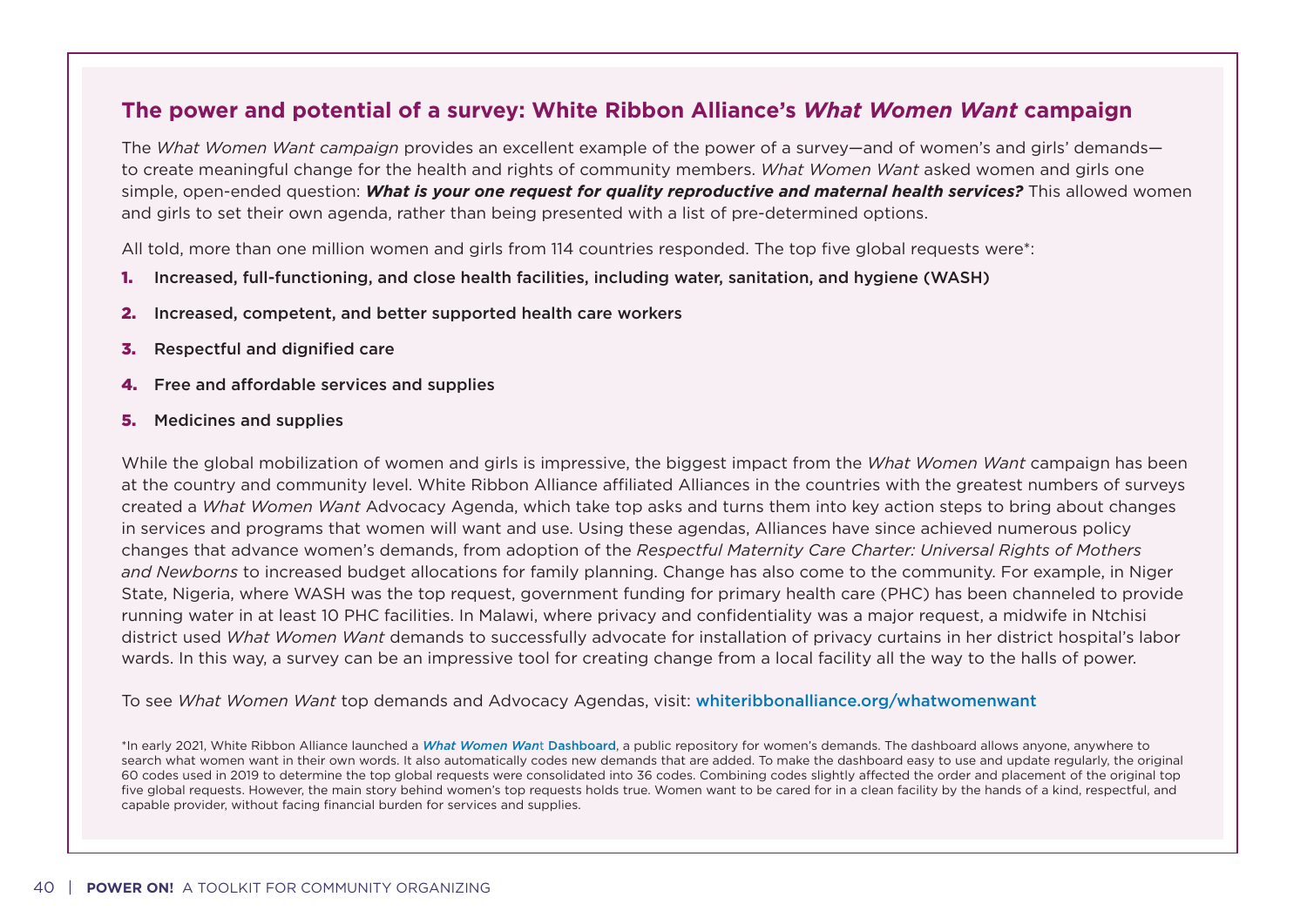## <span id="page-42-0"></span>ACTIVITY 5 **March**

#### **What is a March?**

A **March** is a public action taken by a large group of people who want to bring attention to a specific cause or concern. Marches consist of people walking or riding together on a planned route through a community. Many marches begin or end with a rally to hear speakers talk about an issue and demand change. However, rallies can occur separately from a march.

#### **Why is a March important?**

Marches give community members a highly visible way to show support for a specific cause. Marches provide an opportunity for people to unite on an issue, express their grievances, and publicly share the changes they want to see. Marches are also an effective platform to encourage duty-bearers and decisionmakers to commit to taking action.

#### **How do you organize a March?**

There are four key steps to organizing a march.

- 1. Select a date and theme.
- 2. Recruit speakers, participants, and media.
- **3.** Confirm logistics.
- 4. Conduct your march and rally.

#### **Select a date and theme**

While marches can seem like they come together spontaneously, there is a good amount of planning involved! Start by picking a date. Usually, this happens in one of two ways:



#### **HELPFUL HINT:**

Marches are most powerful when lots of people participate. The best time to hold a march is when public opinion on your issue is so strong that you can expect a massive turnout. Then, consider whether more people will show up on a weekday or a weekend and what time of day is the most convenient.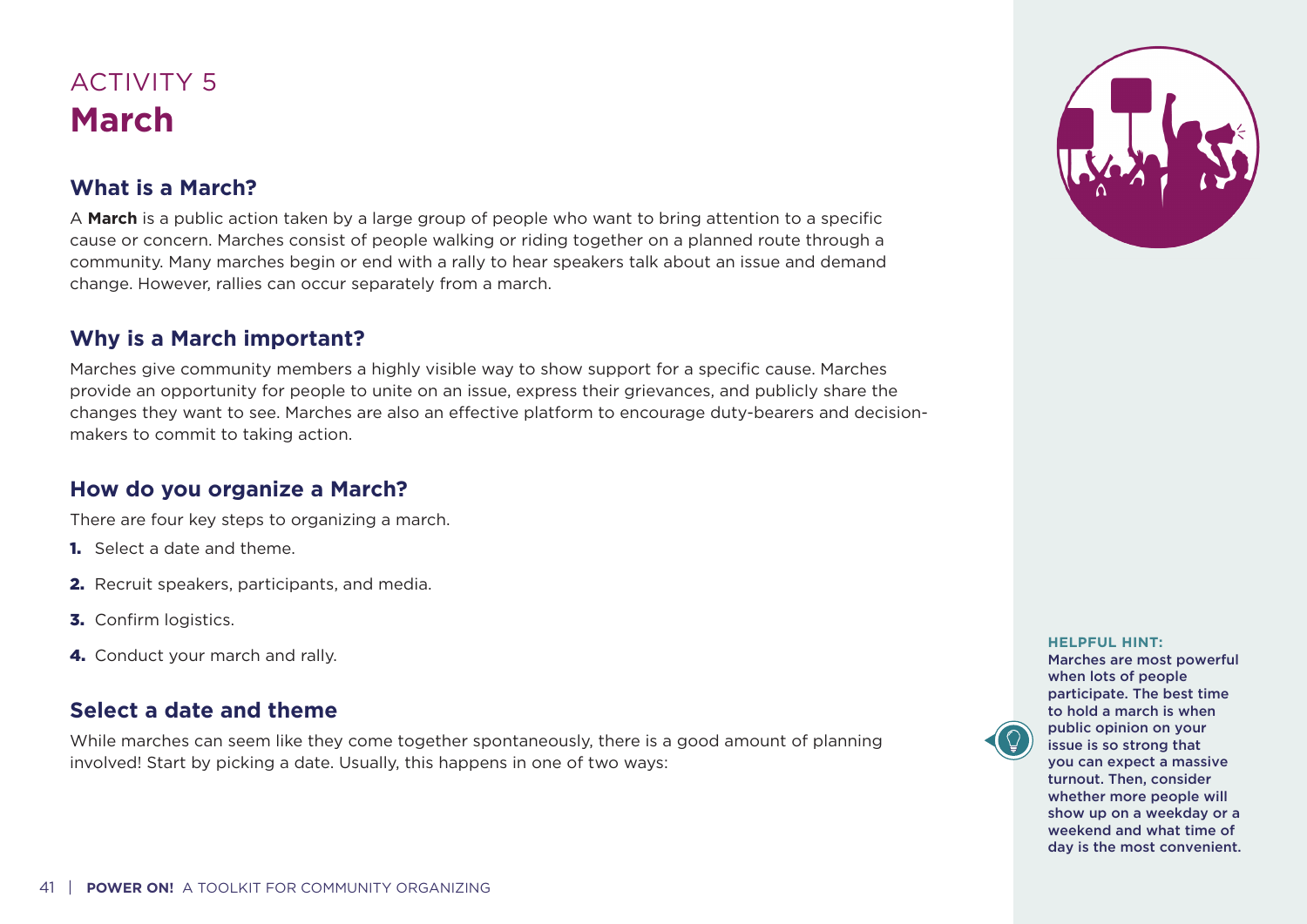- **Plan ahead:** Pick a date in the future that has a connection to your specific cause or concern. For example, "special days" like International Women's Day, which occurs every year on March 8th, are great moments to mobilize your community because the public is already paying attention to your issue.
- **Respond quickly:** When an unacceptable health rights violation happens, work with community leaders to pick the soonest possible date to organize a march. For example, say a pregnant woman in labor traveled 10km on foot to the closest health facility, only to find that there was no on-duty midwife or doctor, and both mother and baby passed away. Your community may decide to organize a march that weekend to express outrage and demand for more health workers or transportation options for pregnant women.

Next, confirm the theme of your march. It should come directly from your **Community Action Plan**. For example, if your community is being charged for services that should be free, and you want to show decision-makers that the public knows it should be receiving free services but isn't, "We want our free health care!" would make for a strong theme. If you are a person with a disability and want disabilityfriendly access in social service offices, gather others who want and support the theme of "Accessibility for Me!" to join your march. Develop slogans, banners, signs, chants, messages, and talking points based on your theme that you can share with participants, speakers, and media.

#### **Recruit speakers, participants, and media**

Marches are most effective when they are widely attended and have motivating speakers who inspire people to act. When you are starting to organize a march, reach out to other organizations to see if they are interested in planning with you.

#### **Speakers**

Identify speakers who are knowledgeable and inspiring about the subject of your march. These include:

- Individuals who can share a personal testimony, including women and girls.
- Energetic community organizers working on your cause.
- Health workers or social service staff who want to see improvements in their systems.
- High-profile champions, like a local celebrity or First Lady, who can attract attention to your issue and bring a crowd.
- Duty-bearers and decision-makers who can share what they are currently doing and make additional commitments to strengthen healthcare and social services.

Determine if you want the speakers to speak at the beginning or end of the march and for how long you want them to speak.

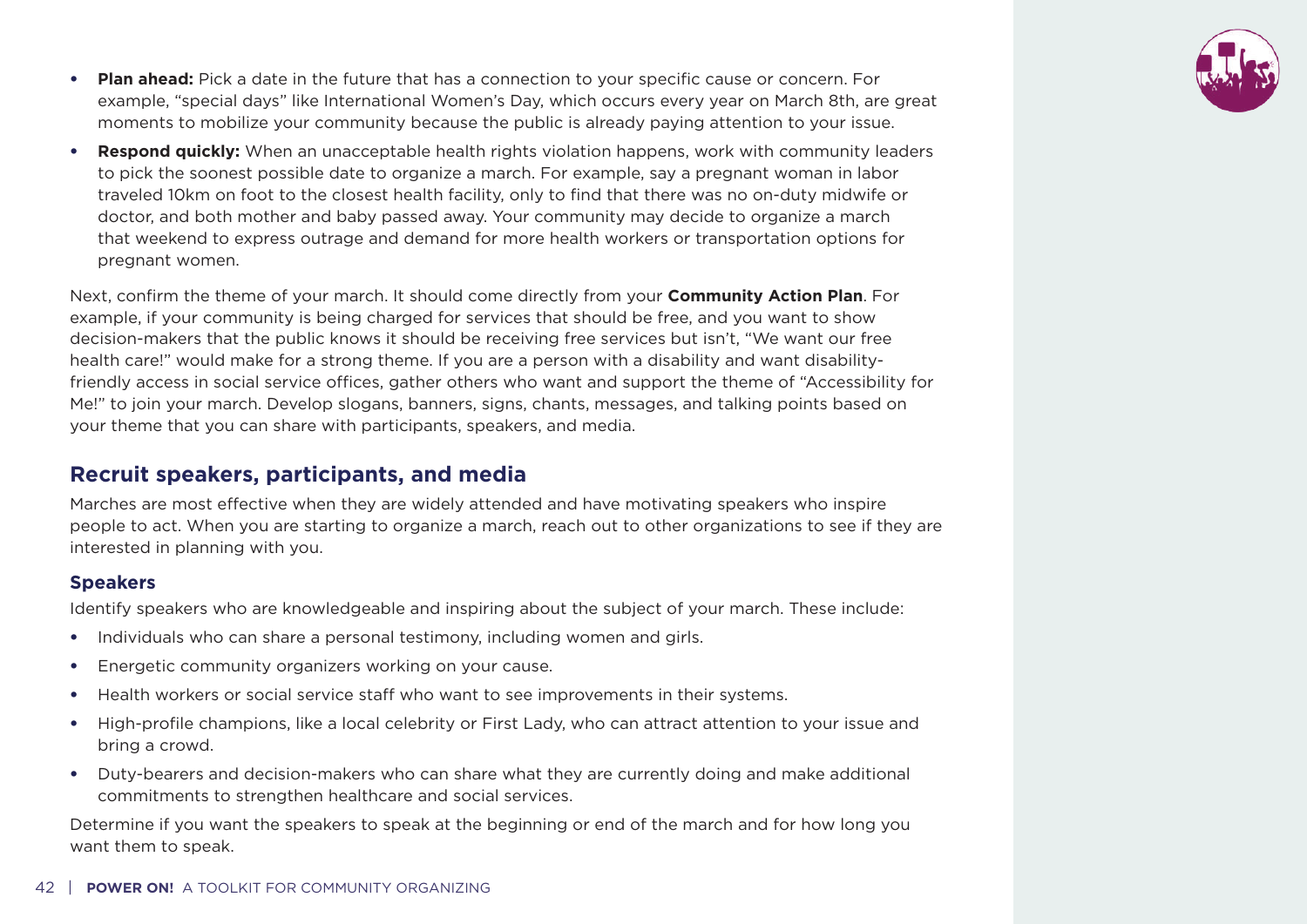#### **Participants**

Identify participants by getting the word out about your planned march. Post signs, create a Facebook group, ask a local radio station to make an announcement, use WhatsApp, and speak to community members at the market, at school, after worship, and during other events where people gather. Tell people why you are marching, what you want the march to achieve, when and where it will be located, and if any well-known people will be attending. Encourage people to make and bring signs to the march that show support for the cause.

#### **Media**

Identify local and national media outlets (TV, radio, newspaper, community journalists) to cover the march and amplify your message. Media is a great way of increasing your influence on policy decisions and attracting public interest to your efforts. Media will help capture photos and videos of the march, and talk to people about why they are marching and what change they want to see. In addition, identify 1-2 people or **[Community Journalists](#page-46-0)** (see [Activity 6\)](#page-46-0) from your planning team to use their phones or cameras to capture important moments throughout the march and rally, which you can use in follow-up communications and activities.

#### **Confirm logistics**

Whether you are working as a small team or with other networks, groups, volunteers, or organizations, have a planning meeting before the march to ensure everyone is clear on roles and responsibilities. These responsibilities include people who will:

- Check for and secure permits.
- Identify the route you will take.
- Hand out informational materials during the march.
- Reach out to speakers.
- Reach out to participants.
- Ensure the safety and security of marchers.
- Coordinate signage and what you will wear, such as a unifying color or t-shirt.
- Serve as peacekeepers.



**HELPFUL HINT:** 

If applicable, choose one hashtag for your march that people can use when posting their photos, videos, and comments to social media like Twitter and Facebook. This will help you see how many people are commenting on your issue and collect additional photos and videos. Examples of hashtags include: #HealthRights4All & #WhatWomenWant

#### **HELPFUL HINT:**

Try to ensure marchers keep the peace and do not break laws that may result in arrest. One way to do this is to identify volunteers to serve as peacekeepers. Peacekeepers must be knowledgeable about your rights to march and feel comfortable speaking and negotiating with police and law enforcement. Peacekeepers can also help diffuse tense situations. For example, if a participant starts throwing objects, a peacekeeper can be the first responder to ask that person to stop or leave the event.

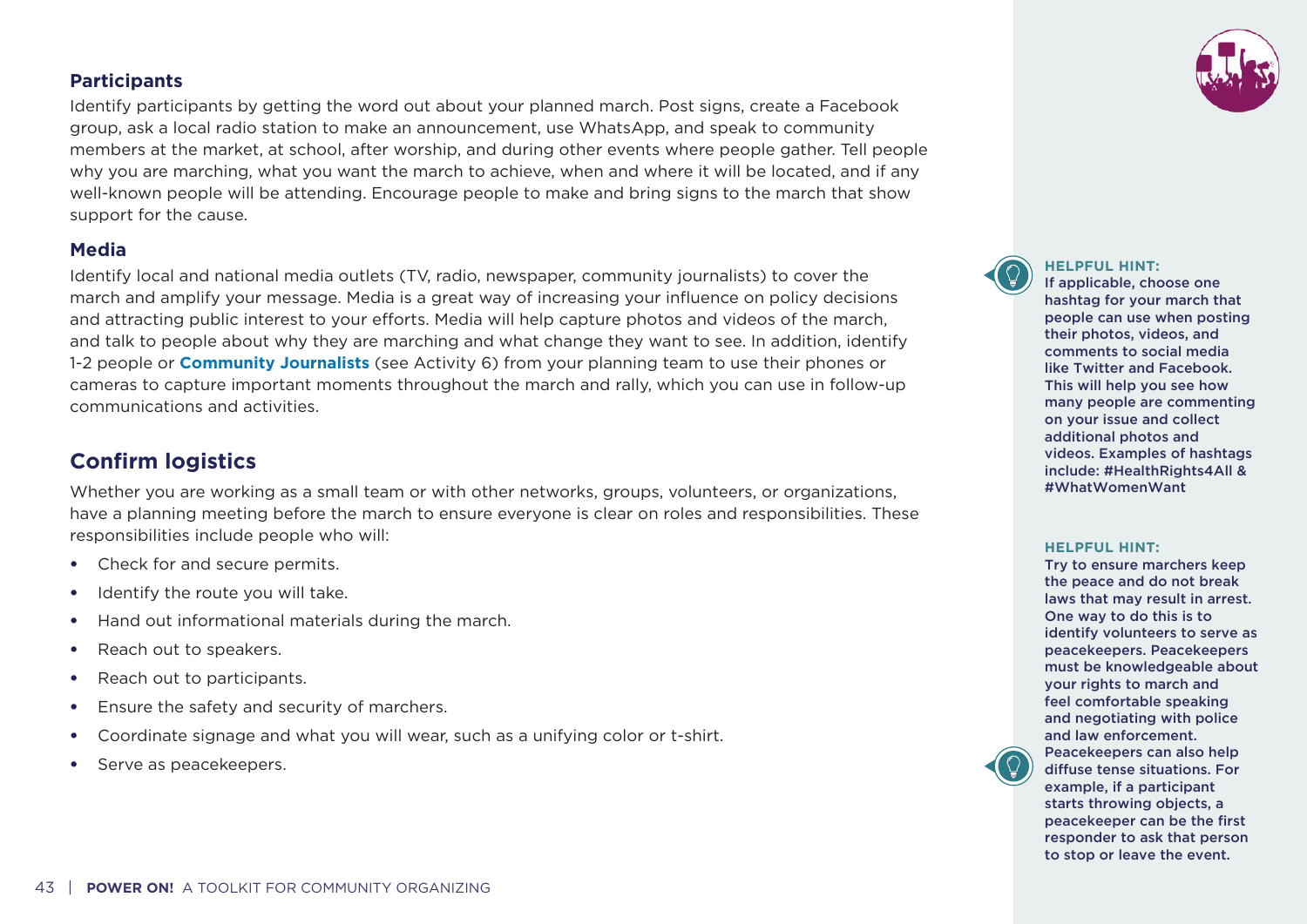

#### **Conduct your March and Rally**

Your meeting point, route, and rallying location have all been confirmed. Now it is time to march! Use the example agenda below as a loose guide for what your march and rally can look like.

Example agenda for a rally followed by a march:

| 11:00           | The organizers arrive early to set up, including any audio-visual<br>equipment.                             |
|-----------------|-------------------------------------------------------------------------------------------------------------|
| $11:45 - 12:05$ | Greeters welcome people as they arrive.                                                                     |
| $11:45 - 12:10$ | Lead the crowd in cheers and chants, including sign language.                                               |
| 12:10-12:15     | Start the event. Provide an overview of why you are there and explain<br>the route and timing of the march. |
| 12:15-12:20     | First speaker (introduced by organizer)                                                                     |
| 12:20-12:25     | Second speaker (introduced by organizer)                                                                    |
| 12:25-12:30     | Third speaker (introduced by organizer)                                                                     |
| 12:30-12:40     | The organizer wraps up prepared statements.                                                                 |
| 12:40-13:40     | March along your planned route with a lot of chanting and cheering!                                         |
| 13:40-13:50     | Organizer thanks people for coming and emphasizes action points                                             |
| 13:50-14:30     | Speakers and organizers available for press interviews                                                      |

After the march ends, schedule a follow-up call or meeting with your partners to discuss how it went and update your **Community Action Plan** as needed. Follow up with participants to thank them for attending, share outcomes, and promote activities they can get involved with in the future. Lastly, capture key details from your march in the [March and Rally After Action Template](#page-63-0) (see [Annex 2\)](#page-63-0) so you can refer to them later as evidence and share with partners.

#### **Special considerations for route planning**

Before reaching out to speakers and participants, review all laws and policies that enable or prohibit groups to mass mobilize in the area where you want to hold the march. If you are holding a march in a public space, you may need to get a permit from local or district decision-makers or law enforcement officials.

When planning your route, decide where you want your march to begin and end, and what roads or paths are the best to march. For example, if there is a health facility that is making community members pay for services that should be free, you could rally outside of the facility and then march to the office of the individual(s) who oversee the health facility. Or you could start and end in at the same health facility but march through a specific part of your community (for example, past where decision-makers work, past other health facilities, or near markets where many people gather). After you have settled on your route, appoint individuals to guide participants along designated spots throughout your route. We recommend one guide for every 50 marchers.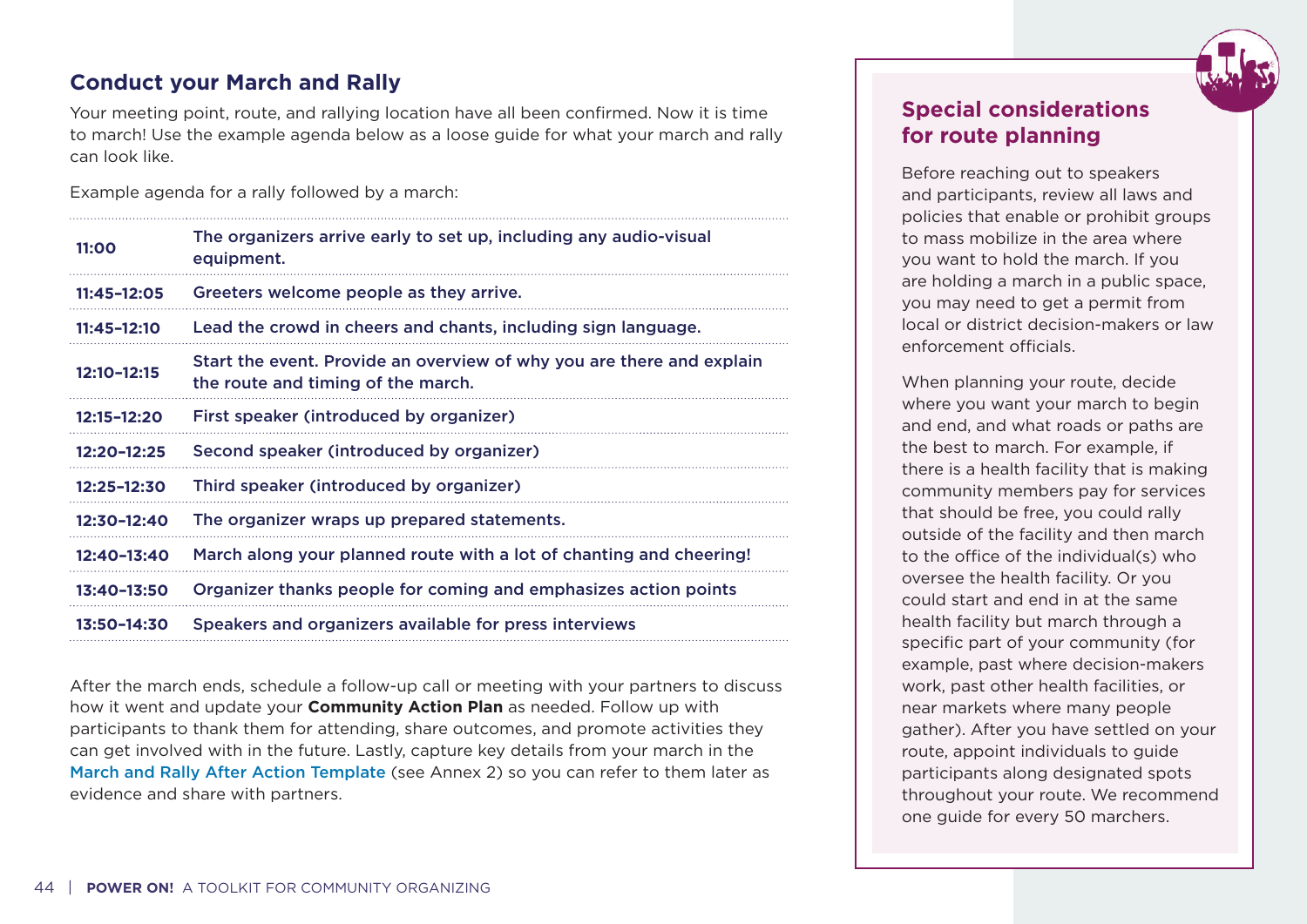## <span id="page-46-0"></span>ACTIVITY 6 **Community Journalism**

#### **What is Community Journalism?**

**Community Journalism** is when everyday people collect, analyze, and share news and personal stories about health and rights. Community journalists connect with mainstream media representatives to publish their stories on radio, TV, and print media to reach far and wide.

#### **Why is Community Journalism important?**

Community Journalism helps people's powerful stories be heard or seen by a wide audience to inspire change. This includes duty-bearers and decision-makers that you are trying to influence in your **Community Action Plan**. Community Journalism is also a way to increase community members' confidence in telling and sharing personal stories that may be emotional or hard to talk about.

Community Journalism is easier than ever given the development of various Internet platforms. New media technology, such as social media platforms and media-sharing websites, in addition to the increasing availability of cell phones, have made Community Journalism more accessible to people wherever they are in the world.

#### **How to become a Community Journalist**

There are three key steps to Community Journalism.

- **1.** Identify and gather a compelling and accurate story.
- 2. Create media relationships.
- **3.** Develop and publish your piece.

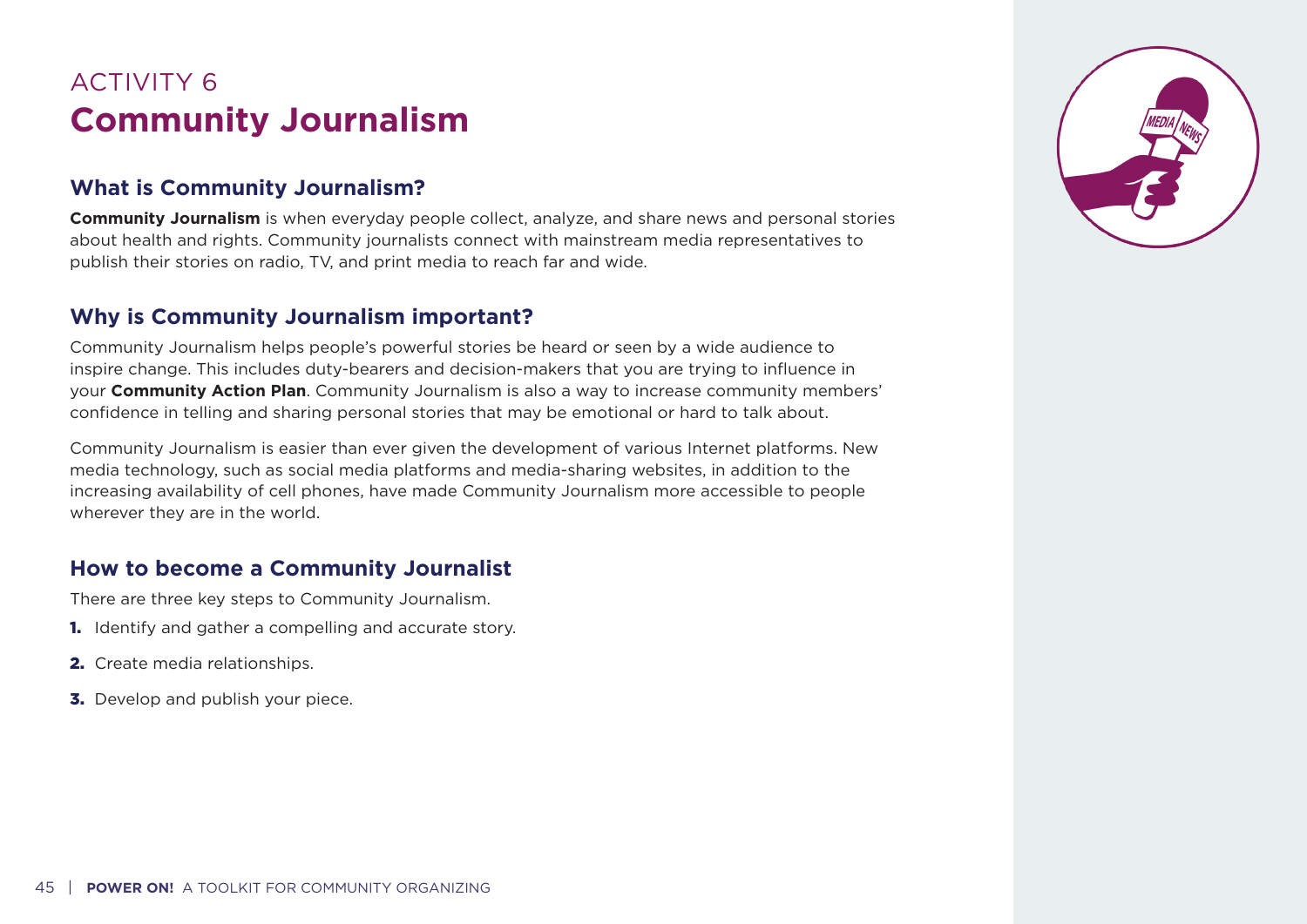#### **Identify and gather a compelling story**

First, review the priority issues and solutions in your **Community Action Plan**. You want to identify what kind of story will put a "human face" on the most urgent health problems defined by your community. For example, if your priority issue is long wait times at health facilities, you may want to highlight a grave consequence due to long wait times, such as that of a woman forced to give birth on the floor and unattended.

Identify someone whose story can be told. You may already have someone in mind, or you may need to ask community members to come forward. Whoever's story you highlight, make sure individuals understand how it will be used and are comfortable telling their story.

Determine how you will capture the story.

- One typical way is to conduct a brief interview. This can be done face to face or virtually. If done in person, consider conducting your interview during one of your other community organizing activities, such as a **Community Hearing**, **March**, or facility assessment for the **Community Scorecard**. Brief the person being interviewed on the topic you are focusing on and ensure they are comfortable. Obtain their consent to record the conversation and for their story to be published by you and/or a media house, explaining the many ways their story could be used. Do not publish content that the person told you off the record without getting their permission in advance.
- Another way to collect a story is to ask a person to submit their story in writing, along with any relevant photos or videos that bring the issue to life. Make it clear that you may edit the piece, as needed, to make it more suitable for publication. If you do edit their story, make sure that they approve any changes you made.

#### **Create media relationships**

Strong media relations can help you grow visibility and awareness of your priority issues among different target audiences. Media relations do not happen overnight, however. It takes time. But building relationships with media can have a lot of impact. In a media house, you will need to identify the key individuals who are relevant to your issue. In your case, this will likely be news editors, because they decide which stories are told and how, and health reporters, who are familiar with the issues you are advocating for.

After you have collected stories, your next step is to identify which journalists from print media houses, radio stations, or TV stations are relevant for your story based on its focus. How do you create these relationships?

• You can reach out to your local White Ribbon Alliance who can connect you with journalists, help you place your stories, or even share your content on White Ribbon Alliance channels.



#### **Tips for conducting an interview:**

Interviews can be intimidating for both interviewees and interviewers. You want to make sure that you treat the person being interviewed and their story with respect while also encouraging them to talk openly. Here are a few tips:

- Be conversant with the cultural issues in your community prior to the interview. For example, if your community is predominantly Muslim, allow women to speak or to be interviewed while wearing their Hijab.
- Thank the person for their time, make sure they understand how their interview will be used and get their consent to proceed.
- Ask questions that do not have a simple yes or no answer. Tell me about your experience…. Describe what the health facility looked like that day…. What do you most want people to know about…?
- Always end the interview by asking if there is anything else they want to add.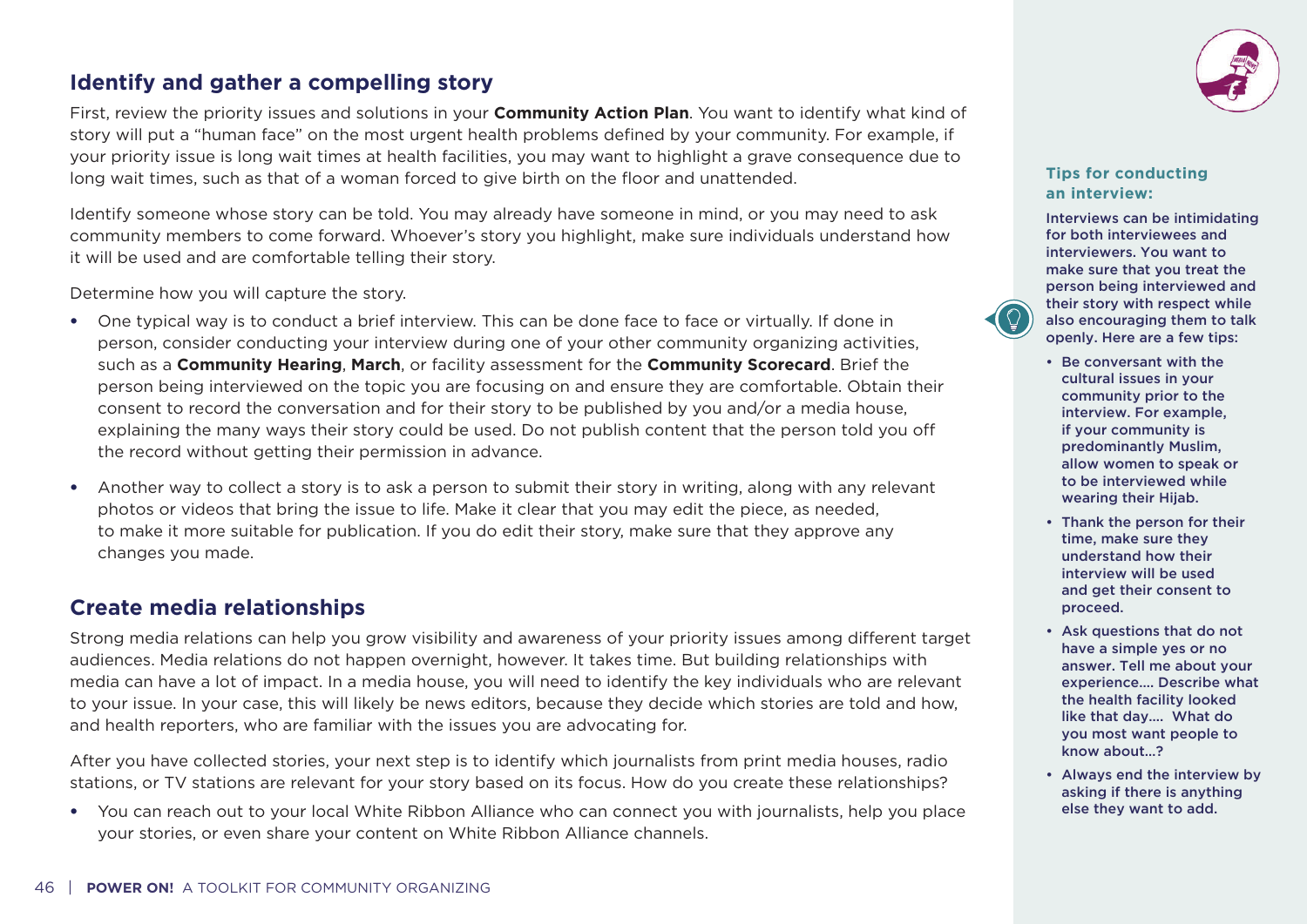- Your friends or colleagues who already have connections can introduce you.
- You can introduce yourself, what you do, and what support you would like from the media houses. This could mean visiting a media house office; reaching out to specific journalists through social media platforms, social media tagging, or direct messaging; inviting them to your events and introducing yourself and your community organizing efforts; or organizing a media roundtable to interact and engage with media to understand their way of working and how you can work with them.
- Ideally, you can call upon any media representatives who were invited to help develop your **Community Action Plan** or who participated in a **Community Hearing**.

As you build relationships with journalists from mainstream media, you will also likely need to identify and pitch which format will tell your story most effectively. For example, you may realize that a newspaper or online magazine will give you more space to share your story than a 30-second slot on television or radio. In this case, pitch for both, but prioritize print. You should always keep your target audience in mind. If stakeholders read more newspapers than listen to community radio, then pitch your story to print media houses. Most media outlets have pitch guidelines, so make sure you are familiar with any parameters they would like you to follow. Common formats are shown below.

| <b>Media outlet</b> | <b>Format of media piece</b> | Author/producer                                                        | <b>Description</b>                                                                                                                                                                                  |
|---------------------|------------------------------|------------------------------------------------------------------------|-----------------------------------------------------------------------------------------------------------------------------------------------------------------------------------------------------|
| <b>Print media</b>  | News article                 | Media house staff                                                      | A short piece covering the basics of a current event.                                                                                                                                               |
|                     | Feature article              | Media house staff                                                      | A longer and more in-depth piece than a regular news article. Covers one subject from<br>multiple angles.                                                                                           |
|                     | Editorial                    | Media house staff                                                      | An article offering the viewpoint of the media house on a current event.                                                                                                                            |
|                     | Op-ed (opinion piece)        | Member of the public.<br>usually a well-known or<br>influential person | An article expressing the opinion of members of the public on an issue or current event.<br>Op-eds are generally 800 words. Check with the print media house on word limits.                        |
|                     | Letter to the Editor         | Member of the public                                                   | A brief statement of opinion from a concerned community member on a current event.<br>Letters to the editor are generally around 150-200 words. Check with the print media<br>house on word limits. |
| <b>Radio and TV</b> | News segment                 | Radio or TV station staff                                              | A live or recorded program that covers a current event or human-interest topic.                                                                                                                     |
|                     | Interview                    | Radio or TV station staff                                              | A live or recorded conversation between the program host and the interviewee in which<br>the host gathers information, opinion, and emotion from the interviewee.                                   |
|                     | Call-in                      | Radio or TV station staff                                              | A segment where listeners or viewers are invited to call in and share their live comments<br>on a given topic.                                                                                      |

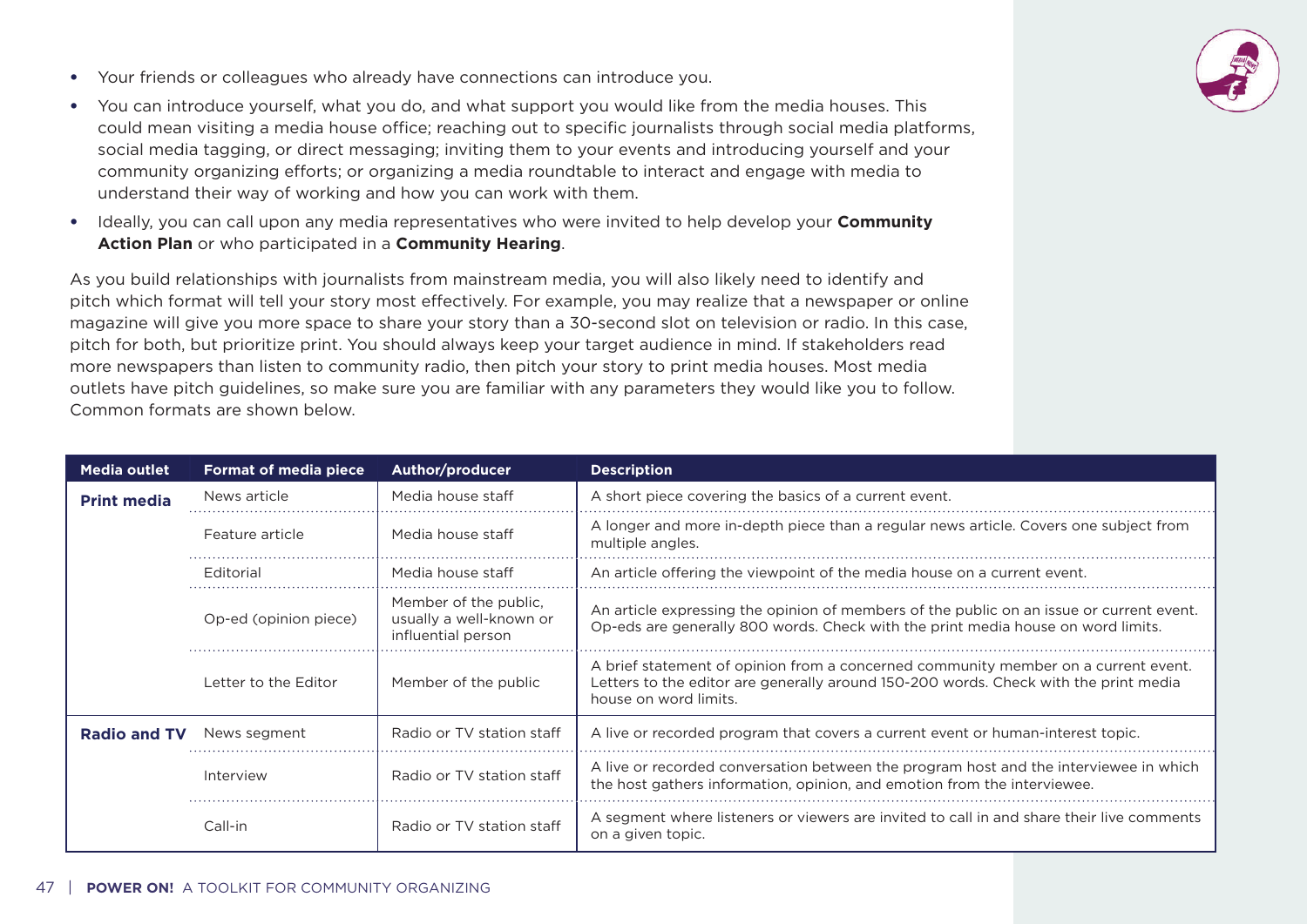Sometimes, journalists will be inspired by your story and will want to conduct their own reporting. If this is the case, great! Your written or audio recorded stories, pictures, or videos will simply be options to include with the story prepared by the journalist, such as a news article, feature story, or radio or TV news segment. Other times, journalists may want you to develop the piece yourself. For example, they may ask you to write an opinion piece or a letter to the editor. While this means more work for you, it gives you more control over the messages and the final product.

#### **Develop and publish your piece**

Once you know that the media outlet is interested, it is time to develop your story. If you are developing the piece yourself, be sure to follow any guidance given to you. For example, op-eds and letters to the editor usually have word limits and other editorial guidance. Pictures and videos may also have a file size limit and will need proper attributions.

As you work on the piece, make sure to connect the personal story with the larger issue that you are advocating for in your **Community Action Plan**. Let us return to the example referenced above about one woman's upsetting account of giving birth on the floor because of long wait times and nonattentiveness at a facility. Be sure to point out this is one instance of a much larger issue that happens to women across your district or sub-county when there are not enough trained and motivated health providers available. Revisit your **Community Action Plan** and clearly highlight your community's proposed solution to the problem. In this case, you would put forth your community's solution that more midwives are hired and placed in health centers throughout the district. As you finalize the story, it is good practice to share it back with the people who initially told you their stories to make sure that everything is presented correctly. Then, submit your final piece by the required deadline. For guidance on how to prepare a good opinion piece, see the **Basic Op-ed outline** below.

Congratulations, your piece was published! Share it with the storytellers, with your community members, and with the duty-bearers and decision-makers you are targeting in your **Community Action Plan**. Do not assume that your target decision-makers will automatically see your story. Bring it to their attention by sending it by email, text, social media, or even handing over a hard copy. Remember to thank again the people who shared their stories for their courage and contribution to your cause. Finally, fill out the [Community Journalism Tracking Form](#page-64-0) (see Annex 2) every time a piece is published.



**HELPFUL HINT:** 

Stories do not always have to focus on a problem. They can and should capture advocacy wins or solutions that worked for your community. Describe what the solution is, why it works, and how others can implement it or learn from it.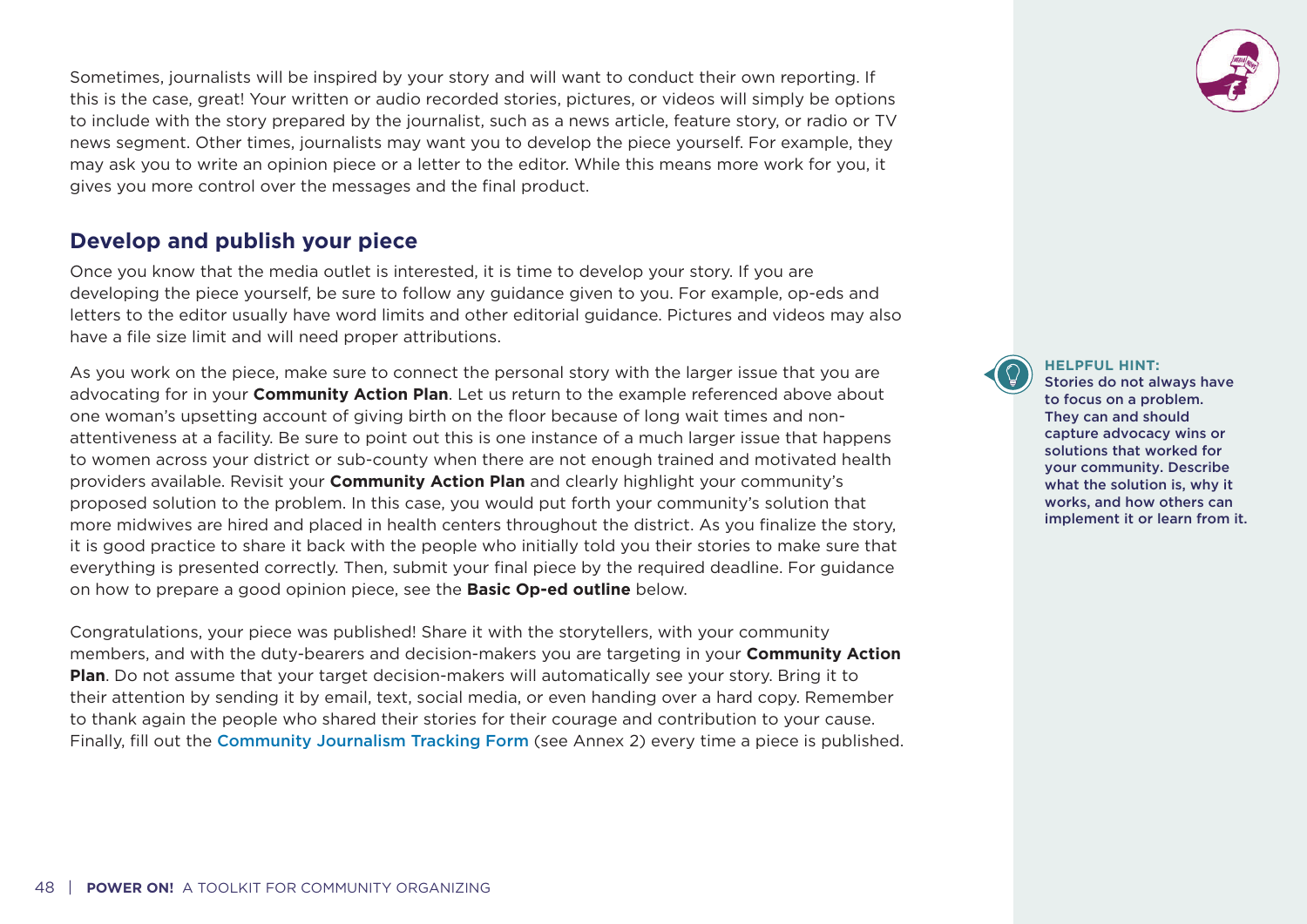#### **Basic Op-ed outline**

The best way to structure an op-ed is to first write an outline. Review your interview notes, pictures, or video clips. Then write down ideas for the following sections. Remember, this is just a foundation upon which to write your opinion piece.

- 1. **Lead sentence:** Get your reader's attention right away by starting off with a powerful, emotional sentence.
- 2. Introductory paragraph: Provide a brief background on the problem and the proposed solution and/or the advocacy win that arose from your community organizing.

#### 3. **Two to four main body paragraphs:**

- **a.** Go into further detail about the problem. In addition to verifiable facts and figures, highlight evidence of the problem using quotations or excerpts from your interviews. For each problem raised, offer a solution or way forward. Again, use quotations or excerpts from your interviews when describing the solution and why it matters to the community. -OR-
- **b.** Go into further detail about the advocacy win, why your solution works, and the community organizing effort behind it. Use quotations or excerpts from your interviews about what this advocacy win means for individuals and the community at large.
- 4. **Conclusion:** End with a call to action. Clearly state what you hope duty-bearers, decision-makers, and/or the community will do to carry forward your proposed solution.
- 5. **Optional:** Hyperlinks and audio-visual materials. Include or attach any relevant website links for more information, and any supporting photographs, video, or audio footage.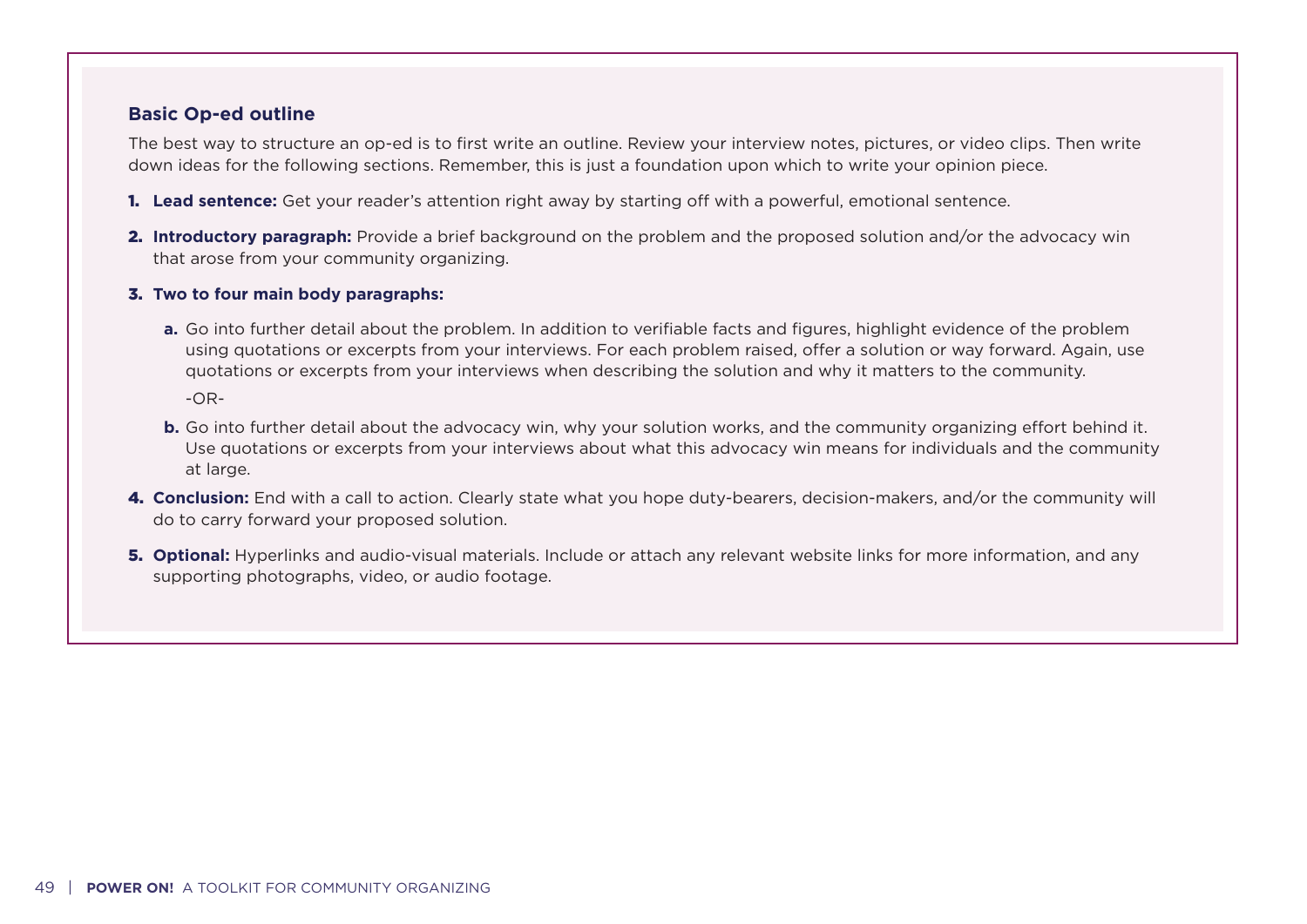## **CONCLUSION**

The above list of activities is just the beginning! There is a great deal of room for creativity and innovation in community-organizing tactics that will make change. You know your community and the targets to influence best. Please share and celebrate your activities and your wins widely as you...

Power On!

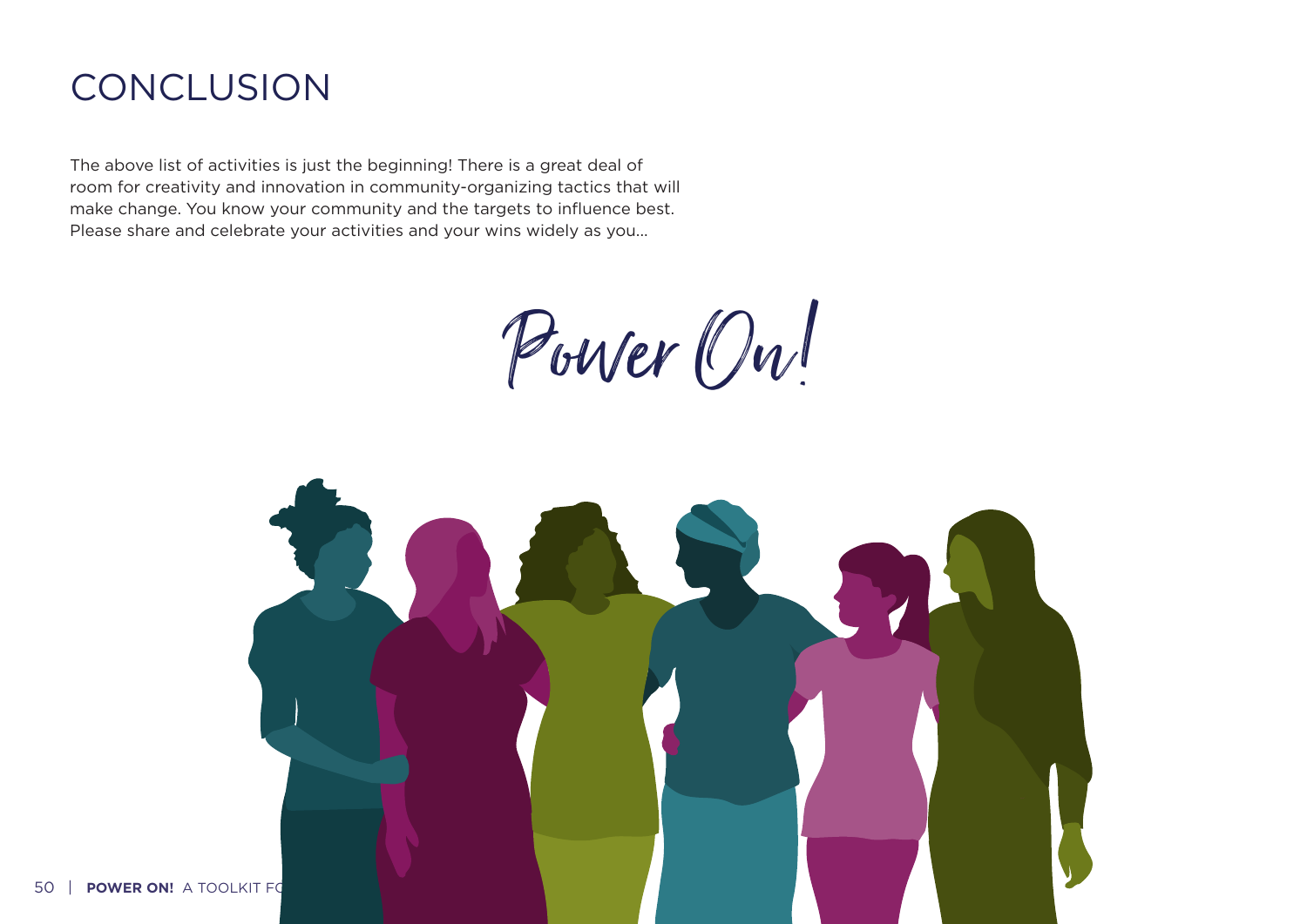## <span id="page-52-0"></span>**Annexes**

|--|--|--|

## **ANNEX 2 Community Organizing Templates and Tools**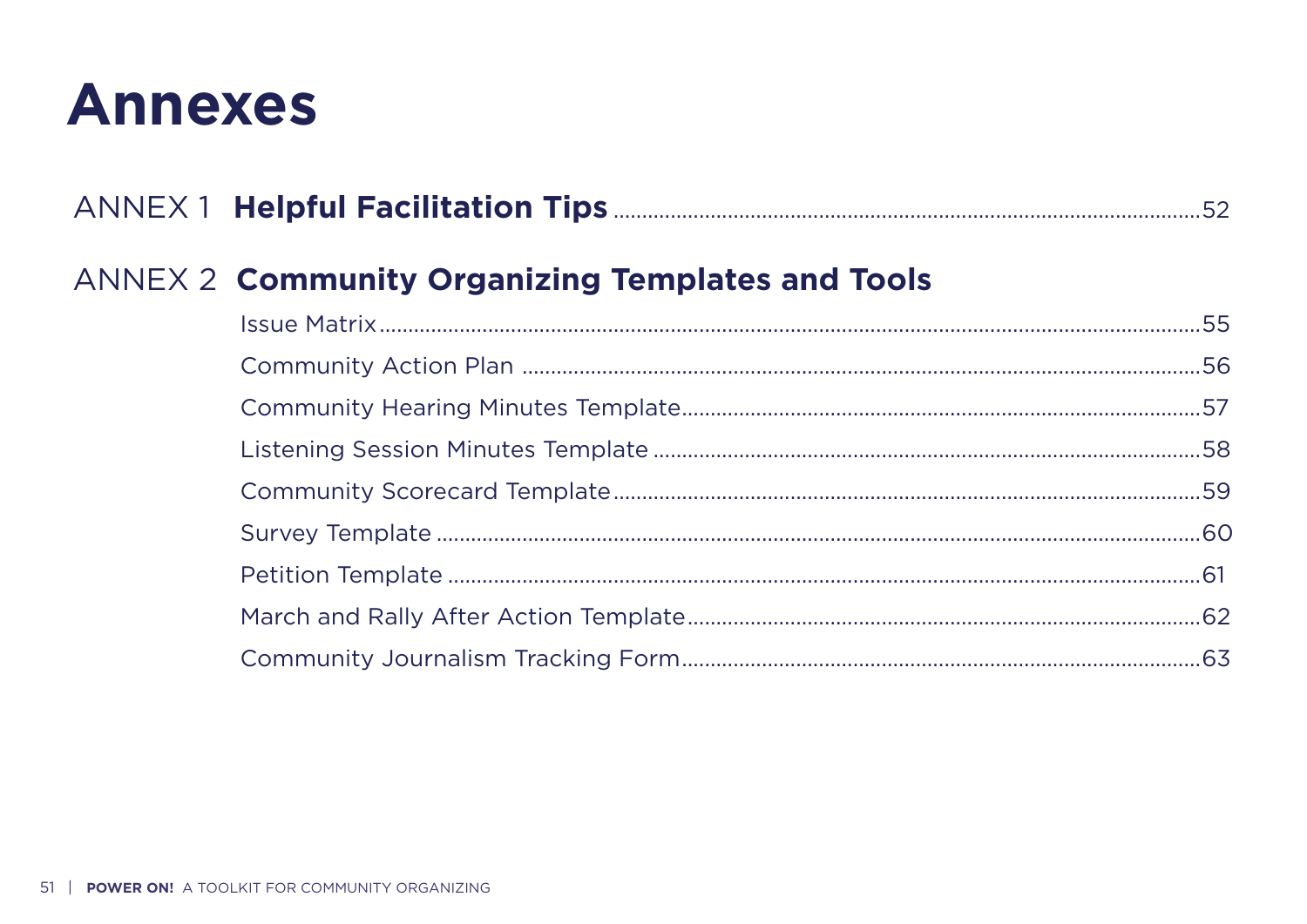## <span id="page-53-0"></span>**Helpful Facilitation Tips**

You are here because you want to brush up on facilitation. That is great! Good events and meetings almost always use effective facilitators and techniques. The activities included in this toolkit where facilitation will be especially important include **Community Action Planning** meetings, **Community Hearings**, **Community Scorecards**, and **Listening Sessions**. We've identified three areas to help make your facilitation shine.

These include:

- Finding an effective facilitator.
- Using different strategies to ensure everyone's voice is heard.
- Understanding how to facilitate group decision-making.

### **Effective facilitators**

Strong facilitation starts with the person facilitating. That might be you or it might be someone from your community. Remember, effective facilitators come from all walks of life. The best facilitator is not always the highest-ranking individual, the oldest community member, or the person with the most schooling.

When choosing a facilitator, look for someone who:

- Is comfortable in front of a group.
- Is organized and prepared.
- Is friendly and upbeat.
- Is open to hearing many perspectives.
- Encourages critical thinking.
- Supports people to come to their own conclusions.
- Requests and uses feedback.

A facilitator has three main areas of responsibility when guiding a meeting, event, or activity:

- 1. **Ensure objectives are met.** Perhaps the most important job for any facilitator is to make sure that objectives are met and tasks are completed. The facilitator should be familiar with the agenda, timetable, and expected outcomes and work to stick to them. At the same time, the facilitator needs to be flexible with the schedule. For example, the facilitator must feel confident making real-time adjustments to let important conversations continue if they are driving the group forward or cut them off if they are taking you off track.
- 2. **Manage group dynamics.** Another key responsibility for the facilitator is to create opportunities for every voice to be recognized and heard. This is so important that we have included a separate section below. Additionally, the facilitator must actively manage broader group dynamics. This includes having a plan for when difficulties arise. Before the event, it helps to understand the dynamics among individuals, whether good or challenging, and try to work with them. Should difficult behaviors come up, the facilitator's goal is to reduce or stop disruptive behavior without hurting participants' self-esteem and ability to contribute. One way to do that is to talk to people in private about their behavior and its impact.
- 3. **Communicate effectively.** The facilitator must communicate clearly, both verbally and non-verbally. Effective verbal communication includes providing clear instructions, knowing when to use open or yes/no questions, and using summarizing and paraphrasing to reflect to people that they are being heard. Effective non-verbal communication includes maintaining eye contact with those who are speaking (if culturally appropriate), using professional body language, and being enthusiastic and engaging for the entire event.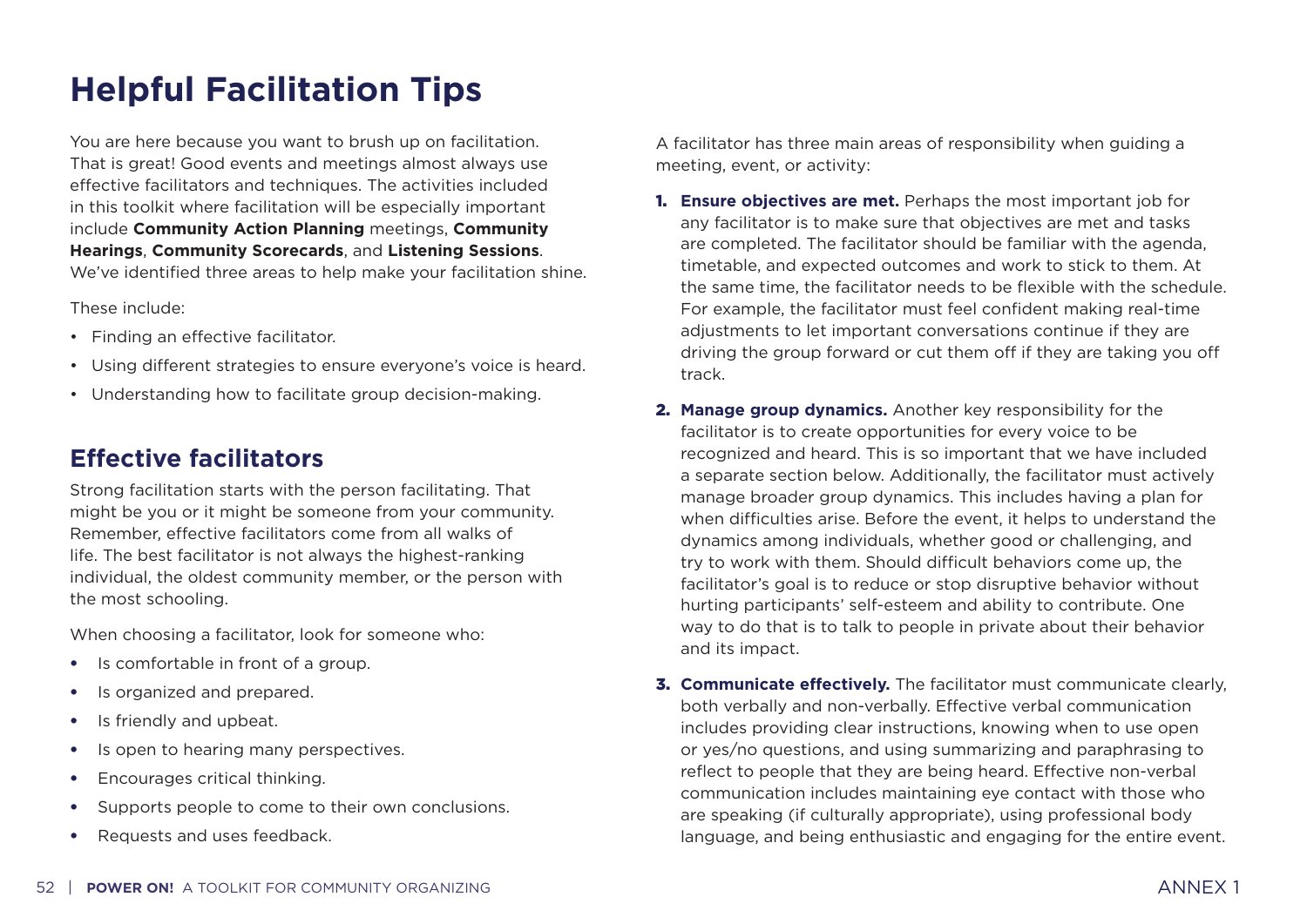#### **Strategies to ensure everyone's voice is heard**

Every person comes with different identities, experiences, abilities, and styles for learning and communication. And every person's opinion and voice matters equally. It is the facilitator's job to create a welcoming environment and identify concrete ways for all individuals to participate in a way that feels comfortable. We have several tips to help.

**Create a safe space for conversation.** A safe space is an environment where all people feel free to share their hopes and struggles, ask questions, explore ideas, and challenge assumptions without being judged. It can be helpful to have a set of guidelines to foster a safe space to which everyone agrees. Guidelines may include:

- Everyone is respected, and no one is judged.
- Everyone has equal worth, and all perspectives are equally valid.
- Experiences, stories, or feelings that are shared in a safe space are not repeated to people outside of the safe space.
- No topic is off limits.

#### **Use different types of facilitation techniques to help get everyone involved in collective thinking, conversation, and**

**activity.** This is particularly important for participatory gatherings like **Community Action Planning** meetings, **Community Hearings**, and **Listening Sessions**. People have different personalities and learning styles. Some will respond well to certain facilitation techniques and others will not. And that is normal! Therefore, it is important to include a mix. Recommended techniques include:

- Brainstorming exercises.
- Facilitated discussions in large plenary and small groups.
- Using flip charts or poster paper.
- Using PowerPoint slides (if feasible).
- Role plays or community theater.
- Small group collaboration on handouts/worksheets.

**Try different approaches when you need to solicit an opinion from every person.** Some people are naturally chatty and others are reserved. Some may not feel comfortable putting themselves out first or before others, which may be especially true for women and girls who are socialized to be deferential. Here are a few strategies to create opportunities for everyone to provide input:

- Have each person write down or draw an idea on a small piece of paper. Collect everyone's response and have a volunteer read them all out loud.
- Ask participants to pair up with the person beside them to share a story, discuss a question, or offer an opinion.
- Break into small groups of 6-8 individuals for a focused discussion. Have one person volunteer to take notes and another volunteer to report back major highlights to the full group.
- If having a discussion in full plenary, consider asking a rapidfire question with a one-word answer. For example, the facilitator might go around the room and ask each person "What is one word to describe how you feel about this proposed solution?"

**Adapt facilitation techniques as needed for participants who are differently abled.** Facilitators should do their best to be mindful of people with disabilities and proactively identify ways to enhance their participation. Ideally, the facilitator should get a sense ahead of a meeting or event what accommodations will be needed. It is also a great idea to partner with a disability justice organization or individual leader to advise on physical set up of the event and necessary adaptions of facilitation strategies and tactics.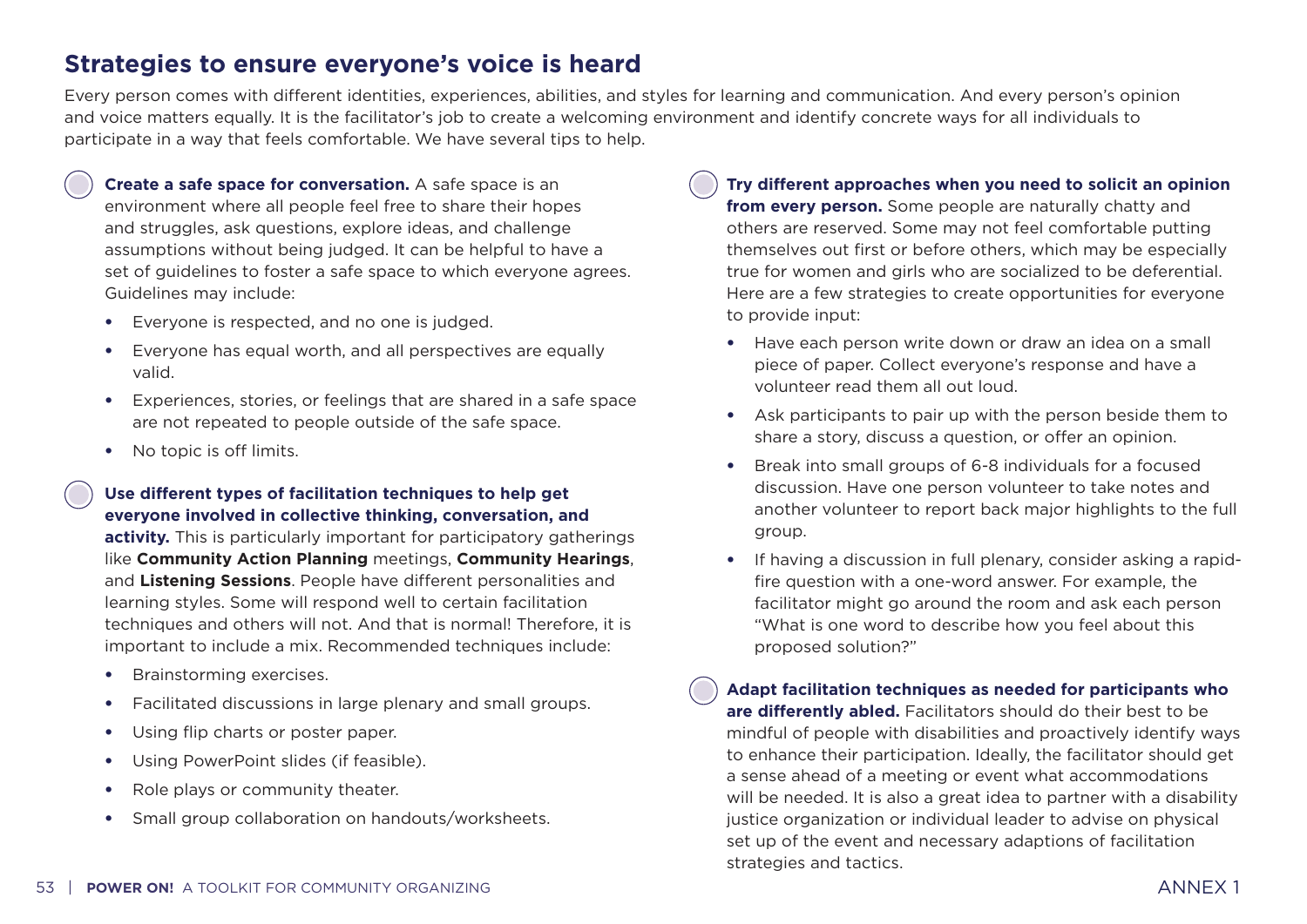#### **Facilitating group decision-making processes**

During community action planning, community members will need to make joint decisions to prioritize problems, solutions, and advocacy activities. Collective decisions also need to be made during implementation of some advocacy activities, such as facility assessments, where scoring teams must arrive at a single "score" for a facility.

There are several ways to handle group decision-making. The one that works best will depend on how many people are making a decision, the dynamics among the decision-makers, and how much time is available for decision-making.

**Consensus.** This form of decision-making tries to combine input from all people into a single idea or solution that is acceptable to all. Consensus is achieved when everyone either fully supports the decision or accepts the decision, even with concerns, because the decision reflects the wisdom and best interests of the group. Consensus is often important when a community comes together to identify priority challenges and solutions.

**Voting.** Voting is a quick and efficient way to make group decisions. Decide up front how results will be determined. Most often, results are based on a simple majority vote (at least half of votes) or supermajority vote (at least two-thirds of votes). Some people may prefer to express their preferences more privately. One way to do that is by handing out colored dot stickers/pieces of paper and asking people to put a colored dot sticker/piece of paper next to the ideas they are voting on that are written on a large piece of paper or wall.

**Decisions by committee or working group.** Sometimes, it may make sense to assign decision-making to a smaller group of individuals who can arrive at a decision on their own time. For example, when developing a **Community Action Plan**, consider having a small task team working on the plan to make decisions about which activities will be included.

For information on more detailed facilitation techniques, contact [info@whiteribbonalliance.org](mailto:info%40whiteribbonalliance.org?subject=).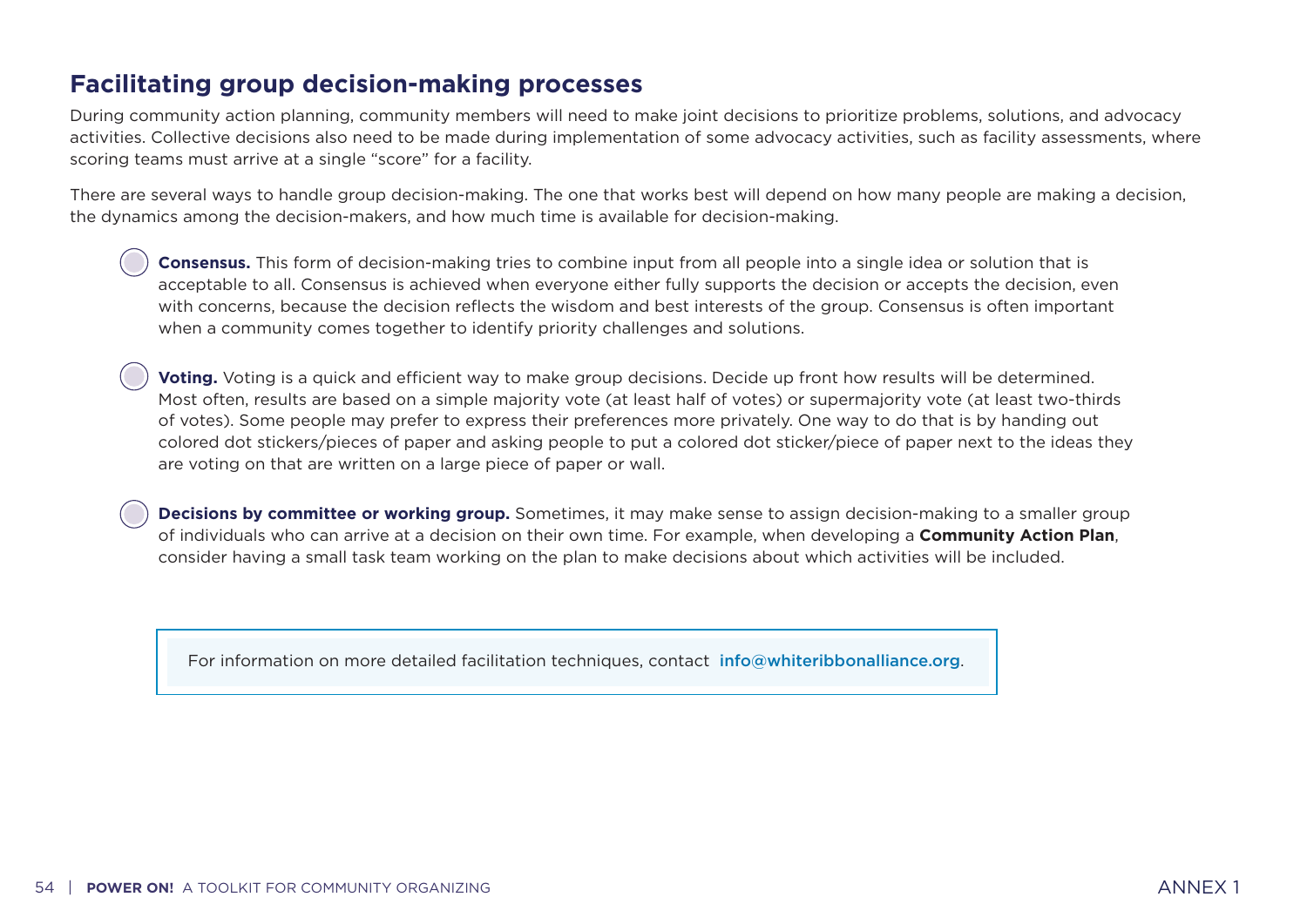### <span id="page-56-0"></span>**Issue Matrix**

| A. Health/social services guarantees and rights | <b>B. Specific gap or challenge</b> | C. Priority issue |
|-------------------------------------------------|-------------------------------------|-------------------|
|                                                 |                                     |                   |
|                                                 |                                     |                   |
|                                                 |                                     |                   |
|                                                 |                                     |                   |
|                                                 |                                     |                   |
|                                                 |                                     |                   |
|                                                 |                                     |                   |
|                                                 |                                     |                   |
|                                                 |                                     |                   |
|                                                 |                                     |                   |
|                                                 |                                     |                   |
|                                                 |                                     |                   |
|                                                 |                                     |                   |
|                                                 |                                     |                   |
|                                                 |                                     |                   |
|                                                 |                                     |                   |
|                                                 |                                     |                   |
|                                                 |                                     |                   |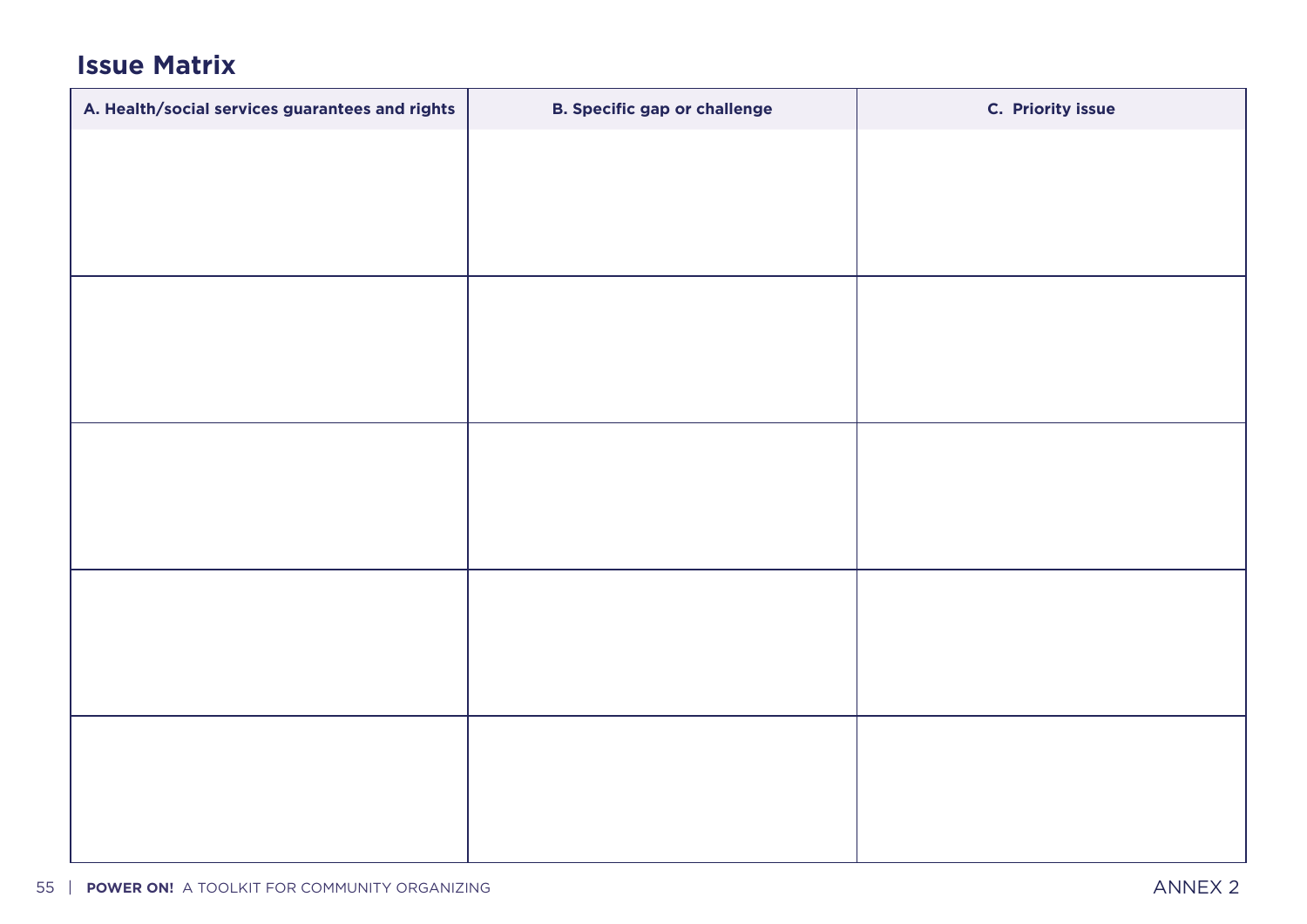## <span id="page-57-0"></span>**Community Action Plan**

| 1. Issue (problem) |                       |                              |                       |                    |                     |                  |
|--------------------|-----------------------|------------------------------|-----------------------|--------------------|---------------------|------------------|
| 2. Solution        |                       |                              |                       |                    |                     |                  |
| A. Activity        | <b>B. Action Step</b> | C. Target<br>(person/people) | <b>D. Responsible</b> | <b>E. Timeline</b> | <b>F. Resources</b> | <b>G. Status</b> |
|                    |                       |                              |                       |                    |                     |                  |
|                    |                       |                              |                       |                    |                     |                  |
|                    |                       |                              |                       |                    |                     |                  |
|                    |                       |                              |                       |                    |                     |                  |
|                    |                       |                              |                       |                    |                     |                  |
|                    |                       |                              |                       |                    |                     |                  |
|                    |                       |                              |                       |                    |                     |                  |
|                    |                       |                              |                       |                    |                     |                  |
|                    |                       |                              |                       |                    |                     |                  |
|                    |                       |                              |                       |                    |                     |                  |
|                    |                       |                              |                       |                    |                     |                  |
|                    |                       |                              |                       |                    |                     |                  |
|                    |                       |                              |                       |                    |                     |                  |
|                    |                       |                              |                       |                    |                     |                  |
|                    |                       |                              |                       |                    |                     |                  |
|                    |                       |                              |                       |                    |                     |                  |
|                    |                       |                              |                       |                    |                     |                  |
|                    |                       |                              |                       |                    |                     |                  |
|                    |                       |                              |                       |                    |                     |                  |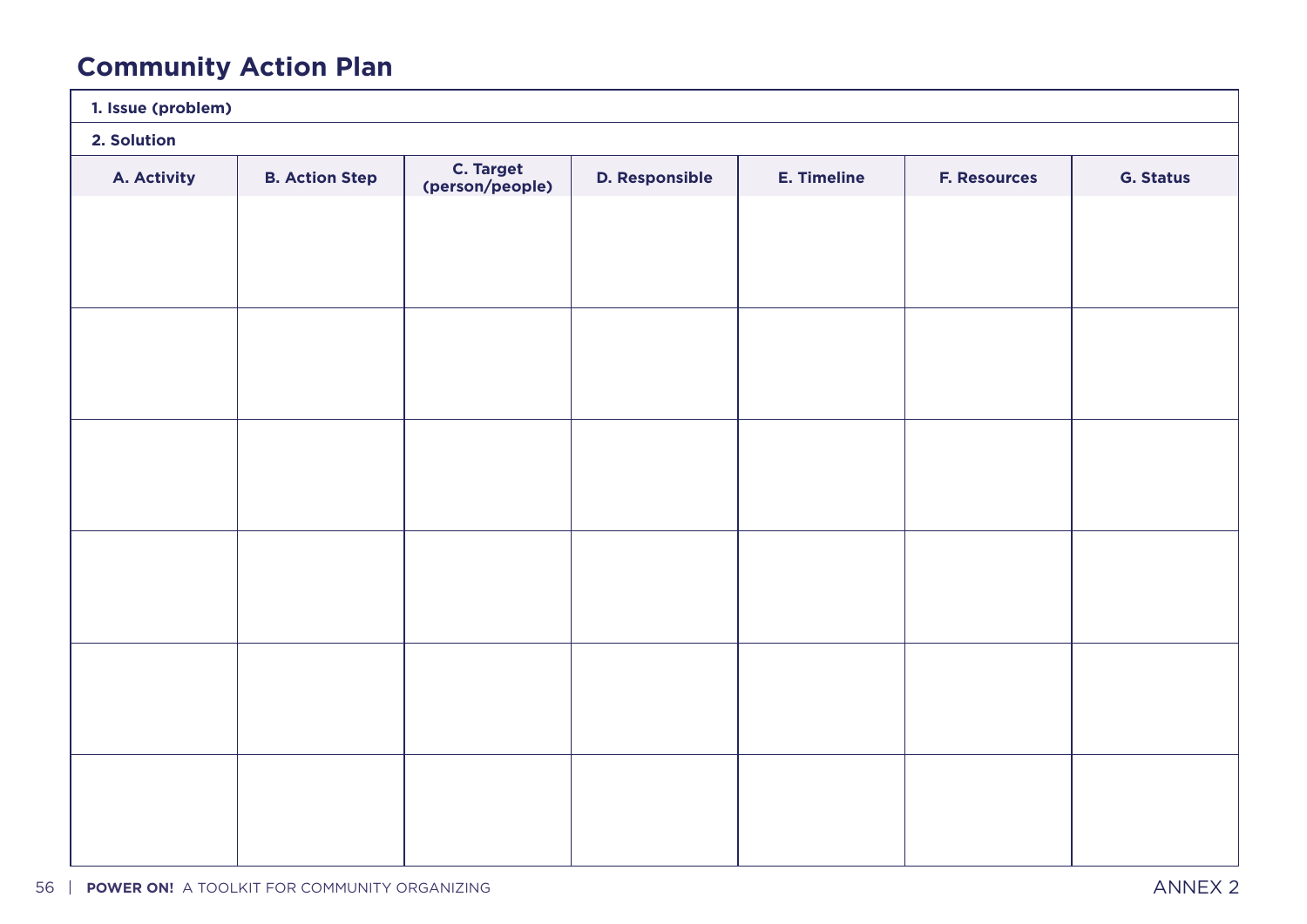### <span id="page-58-0"></span>**Community Hearing Minutes**

| <b>Basic Details</b>        |                                 |
|-----------------------------|---------------------------------|
| <b>Hearing date:</b>        | Hearing topic (advocacy issue): |
| Hearing time:               |                                 |
| <b>Hearing location:</b>    | Key organizing partners:        |
| <b>Number of attendees:</b> |                                 |

**Big wins** (Note if a target duty bearer or decision-maker made a commitment or if a big action was taken, like handing over a petition.)

| Commitment made or action taken: | Commitment made or action taken: |
|----------------------------------|----------------------------------|
| By whom:                         | By Whom:                         |
| Commitment made or action taken: | Commitment made or action taken: |
| By whom:                         | By whom:                         |

| <b>Media and champions:</b>                                                                 |                                                                                                                                                 |
|---------------------------------------------------------------------------------------------|-------------------------------------------------------------------------------------------------------------------------------------------------|
| Media outlets present:                                                                      | Social media hashtag used (if any):                                                                                                             |
| Community journalists who took photos/videos (to follow<br>up with them later for footage): | New champions for your cause (did anyone new attend<br>your Hearing who can help you reach your goals in your<br><b>Community Action Plan?)</b> |

| <b>Next steps</b> |  |
|-------------------|--|
| . .               |  |
| 2.                |  |
| 3.                |  |

#### **Basic Details Community evidence, quotes, and memorable moments**

(Include compelling stories, evidence, and quotes that speak to your advocacy issue. Note what was said and who said it.)

•

•

•

•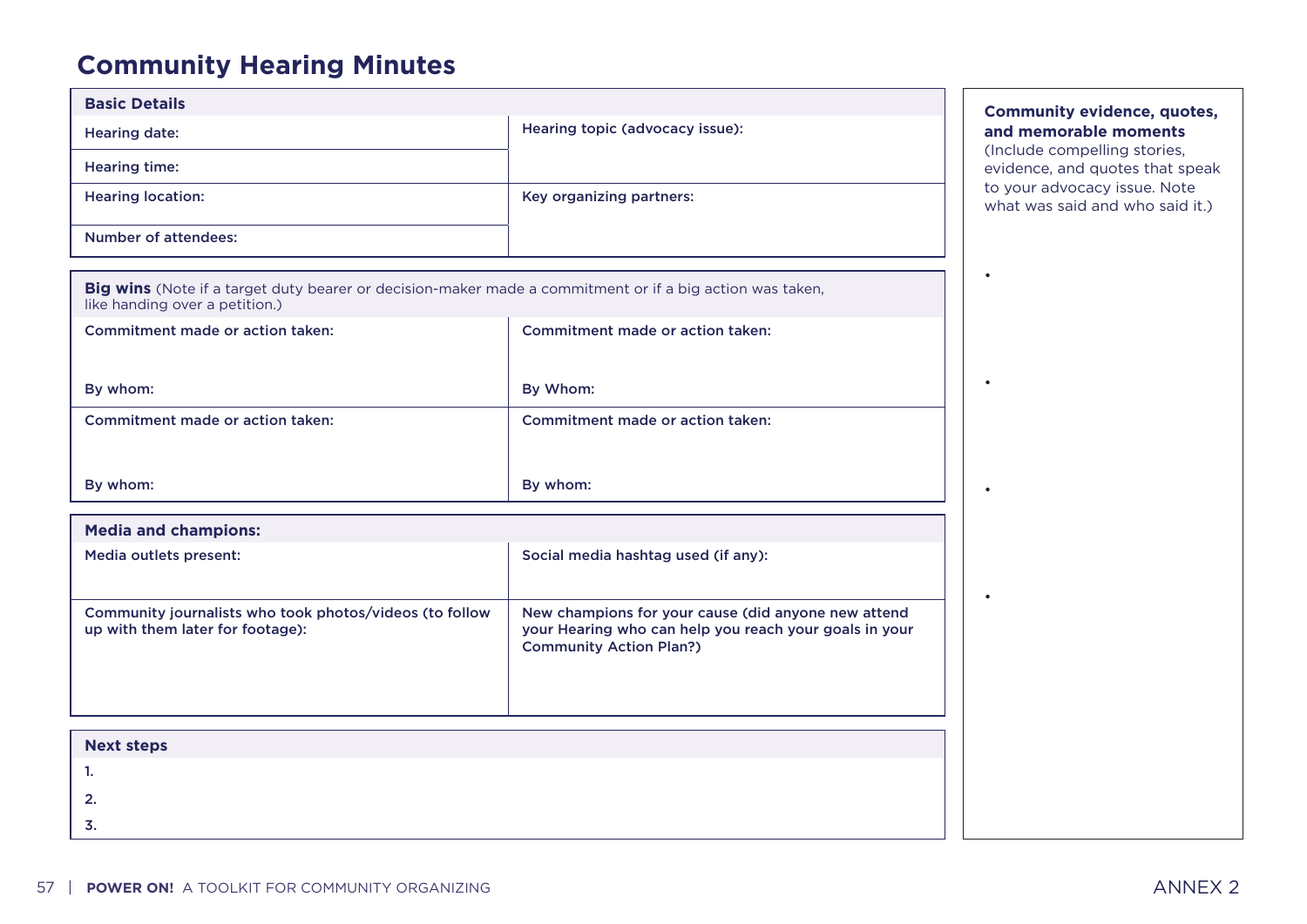## <span id="page-59-0"></span>**Listening Session Minutes Template**

| <b>Women's demands</b> | <b>Women's solutions</b> | Decision-makers and other key<br>stakeholders' responses/ commitments |
|------------------------|--------------------------|-----------------------------------------------------------------------|
|                        |                          |                                                                       |
|                        |                          |                                                                       |
|                        |                          |                                                                       |
|                        |                          |                                                                       |
|                        |                          |                                                                       |
|                        |                          |                                                                       |
|                        |                          |                                                                       |
|                        |                          |                                                                       |
|                        |                          |                                                                       |
|                        |                          |                                                                       |
|                        |                          |                                                                       |
|                        |                          |                                                                       |
|                        |                          |                                                                       |
|                        |                          |                                                                       |
|                        |                          |                                                                       |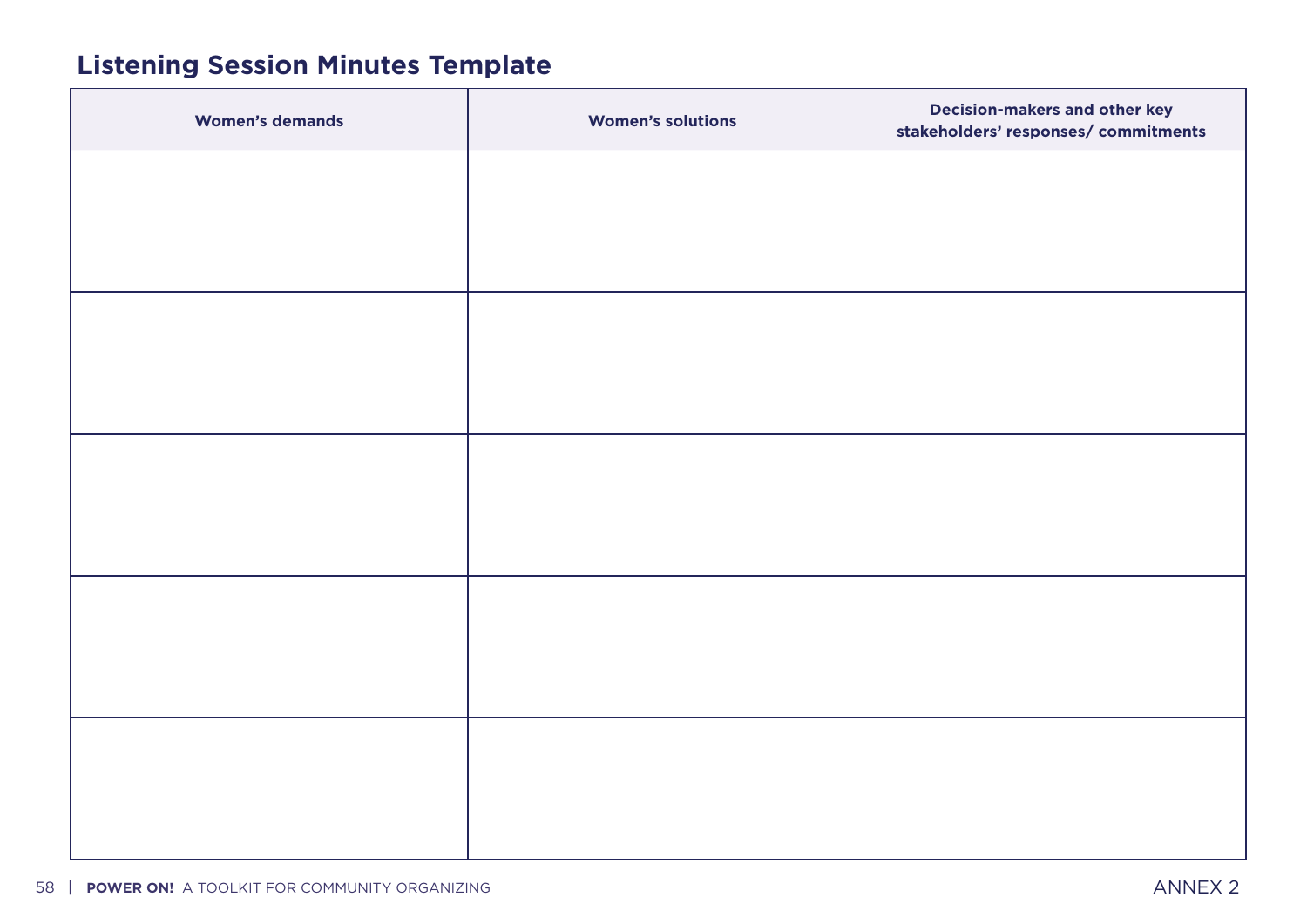## <span id="page-60-0"></span>**Community Scorecard Template**

| <b>Date of assessment:</b>            |                            |                                                                                  |                                      | E. Score                                    |  |
|---------------------------------------|----------------------------|----------------------------------------------------------------------------------|--------------------------------------|---------------------------------------------|--|
| <b>Facility:</b>                      |                            |                                                                                  |                                      |                                             |  |
| Name of person conducting assessment: |                            |                                                                                  |                                      |                                             |  |
| A. Issue being scored                 | <b>B. Questions to ask</b> | <b>C. Names and roles of</b><br>persons being interviewed<br>and their responses | <b>D. Responses and observations</b> | $3 = okay$<br>$4 = good$<br>$5 = very good$ |  |
|                                       |                            |                                                                                  |                                      |                                             |  |
|                                       |                            |                                                                                  |                                      |                                             |  |
|                                       |                            |                                                                                  |                                      |                                             |  |
|                                       |                            |                                                                                  |                                      |                                             |  |
|                                       |                            |                                                                                  |                                      |                                             |  |
|                                       |                            |                                                                                  |                                      |                                             |  |
|                                       |                            |                                                                                  |                                      |                                             |  |
|                                       |                            |                                                                                  |                                      |                                             |  |
|                                       |                            |                                                                                  |                                      |                                             |  |
|                                       |                            |                                                                                  |                                      |                                             |  |
|                                       |                            |                                                                                  |                                      |                                             |  |
|                                       |                            |                                                                                  |                                      |                                             |  |
|                                       |                            |                                                                                  |                                      |                                             |  |
|                                       |                            |                                                                                  |                                      |                                             |  |
|                                       |                            |                                                                                  |                                      |                                             |  |
|                                       |                            |                                                                                  |                                      |                                             |  |
|                                       |                            |                                                                                  |                                      |                                             |  |
|                                       |                            |                                                                                  |                                      |                                             |  |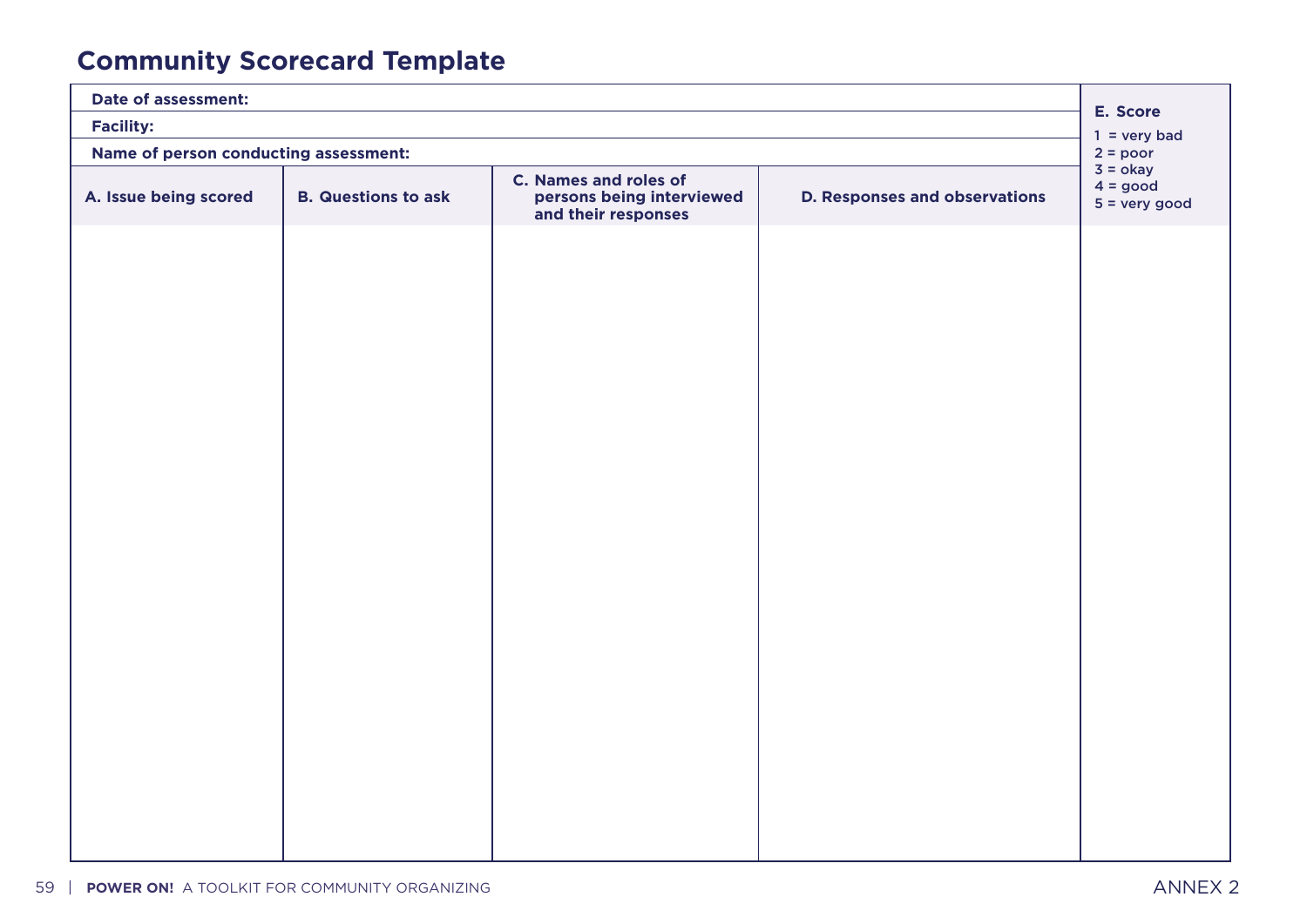## <span id="page-61-0"></span>**Survey Template**

| <b>Name of survey:</b>  |                 |                                                    |  |  |  |  |
|-------------------------|-----------------|----------------------------------------------------|--|--|--|--|
| <b>Surname:</b>         | Sub-country:    | Age:                                               |  |  |  |  |
| <b>Given name:</b>      | <b>Country:</b> | Consent to participate obtained (tick off): $\Box$ |  |  |  |  |
| <b>Survey question:</b> |                 |                                                    |  |  |  |  |
|                         |                 |                                                    |  |  |  |  |
| <b>Answer:</b>          |                 |                                                    |  |  |  |  |
|                         |                 |                                                    |  |  |  |  |
|                         |                 |                                                    |  |  |  |  |
|                         |                 |                                                    |  |  |  |  |
|                         |                 |                                                    |  |  |  |  |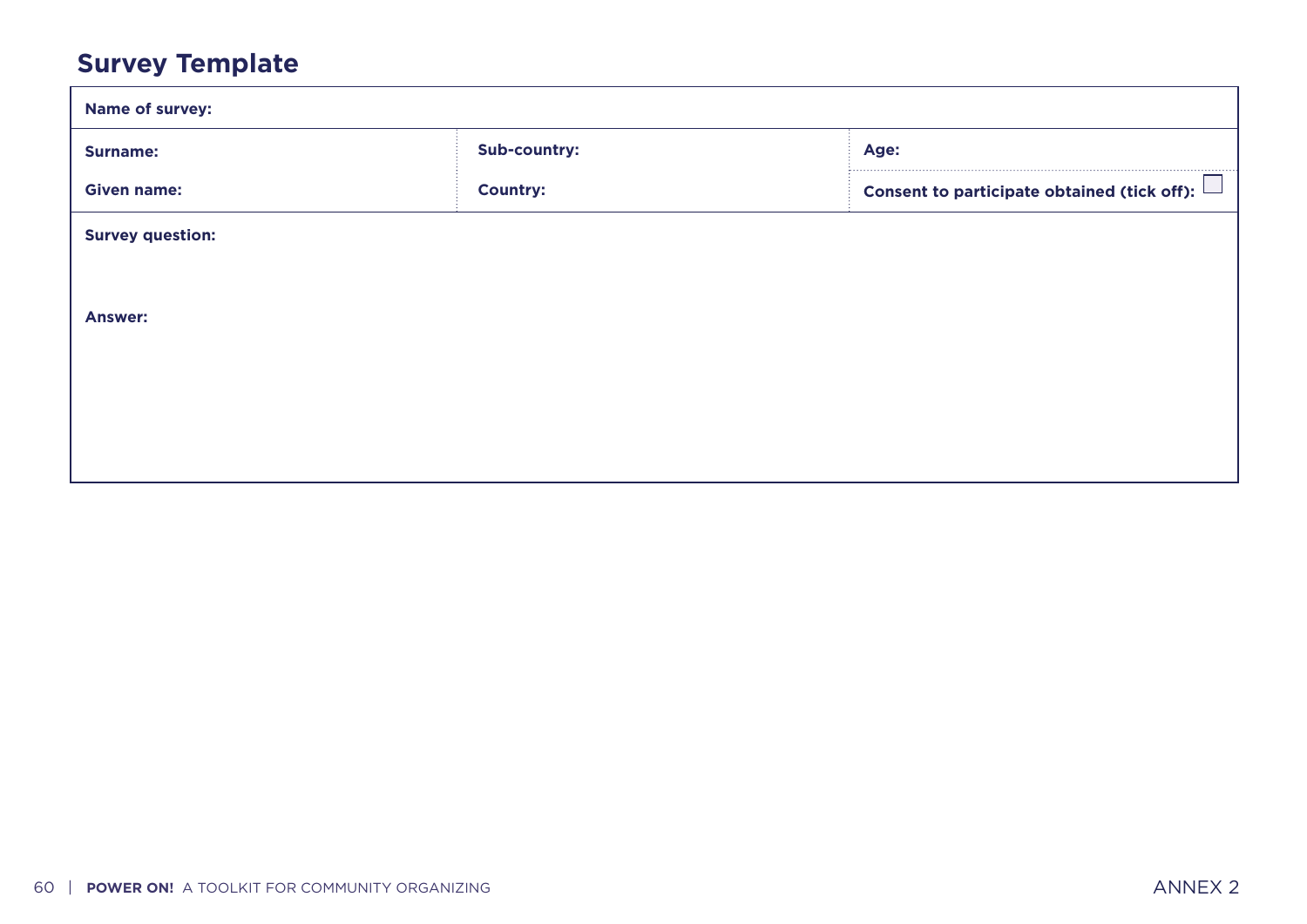## <span id="page-62-0"></span>**Petition Template**

| <b>Petition name</b>                       |                  |                                               |     |                |             |
|--------------------------------------------|------------------|-----------------------------------------------|-----|----------------|-------------|
| <b>Petition summary<br/>and background</b> |                  |                                               |     |                |             |
| <b>Action petitioned for</b>               |                  |                                               |     |                |             |
| <b>Printed Name</b>                        | <b>Signature</b> | <b>Address</b><br>(can be district or county) | Age | <b>Comment</b> | <b>Date</b> |
|                                            |                  |                                               |     |                |             |
|                                            |                  |                                               |     |                |             |
|                                            |                  |                                               |     |                |             |
|                                            |                  |                                               |     |                |             |
|                                            |                  |                                               |     |                |             |
|                                            |                  |                                               |     |                |             |
|                                            |                  |                                               |     |                |             |
|                                            |                  |                                               |     |                |             |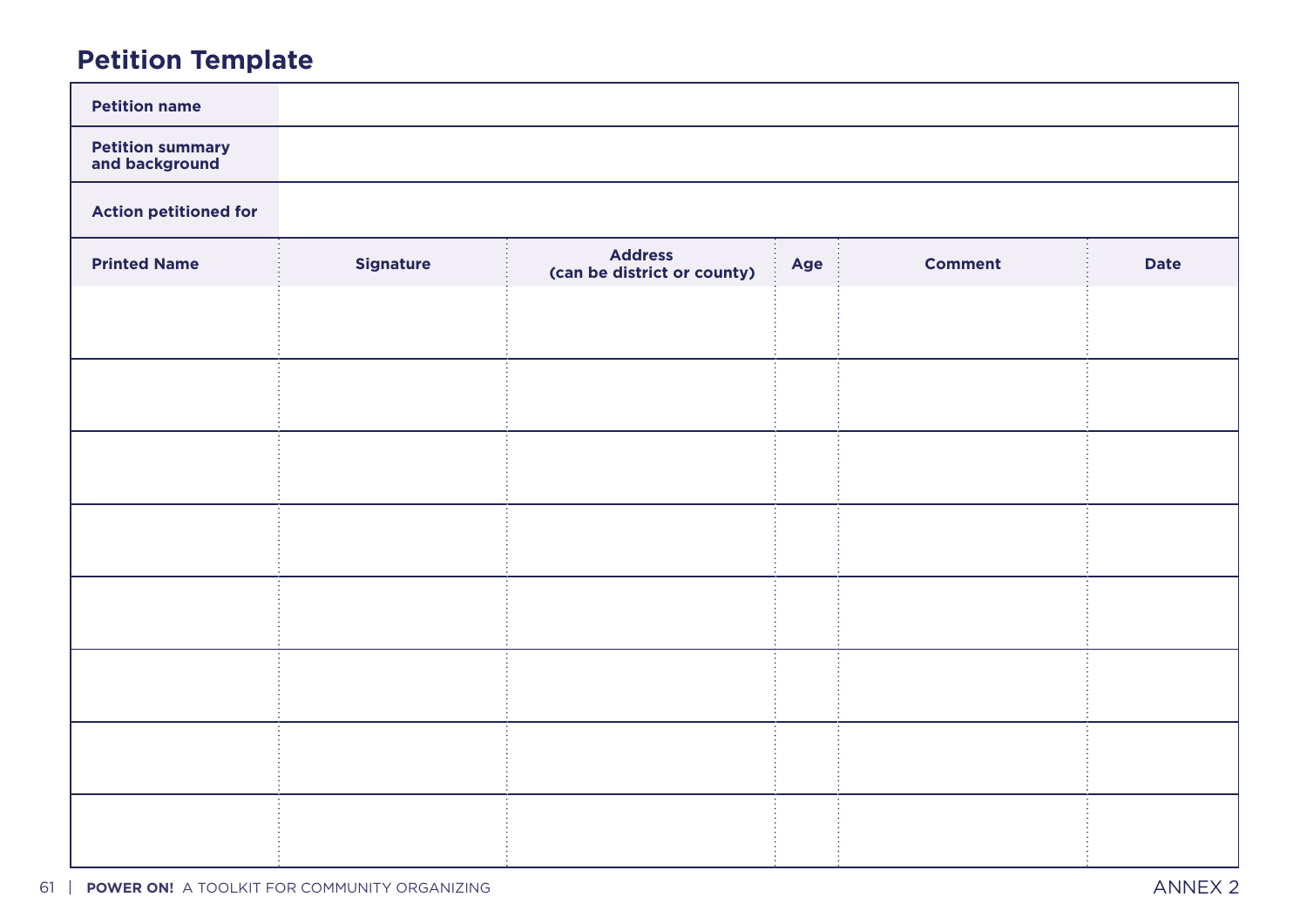### <span id="page-63-0"></span>**March and Rally After Action Template**

| <b>Basic Details</b>   |                                     |
|------------------------|-------------------------------------|
| March date:            | March theme (why you are marching): |
| March time:            |                                     |
| <b>March location:</b> | Key organizing partners:            |
| Number of attendees:   |                                     |

**Big wins** (Note if a target duty bearer or decision-maker made a commitment or if a big action was taken, like handing over a petition.)

| Commitment made or action taken: | Commitment made or action taken: |
|----------------------------------|----------------------------------|
| By whom:                         | By Whom:                         |
| Commitment made or action taken: | Commitment made or action taken: |
| By whom:                         | By whom:                         |

| <b>Media and champions:</b>                                                                 |                                                                                                                                               |  |  |  |  |
|---------------------------------------------------------------------------------------------|-----------------------------------------------------------------------------------------------------------------------------------------------|--|--|--|--|
| Media outlets present:                                                                      | Social media hashtag used (if any):                                                                                                           |  |  |  |  |
| Community journalists who took photos/videos (to follow<br>up with them later for footage): | New champions for your cause (did anyone new attend<br>your March who can help you reach your goals in your<br><b>Community Action Plan?)</b> |  |  |  |  |

| <b>Next steps</b> |  |
|-------------------|--|
| .                 |  |
| 2.                |  |
| 3.                |  |

#### **Basic Details Quotes and Memorable Moments**

(Include memorable quotes from speakers or individuals with whom you connected throughout the day. Note what was said and who said it.)

•

•

•

•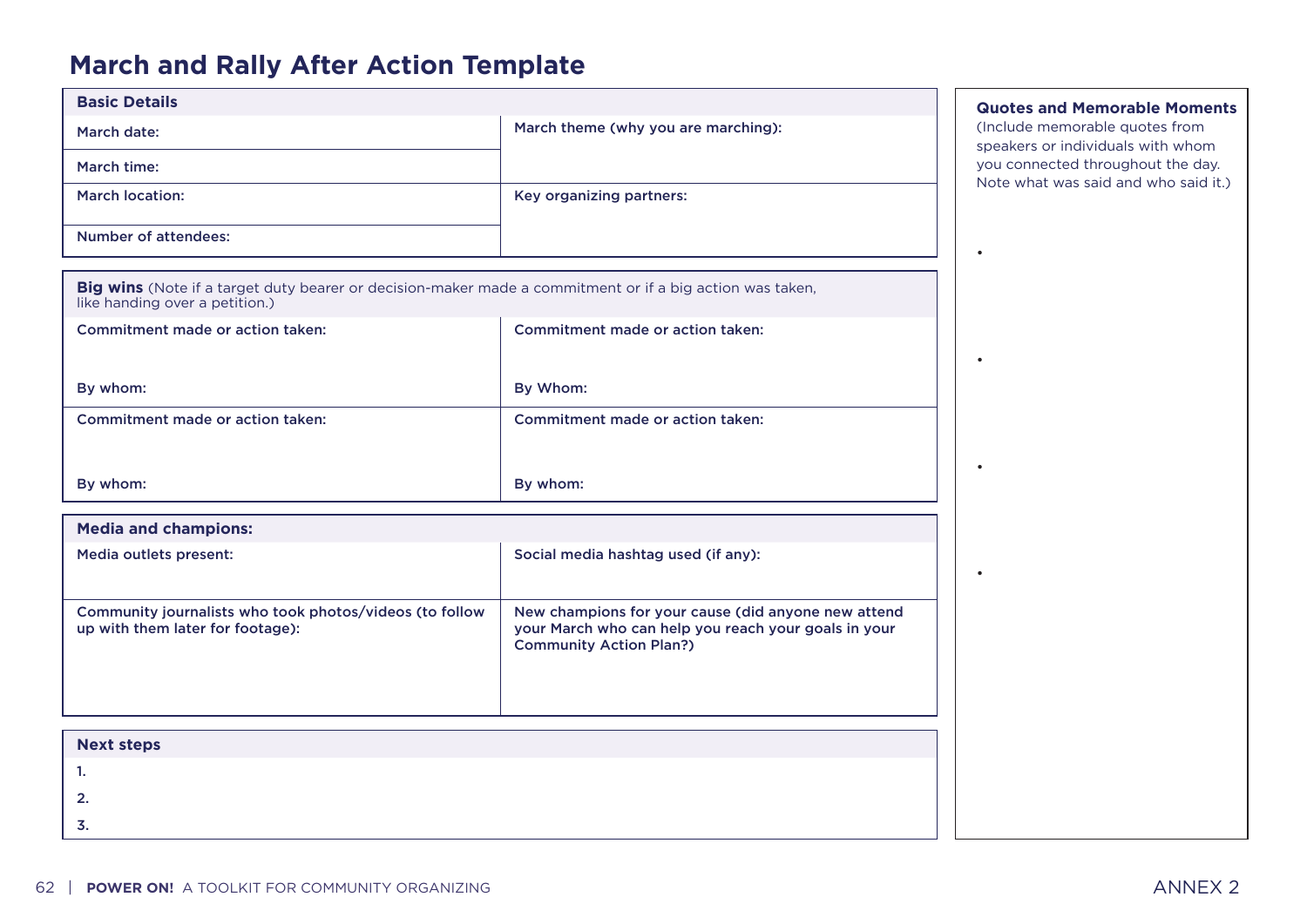## <span id="page-64-0"></span>**Community Journalism Tracking Form**

| <b>Title of Media Piece</b> | <b>Date of Publish</b> | <b>Author</b> | <b>Media Outlet</b> | <b>Hyperlink</b><br>(if available) | <b>Number of views,<br/>shares, likes<br/>(if known)</b> |
|-----------------------------|------------------------|---------------|---------------------|------------------------------------|----------------------------------------------------------|
|                             |                        |               |                     |                                    |                                                          |
|                             |                        |               |                     |                                    |                                                          |
|                             |                        |               |                     |                                    |                                                          |
|                             |                        |               |                     |                                    |                                                          |
|                             |                        |               |                     |                                    |                                                          |
|                             |                        |               |                     |                                    |                                                          |
|                             |                        |               |                     |                                    |                                                          |